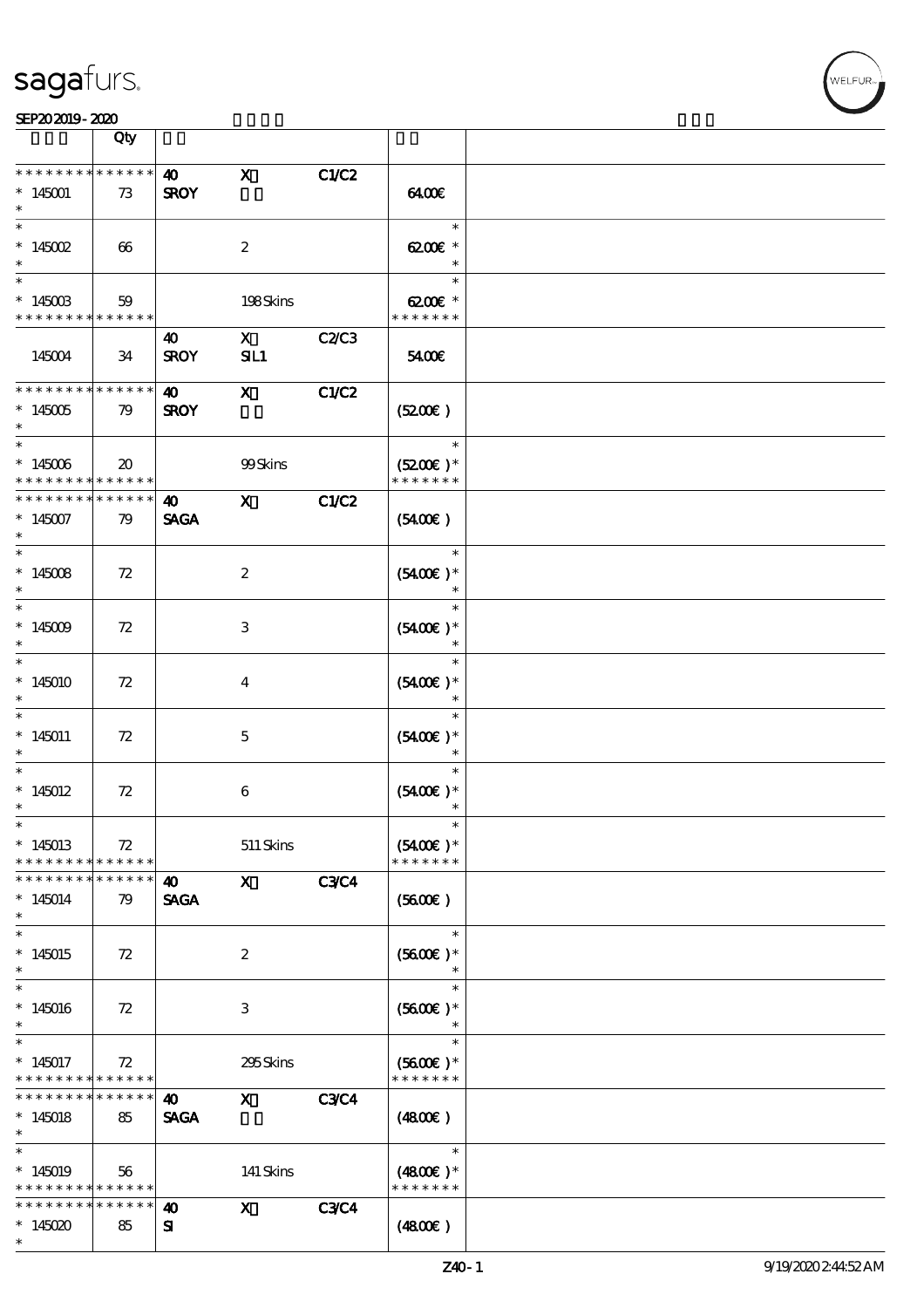|                                                                 | Qty                   |                       |                           |             |                        |  |
|-----------------------------------------------------------------|-----------------------|-----------------------|---------------------------|-------------|------------------------|--|
| $\ast$                                                          |                       | $\boldsymbol{\omega}$ | $\mathbf{x}$              | <b>C3C4</b> | $\ast$                 |  |
| $*145021$                                                       | $\boldsymbol{\omega}$ | ${\bf s}$             |                           |             | $(4800)$ *             |  |
|                                                                 |                       |                       |                           |             | $\ast$                 |  |
| $\ast$                                                          |                       |                       |                           |             | $\ast$                 |  |
| $*145022$                                                       |                       |                       |                           |             |                        |  |
|                                                                 | 24                    |                       | 169Skins                  |             | $(4800)$ *             |  |
| * * * * * * * * * * * * * * *                                   |                       |                       |                           |             | * * * * * * *          |  |
|                                                                 |                       | 40                    | $\mathbf{X}$              | C2C3        |                        |  |
| 145023                                                          | 74                    | ${\bf s}$             |                           |             | (400E)                 |  |
|                                                                 |                       |                       |                           |             |                        |  |
|                                                                 |                       | 40                    | X /                       | <b>C3C4</b> |                        |  |
| 145024                                                          | $\boldsymbol{\pi}$    | $\mathbf{B}$          | RUM <sub>2</sub>          |             | (41.00)                |  |
|                                                                 |                       |                       |                           |             |                        |  |
| * * * * * * * * * * * * * * *                                   |                       | 40                    |                           | C1/C2       |                        |  |
| $*145025$                                                       | 73                    | <b>SROY</b>           |                           |             | 6200E                  |  |
| $\ast$                                                          |                       |                       |                           |             |                        |  |
| $*$                                                             |                       |                       |                           |             | $\ast$                 |  |
| $*145026$                                                       | 66                    |                       | $\boldsymbol{2}$          |             | $6200$ $*$             |  |
| $\ast$                                                          |                       |                       |                           |             | $\ast$                 |  |
| $\ast$                                                          |                       |                       |                           |             | $\ast$                 |  |
| $*145027$                                                       | 49                    |                       | 188Skins                  |             | $6200$ $\varepsilon$ * |  |
| * * * * * * * *                                                 | ******                |                       |                           |             | * * * * * * *          |  |
| * * * * * * * * * * * * * * *                                   |                       | 40                    |                           | <b>C3C4</b> |                        |  |
| $*145028$                                                       | 73                    | <b>SROY</b>           |                           |             | $\omega$               |  |
| $\ast$                                                          |                       |                       |                           |             |                        |  |
|                                                                 |                       |                       |                           |             | $\ast$                 |  |
|                                                                 |                       |                       |                           |             |                        |  |
| * $145029$                                                      | 66                    |                       | $\boldsymbol{2}$          |             | $8000$ $\varepsilon$ * |  |
| $\ast$<br>$\overline{\phantom{0}}$                              |                       |                       |                           |             | $\ast$                 |  |
|                                                                 |                       |                       |                           |             | $\ast$                 |  |
| $*145030$                                                       | 38                    |                       | 177Skins                  |             | $8000$ $*$             |  |
|                                                                 |                       |                       |                           |             |                        |  |
| * * * * * * * * <mark>* * * * * *</mark>                        |                       |                       |                           |             | * * * * * * *          |  |
| * * * * * * * * <mark>*</mark>                                  | $* * * * * * *$       | 40                    |                           | C1/C2       |                        |  |
| $*145031$                                                       | 72                    | <b>SAGA</b>           |                           |             | (5800)                 |  |
| $\ast$                                                          |                       |                       |                           |             |                        |  |
| $\ast$                                                          |                       |                       |                           |             | $\ast$                 |  |
| * $145032$                                                      | 72                    |                       | $\boldsymbol{z}$          |             | $(5800)$ *             |  |
| $\ast$                                                          |                       |                       |                           |             | $\ast$                 |  |
| $\ast$                                                          |                       |                       |                           |             | $\ast$                 |  |
| $*145033$                                                       | 72                    |                       | $\ensuremath{\mathbf{3}}$ |             | $(5800)$ *             |  |
| $\ast$                                                          |                       |                       |                           |             |                        |  |
| $\ast$                                                          |                       |                       |                           |             | $\ast$                 |  |
|                                                                 |                       |                       |                           |             |                        |  |
| $*145034$<br>$\ast$                                             | 72                    |                       | $\boldsymbol{4}$          |             | $(5800)$ *<br>$\ast$   |  |
| $\overline{\ast}$                                               |                       |                       |                           |             | $\ast$                 |  |
|                                                                 |                       |                       |                           |             |                        |  |
| $*145035$<br>$\ast$                                             | 72                    |                       | $\mathbf 5$               |             | $(5800)$ *<br>$\ast$   |  |
| $\ast$                                                          |                       |                       |                           |             | $\ast$                 |  |
|                                                                 |                       |                       |                           |             |                        |  |
| $*145036$<br>$\ast$                                             | 72                    |                       | $\boldsymbol{6}$          |             | $(5800)$ *             |  |
| $\ast$                                                          |                       |                       |                           |             | $\ast$                 |  |
|                                                                 |                       |                       |                           |             |                        |  |
|                                                                 | 72                    |                       | $\tau$                    |             | $(5800)$ *<br>$\ast$   |  |
|                                                                 |                       |                       |                           |             |                        |  |
|                                                                 |                       |                       |                           |             | $\ast$                 |  |
|                                                                 | 72                    |                       | $\bf 8$                   |             | $(5800)$ *             |  |
| $*145037$<br>$\ast$<br>$\overline{\ast}$<br>$*145038$<br>$\ast$ |                       |                       |                           |             | $\ast$                 |  |
| $\ast$                                                          |                       |                       |                           |             | $\ast$                 |  |
| $*145039$                                                       | 72                    |                       | 9                         |             | $(5800)$ *             |  |
|                                                                 |                       |                       |                           |             | $\ast$                 |  |
|                                                                 |                       |                       |                           |             | $\ast$                 |  |
| $\ast$<br>$*145040$<br>$\ast$                                   | 72                    |                       | 10                        |             | $(5800)$ *             |  |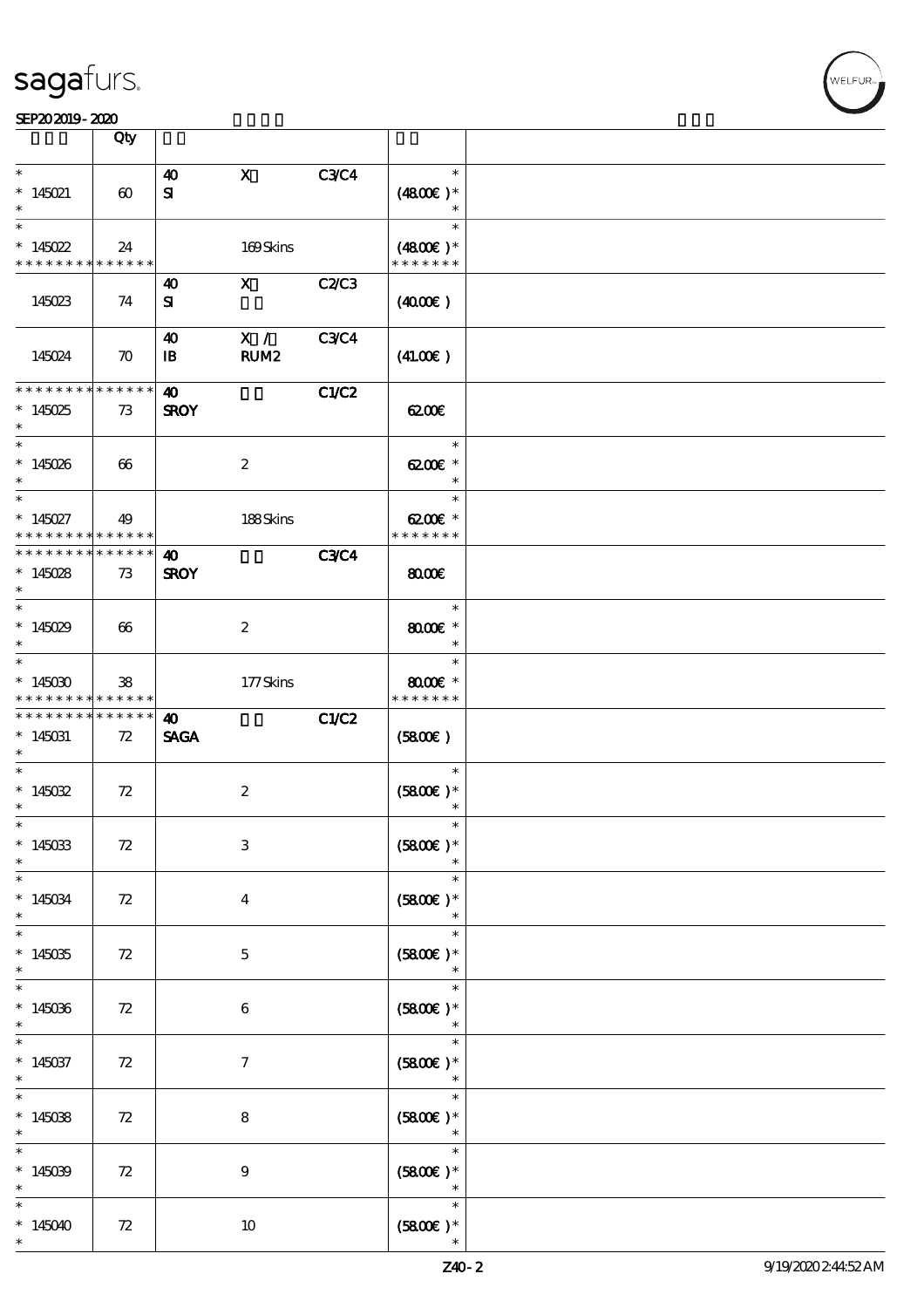|                                                 | Qty                 |                                                                  |                                                 |  |
|-------------------------------------------------|---------------------|------------------------------------------------------------------|-------------------------------------------------|--|
|                                                 |                     |                                                                  |                                                 |  |
| $\ast$<br>$*145041$<br>$\ast$                   | 72                  | C1/C2<br>$\boldsymbol{\omega}$<br>$\operatorname{\mathsf{SAGA}}$ | $\ast$<br>$(5800)$ *<br>$\ast$                  |  |
| $\ast$<br>* $145042$                            | 72                  | $12\,$                                                           | $\ast$<br>$(5800)$ *<br>$\ast$                  |  |
| $\ast$<br>$*145043$                             | 72                  | 13                                                               | $\ast$<br>$(5800)$ *<br>$\ast$                  |  |
| $\overline{\phantom{0}}$<br>$*145044$           | 66                  | 14                                                               | $\ast$<br>$(5800)$ *<br>$\ast$                  |  |
| $*145045$<br>* * * * * * * *                    | 24<br>* * * * * *   | 1026Skins                                                        | $\ast$<br>$(5800)$ *<br>* * * * * * *           |  |
| * * * * * * *<br>$*145046$<br>$\ast$            | * * * * *<br>72     | <b>C3C4</b><br>$\boldsymbol{\omega}$<br><b>SAGA</b>              | (6000)                                          |  |
| $\overline{\phantom{0}}$<br>$*145047$<br>$\ast$ | 72                  | $\boldsymbol{2}$                                                 | $\ast$<br>$(6000)$ *<br>$\ast$                  |  |
| $\ast$<br>$*145048$<br>$\ast$                   | 72                  | $\ensuremath{\mathbf{3}}$                                        | $\ast$<br>$(000E)*$<br>$\ast$                   |  |
| $\ast$<br>$*145049$<br>$\ast$                   | 72                  | $\overline{\mathbf{4}}$                                          | $\ast$<br>$(6000)$ *<br>$\ast$                  |  |
| $\overline{\ast}$<br>$*145050$<br>$\ast$        | 72                  | $\mathbf 5$                                                      | $\ast$<br>$(6000\varepsilon)*$<br>$\ast$        |  |
| $\ast$<br>$*145051$<br>$\ast$                   | 72                  | $\boldsymbol{6}$                                                 | $\ast$<br>$(6000\varepsilon)*$<br>$\ast$        |  |
| $\ast$<br>$*145052$<br>$\ast$                   | 72                  | $\tau$                                                           | $\ast$<br>$(0,0000)$ *                          |  |
| $\ast$<br>$*145053$<br>$\ast$                   | 72                  | ${\bf 8}$                                                        | $(6000)$ *                                      |  |
| $\ast$<br>$*145054$<br>$\ast$                   | 72                  | $\boldsymbol{9}$                                                 | $\ast$<br>$(6000\varepsilon)*$<br>$\ast$        |  |
| $\ast$<br>$*145055$<br>$\ast$                   | 72                  | $10\,$                                                           | $\ast$<br>$(0,000)$ *<br>$\ast$                 |  |
| $\ast$<br>$*145056$<br>$\ast$                   | 72                  | 11                                                               | $\ast$<br>$(6000\varepsilon)*$<br>$\ast$        |  |
| $\ast$<br>$*145057$<br>$\ast$                   | 72                  | $12\,$                                                           | $\ast$<br>$(6000\varepsilon)*$<br>$\ast$        |  |
| $\ast$<br>$*145058$<br>$\ast$                   | 54                  | 13                                                               | $\ast$<br>$(6000\varepsilon)*$<br>$\ast$        |  |
| $\ast$<br>$*145059$<br>* * * * * * * *          | 24<br>* * * * * *   | 942Skins                                                         | $\ast$<br>$(6000\varepsilon)*$<br>* * * * * * * |  |
| * * * * * * *<br>$*145000$<br>$\ast$            | $***$ * * * *<br>85 | C1/C2<br>$\boldsymbol{\omega}$<br>$\operatorname{\mathsf{SAGA}}$ | (4800)                                          |  |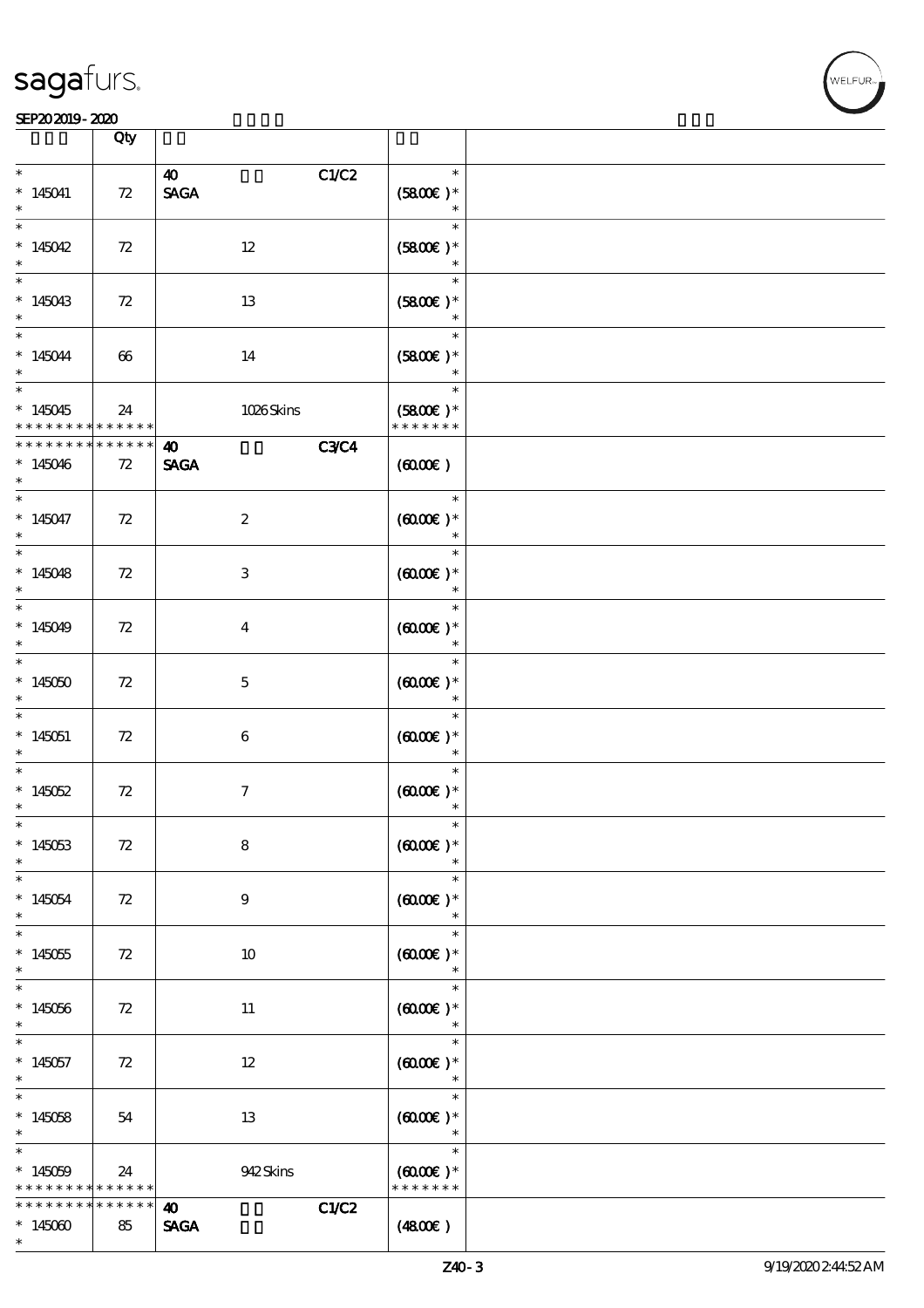|                                                                 | Qty                 |                                      |             |                                                   |  |
|-----------------------------------------------------------------|---------------------|--------------------------------------|-------------|---------------------------------------------------|--|
| $\ast$<br>$*145061$                                             | 78                  | 40<br><b>SAGA</b>                    | C1/C2       | $\ast$<br>$(4800)$ *<br>$\ast$                    |  |
| $\ast$<br>$*145062$<br>* * * * * * * *                          | 78<br>$******$      | 241 Skins                            |             | $\ast$<br>$(4800)$ *<br>* * * * * * *             |  |
| * * * * * * *<br>$*145063$<br>$\ast$                            | * * * * * *<br>85   | $\boldsymbol{\omega}$<br><b>SAGA</b> | <b>C3C4</b> | (5000)                                            |  |
| $\ast$<br>$*145064$<br>$\ast$                                   | 78                  | $\boldsymbol{2}$                     |             | $\ast$<br>$(5000\varepsilon)*$                    |  |
| $\overline{\ast}$<br>$*145065$<br>$\ast$                        | 78                  | 3                                    |             | $\ast$<br>$(5000\varepsilon)*$<br>$\ast$          |  |
| $*$<br>$*145066$<br>$\ast$                                      | 78                  | $\overline{4}$                       |             | $\ast$<br>$(5000)$ *<br>$\ast$                    |  |
| $\ast$<br>$*145067$<br>$\ast$                                   | 78                  | $\mathbf 5$                          |             | $\ast$<br>$(5000\varepsilon)*$<br>$\ast$          |  |
| $*145068$<br>* * * * * * * *                                    | 65<br>* * * * * *   | 462Skins                             |             | $\ast$<br>$(5000\varepsilon)*$<br>* * * * * * *   |  |
| * * * * * * * *<br>$*145009$<br>$\ast$                          | * * * * * *  <br>85 | $\boldsymbol{\omega}$<br>${\bf s}$   | <b>C3C4</b> | $(5000\varepsilon)$                               |  |
| $\ast$<br>$*145070$<br>$\ast$                                   | 78                  | $\boldsymbol{2}$                     |             | $\ast$<br>$(5000\varepsilon)*$<br>$\ast$          |  |
| $\ast$<br>$*145071$                                             | 78                  | 3                                    |             | $\ast$<br>$(5000\varepsilon)*$<br>$\ast$          |  |
| $\ast$<br>* $145072$<br>$\ast$                                  | 78                  | $\overline{4}$                       |             | $\ast$<br>$(5000\varepsilon)*$<br>$\ast$          |  |
| $*145073$<br>* * * * * * * * <mark>* * * * * *</mark>           | 38                  | 357Skins                             |             | $\ast$<br>$(5000)$ *<br>* * * * * * *             |  |
| 145074                                                          | 83                  | 40<br>${\bf s}$                      | C1/C2       | (430E)                                            |  |
| 145075                                                          | $52\,$              | $\boldsymbol{\omega}$<br>${\bf s}$   | <b>C3C4</b> | (440E)                                            |  |
| * * * * * * * *<br>$*145076$<br>$\ast$                          | * * * * * *  <br>73 | $\boldsymbol{\omega}$<br><b>SROY</b> | C1/C2       | 6200E                                             |  |
| $\ast$<br>$*145077$<br>$\ast$                                   | 66                  | $\boldsymbol{2}$                     |             | $\ast$<br>$6200E$ *<br>$\ast$                     |  |
| $\overline{\ast}$<br>$*145078$<br>* * * * * * * * * * * * * *   | 54                  | 193Skins                             |             | $\ast$<br>$6200$ $\varepsilon$ *<br>* * * * * * * |  |
| * * * * * * * *<br>$*145079$<br>$\ast$                          | * * * * * *  <br>55 | $\boldsymbol{\omega}$<br><b>SROY</b> | <b>C3C4</b> | 7600                                              |  |
| $\ast$<br>$*145080$<br>* * * * * * * * <mark>* * * * * *</mark> | 24                  | 79Skins                              |             | $\ast$<br>$7600$ $*$<br>* * * * * * *             |  |

r<br>WELFUR<br>L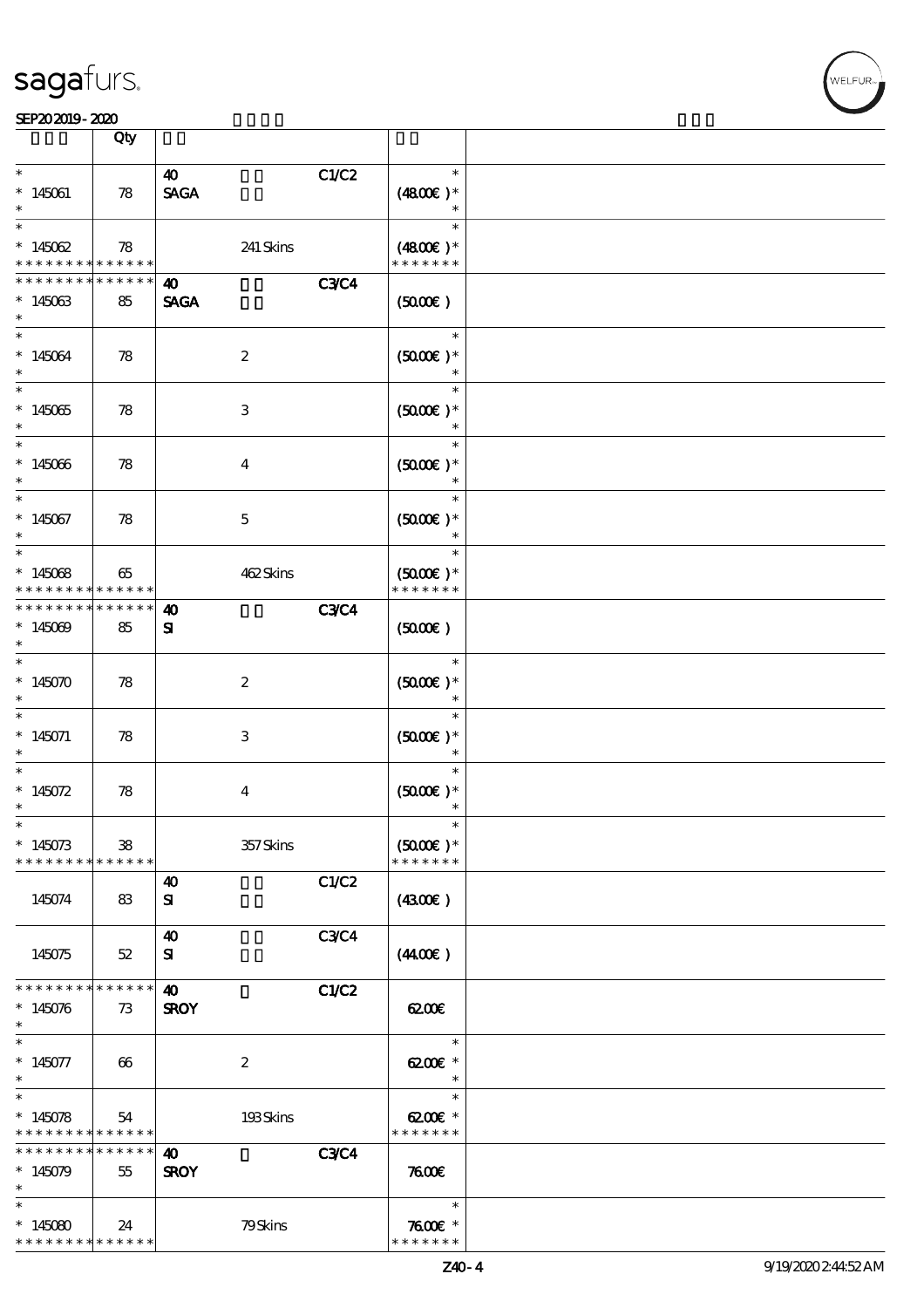| <b>saga</b> furs. |
|-------------------|
|-------------------|

### SEP202019-2020

|                              | Qty                        |                       |             |                                    |  |
|------------------------------|----------------------------|-----------------------|-------------|------------------------------------|--|
|                              |                            | $\boldsymbol{\omega}$ | C1/C2       |                                    |  |
| 145081                       | 28                         | <b>SROY</b>           |             | (5400)                             |  |
| * * * * * * * *              | $******$                   | $\boldsymbol{\omega}$ | C1/C2       |                                    |  |
| $*145082$<br>$\ast$          | 72                         | <b>SAGA</b>           |             | 5600E                              |  |
| $\ast$                       |                            |                       |             | $\ast$                             |  |
| $*145083$                    | 72                         | $\boldsymbol{2}$      |             | 5600€ *<br>$\ast$                  |  |
| $\ast$                       |                            |                       |             | $\ast$                             |  |
| $*145084$                    | 72                         | 3                     |             | 5600€ *<br>$\ast$                  |  |
|                              |                            |                       |             | $\ast$                             |  |
| $*145085$<br>* * * * * * * * | 28<br>* * * * * *          | 244Skins              |             | 5600€ *<br>* * * * * * *           |  |
| * * * * * * *                | * * * * * *                | $\boldsymbol{\omega}$ | <b>C3C4</b> |                                    |  |
| $*145086$<br>$\ast$          | 72                         | <b>SAGA</b>           |             | (6000)                             |  |
| $*$                          |                            |                       |             | $\ast$                             |  |
| $*145087$<br>$\ast$          | 72                         | $\boldsymbol{2}$      |             | $(6000\varepsilon)*$<br>$\ast$     |  |
|                              |                            |                       |             | $\ast$                             |  |
| $*145088$                    | 72                         | 216Skins              |             | $(6000\varepsilon)*$               |  |
| * * * * * * * *              | ******                     |                       |             | * * * * * * *                      |  |
| * * * * * * * *              | * * * * * *                | $\boldsymbol{\omega}$ | C1/C2       |                                    |  |
| $*145089$<br>$\ast$          | 85                         | ${\bf s}$             |             | (5000)                             |  |
| $\ast$                       |                            |                       |             | $\ast$                             |  |
| $*145000$<br>$\ast$          | 78                         | $\boldsymbol{z}$      |             | $(5000\varepsilon)*$<br>$\ast$     |  |
| $\ast$                       |                            |                       |             | $\ast$                             |  |
| $*145091$                    | 78                         | 3                     |             | $(5000\text{E})*$                  |  |
| $\ast$<br>$\ast$             |                            |                       |             | $\ast$<br>$\ast$                   |  |
| $* 145092$                   | 78                         | $\overline{4}$        |             | $(5000)$ *                         |  |
| $\ast$<br>$\ast$             |                            |                       |             |                                    |  |
|                              |                            |                       |             |                                    |  |
| $*145093$<br>$\ast$          | 78                         | $\mathbf 5$           |             | $(5000)$ *                         |  |
| $\ast$                       |                            |                       |             | $\ast$                             |  |
| $*145094$<br>* * * * * * * * | 29<br>* * * * * *          | 426Skins              |             | $(5000\text{E})*$<br>* * * * * * * |  |
|                              |                            | $\boldsymbol{\omega}$ | C1/C2       |                                    |  |
| 145095                       | 74                         | ${\bf s}$             |             | (5000)                             |  |
| * * * * * * * *              | * * * * * *                | $\boldsymbol{\omega}$ | <b>C3C4</b> |                                    |  |
| $*145096$<br>$\ast$          | 85                         | ${\bf s}$             |             | (5200)                             |  |
| $\ast$                       |                            |                       |             | $\ast$                             |  |
| $*145097$<br>$\ast$          | 78                         | $\boldsymbol{2}$      |             | $(5200)$ *<br>$\ast$               |  |
| $\ast$                       |                            |                       |             | $\ast$                             |  |
| $*145098$<br>$\ast$          | 78                         | 3                     |             | $(5200)$ *<br>$\ast$               |  |
| $\ast$                       |                            |                       |             | $\ast$                             |  |
| $*145099$<br>$\ast$          | 78                         | $\bf{4}$              |             | $(5200)$ *<br>$\ast$               |  |
| $\ast$                       |                            |                       |             | $\ast$                             |  |
| * $145100$<br>$\ast$         | $\boldsymbol{\mathcal{R}}$ | $\mathbf{5}$          |             | $(5200)$ *                         |  |
|                              |                            |                       |             |                                    |  |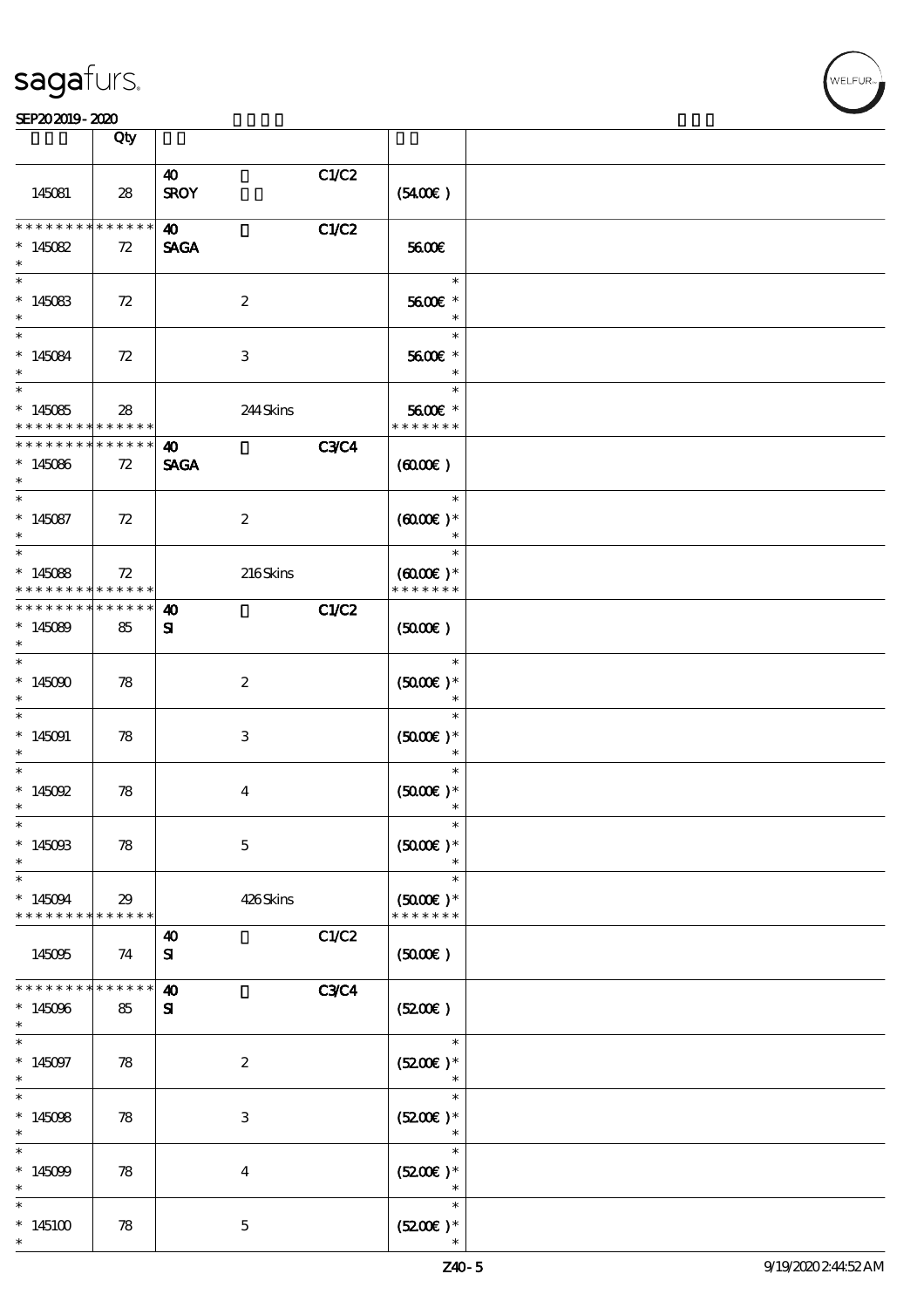|                                                       | Qty                   |                       |                  |              |                             |  |
|-------------------------------------------------------|-----------------------|-----------------------|------------------|--------------|-----------------------------|--|
| $\ast$                                                |                       | $\boldsymbol{\omega}$ |                  | <b>C3C4</b>  | $\ast$                      |  |
| $*145101$<br>$\ast$                                   | 78                    | ${\bf s}$             |                  |              | $(5200)$ *<br>$\ast$        |  |
| $\ast$                                                |                       |                       |                  |              | $\ast$                      |  |
| $*145102$<br>* * * * * * * * * * * * * *              | $32\,$                |                       | 507Skins         |              | $(5200)$ *<br>* * * * * * * |  |
|                                                       |                       | $\boldsymbol{\omega}$ |                  | <b>C3C4</b>  |                             |  |
| 145103                                                | 73                    | ${\bf S}$             |                  |              | (5000)                      |  |
| * * * * * * * * * * * * * *                           |                       | $\boldsymbol{\omega}$ |                  | C1/C2        |                             |  |
| $*145104$<br>$\ast$                                   | 85                    | ${\bf s}$             | SL2              |              | (460E)                      |  |
| $\ast$                                                |                       |                       |                  |              | $\ast$                      |  |
| $*145105$<br>$\ast$                                   | $\boldsymbol{\omega}$ |                       | $\boldsymbol{2}$ |              | $(4600E)*$                  |  |
| $\ast$                                                |                       |                       |                  |              | $\ast$                      |  |
| $*145106$<br>* * * * * * * * <mark>* * * * * *</mark> | 28                    |                       | 173Skins         |              | $(4600E)*$<br>* * * * * * * |  |
| * * * * * * * *                                       | * * * * * *           | $\boldsymbol{\omega}$ |                  | <b>C3C4</b>  |                             |  |
| $*145107$<br>$\ast$                                   | 85                    | ${\bf s}$             | SL2              |              | (4800)                      |  |
| $\ast$                                                |                       |                       |                  |              | $\ast$                      |  |
| $*145108$<br>* * * * * * * * * * * * * *              | 44                    |                       | 129Skins         |              | $(4800)$ *<br>* * * * * * * |  |
| * * * * * * * *                                       | * * * * * *           | $\boldsymbol{\omega}$ |                  | C1/C2        |                             |  |
| $*145109$<br>$\ast$                                   | 91                    | ${\bf s}$             |                  |              | $(4500\varepsilon)$         |  |
| $\ast$                                                |                       |                       |                  |              | $\ast$                      |  |
| $*145110$<br>* * * * * * * * * * * * * *              | 59                    |                       | 150Skins         |              | $(4500)$ *<br>* * * * * * * |  |
| * * * * * * * *                                       | * * * * * *           | 40                    |                  | <b>C2/C3</b> |                             |  |
| $* 145111$<br>$\ast$                                  | 85                    | $\mathbf{B}$          | RUM <sub>2</sub> |              | 4000€                       |  |
| $\ast$                                                |                       |                       |                  |              | $\ast$                      |  |
| $*145112$<br>* * * * * * * * * * * * * *              | 15                    |                       | 100Skins         |              | $3900$ $*$<br>* * * * * * * |  |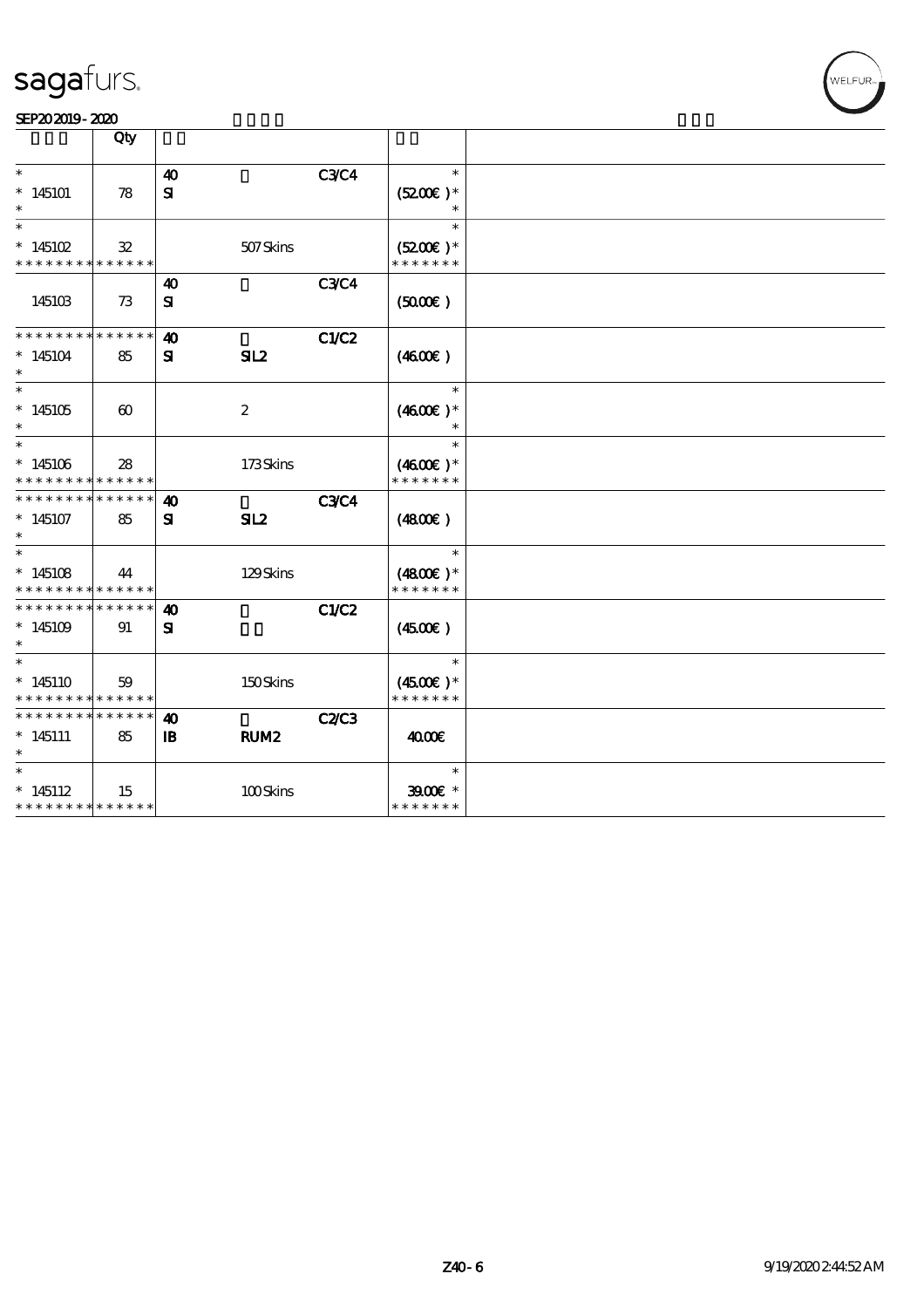|                                                    | Qty                                            |                                            |                           |             |                                          |  |
|----------------------------------------------------|------------------------------------------------|--------------------------------------------|---------------------------|-------------|------------------------------------------|--|
| * * * * * * * *<br>$*145201$                       | * * * * * *<br>79                              | $\boldsymbol{\mathfrak{D}}$<br><b>SROY</b> | $\boldsymbol{\mathrm{X}}$ | C1/C2       | (5600)                                   |  |
| $\overline{\ast}$<br>$* 145202$<br>* * * * * * * * | 49<br>$* * * * * * *$                          |                                            | 128Skins                  |             | $\ast$<br>$(5600)$ *<br>* * * * * * *    |  |
| * * * * * * * *<br>$*145203$<br>$\ast$             | * * * * * *  <br>79                            | $\boldsymbol{\mathfrak{D}}$<br><b>SROY</b> | $\mathbf{x}$              | <b>C3C4</b> | 0000                                     |  |
| $\ast$<br>$*145204$<br>$\ast$                      | 72                                             |                                            | $\boldsymbol{2}$          |             | $\ast$<br>$\omega$ occ $*$<br>$\ast$     |  |
| $\overline{\ast}$<br>$*145205$<br>* * * * * * * *  | $\boldsymbol{\mathfrak{D}}$<br>$* * * * * * *$ |                                            | 171 Skins                 |             | $\ast$<br>$6000 \times$<br>* * * * * * * |  |
| * * * * * * * *<br>$*145206$<br>$\ast$             | * * * * * *  <br>72                            | $\boldsymbol{\mathfrak{D}}$<br><b>SROY</b> | $\mathbf{x}$              | C1/C2       | (5400)                                   |  |
| $\ast$<br>$*145207$<br>$\ast$                      | 72                                             |                                            | $\boldsymbol{2}$          |             | $\ast$<br>$(5400)$ *<br>$\ast$           |  |
| $*145208$<br>$\ast$                                | 72                                             |                                            | 3                         |             | $\ast$<br>$(5400)$ *<br>$\ast$           |  |
| $\overline{\ast}$<br>$*145209$<br>$\ast$           | 72                                             |                                            | $\bf{4}$                  |             | $\ast$<br>$(5400)$ *<br>$\ast$           |  |
| $\ast$<br>$*145210$<br>* * * * * * * *             | 64<br>* * * * * *                              |                                            | 352Skins                  |             | $(5400)$ *<br>* * * * * * *              |  |
| 145211                                             | 75                                             | $\boldsymbol{\mathfrak{D}}$<br><b>SROY</b> | $\mathbf{X}$              | C1/C2       | (450)                                    |  |
| 145212                                             | 82                                             | $\boldsymbol{\mathfrak{D}}$<br><b>SROY</b> | $\mathbf X$               | <b>C3C4</b> | (47.00)                                  |  |
| *************** 30<br>$*145213$<br>$\ast$          | 78                                             | <b>SAGA</b>                                | $\mathbf{x}$              | CLC2        | (4800)                                   |  |
| $\ast$<br>$*145214$<br>$\ast$                      | 78                                             |                                            | $\boldsymbol{2}$          |             | $\ast$<br>$(4800)$ *<br>$\ast$           |  |
| $\ast$<br>$*145215$<br>$\ast$                      | 78                                             |                                            | 3                         |             | $\ast$<br>$(4800)$ *<br>$\ast$           |  |
| $\ast$<br>$*145216$<br>$\ast$                      | 78                                             |                                            | $\overline{4}$            |             | $\ast$<br>$(4800)$ *                     |  |
| $\ast$<br>$*145217$<br>$\ast$                      | 78                                             |                                            | $\mathbf{5}$              |             | $\ast$<br>$(4800)$ *<br>$\ast$           |  |
| $\ast$<br>$*145218$<br>$\ast$                      | 78                                             |                                            | $\boldsymbol{6}$          |             | $\ast$<br>$(4800)$ *<br>$\ast$           |  |
| $\ast$<br>$*145219$<br>* * * * * * * *             | 78<br>* * * * * *                              |                                            | 546Skins                  |             | $\ast$<br>$(4800)$ *<br>* * * * * * *    |  |
| * * * * * * *<br>$*145220$<br>$\ast$               | * * * * * *<br>78                              | $30 -$<br><b>SAGA</b>                      | $\mathbf{x}$              | <b>C3C4</b> | $(5000\varepsilon)$                      |  |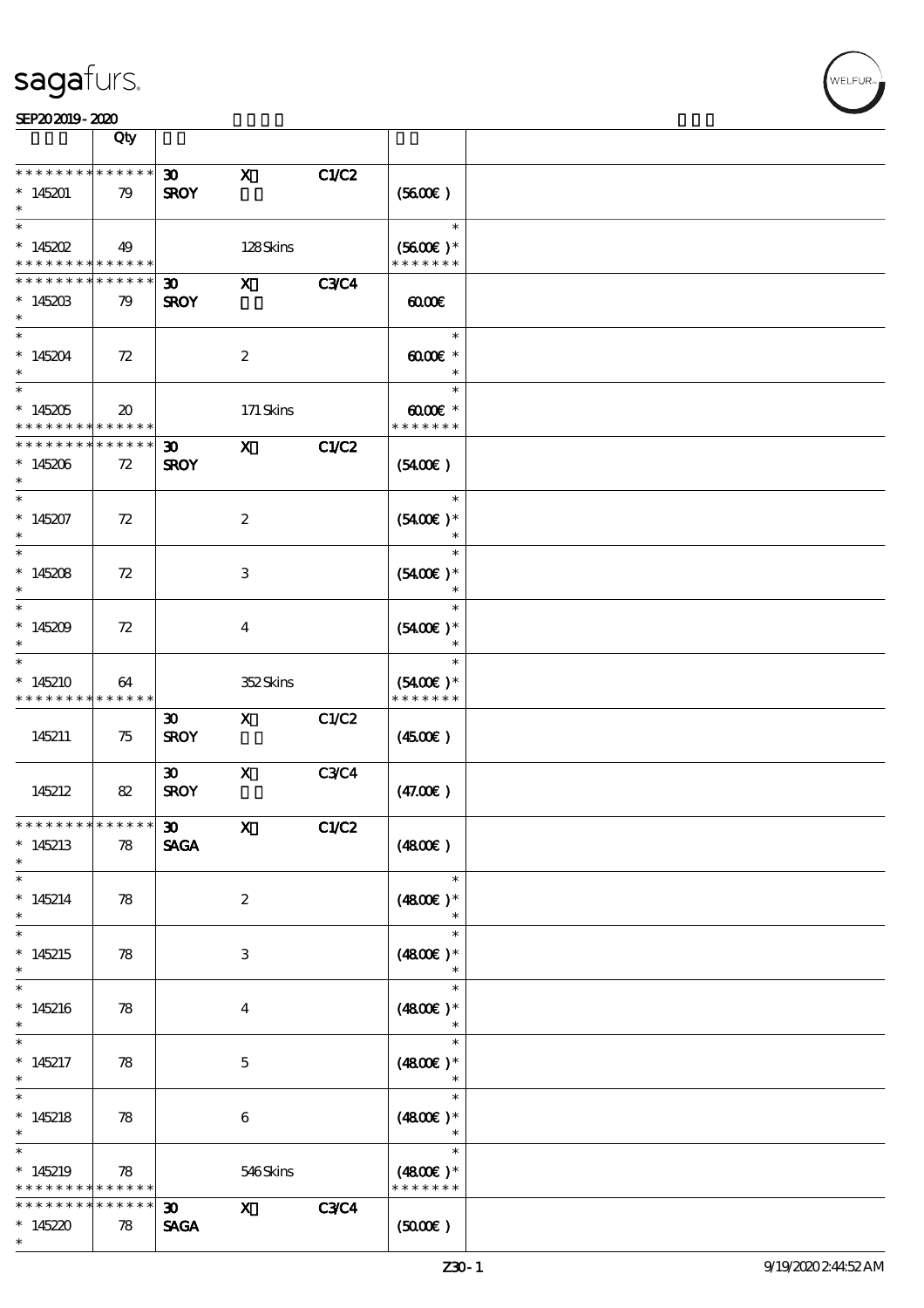|                                    | Qty                        |                             |                  |                |                              |  |
|------------------------------------|----------------------------|-----------------------------|------------------|----------------|------------------------------|--|
| $\ast$                             |                            | $\infty$                    | $\mathbf x$      | <b>C3C4</b>    | $\ast$                       |  |
| $*145221$                          | 78                         | <b>SAGA</b>                 |                  |                | $(5000\text{E})$ *           |  |
|                                    |                            |                             |                  |                | $\ast$                       |  |
| $\ast$                             |                            |                             |                  |                | $\ast$                       |  |
| * $145222$                         | 78                         |                             | 3                |                | $(5000\text{E})$ *           |  |
| $\ast$                             |                            |                             |                  |                | $\ast$                       |  |
| $\overline{\ast}$                  |                            |                             |                  |                | $\ast$                       |  |
| $*145223$                          | 63                         |                             | 297 Skins        |                | $(5000)$ *                   |  |
| * * * * * * * *                    | * * * * * *                |                             |                  |                | * * * * * * *                |  |
| * * * * * * *                      | * * * * * *                | $\boldsymbol{\mathfrak{D}}$ | $\mathbf{x}$     | <b>C3C4</b>    |                              |  |
| $*145224$                          | 91                         | ${\bf s}$                   |                  |                | (420)                        |  |
| $\ast$                             |                            |                             |                  |                | $\ast$                       |  |
|                                    |                            |                             |                  |                |                              |  |
| $*145225$<br>$*$                   | 84                         |                             | $\boldsymbol{z}$ |                | $(4200)$ *<br>$\ast$         |  |
|                                    |                            |                             |                  |                | $\ast$                       |  |
| $*145226$                          | 84                         |                             | 3                |                | $(4200)$ *                   |  |
| $\ast$                             |                            |                             |                  |                | $\ast$                       |  |
| $\ast$                             |                            |                             |                  |                | $\ast$                       |  |
| $*145227$                          | 79                         |                             | 338Skins         |                | $(4200)$ *                   |  |
| * * * * * * * *                    | * * * * * *                |                             |                  |                | * * * * * * *                |  |
| * * * * * * * *                    | * * * * * *                | $\boldsymbol{\mathfrak{D}}$ | $\mathbf{x}$     | <b>C2/C3</b>   |                              |  |
| $*145228$                          | 97                         | ${\bf s}$                   |                  |                | (37.00)                      |  |
| $\ast$                             |                            |                             |                  |                |                              |  |
| $\ast$                             |                            |                             |                  |                | $\ast$                       |  |
| $*145229$                          | 42                         |                             | 139Skins         |                | $(37.00)$ *<br>* * * * * * * |  |
| * * * * * * * *                    | * * * * * *                |                             |                  |                |                              |  |
|                                    |                            | $\boldsymbol{\mathfrak{D}}$ | X /              | C1/C2          |                              |  |
| 145230                             | 47                         | <b>SROY</b>                 |                  |                | (5600)                       |  |
|                                    |                            | $\boldsymbol{\mathfrak{D}}$ | X /              | <b>C3C4</b>    |                              |  |
| 145231                             | 64                         | <b>SROY</b>                 |                  |                | 6200                         |  |
|                                    |                            |                             |                  |                |                              |  |
| * * * * * * * *                    | * * * * * *                | $\boldsymbol{\mathfrak{D}}$ | X /              | C <sub>5</sub> |                              |  |
| $*145232$                          | 67                         | <b>SAGA</b>                 |                  |                | (400E)                       |  |
| $\ast$                             |                            |                             |                  |                |                              |  |
| $\ast$                             |                            |                             |                  |                | $\ast$                       |  |
| $*145233$                          | 21                         |                             | 88Skins          |                | $(4000)$ *<br>* * * * * * *  |  |
| * * * * * * * *<br>* * * * * * * * | * * * * * *<br>* * * * * * | 30 <sub>o</sub>             | X /              | C1/C2          |                              |  |
| $*145234$                          | 91                         | $\mathbf{B}$                | RUM2             |                | 3300                         |  |
| $\ast$                             |                            |                             |                  |                |                              |  |
| $\ast$                             |                            |                             |                  |                | $\ast$                       |  |
| $*145235$                          | 19                         |                             | 110Skins         |                | $3200$ $*$                   |  |
| * * * * * * * * * * * * * *        |                            |                             |                  |                | * * * * * * *                |  |
|                                    |                            | $\boldsymbol{\mathfrak{D}}$ | X /              | <b>C3C4</b>    |                              |  |
| 145236                             | 47                         | $\mathbf{B}$                | RUM <sub>2</sub> |                | 3400                         |  |
|                                    |                            |                             |                  |                |                              |  |
| * * * * * * * *                    | * * * * * *                | $\boldsymbol{\mathfrak{D}}$ |                  | C1/C2          |                              |  |
| $*145237$                          | 79                         | <b>SROY</b>                 |                  |                | (5800)                       |  |
| $*$<br>$\overline{\phantom{0}}$    |                            |                             |                  |                | $\ast$                       |  |
| $*145238$                          | 54                         |                             | $\boldsymbol{2}$ |                | $(5800)$ *                   |  |
| $\ast$                             |                            |                             |                  |                | $\ast$                       |  |
| $\ast$                             |                            |                             |                  |                | $\ast$                       |  |
| $*145239$                          | 19                         |                             | 152Skins         |                | $(5800)$ *                   |  |
| * * * * * * * *                    | * * * * * *                |                             |                  |                | * * * * * * *                |  |
| * * * * * * * *                    | * * * * * *                | 30 <sub>o</sub>             |                  | C1/C2          |                              |  |
| $*145240$                          | 78                         | <b>SAGA</b>                 |                  |                | $(5000\varepsilon)$          |  |
| $\ast$                             |                            |                             |                  |                |                              |  |

**VELFUR**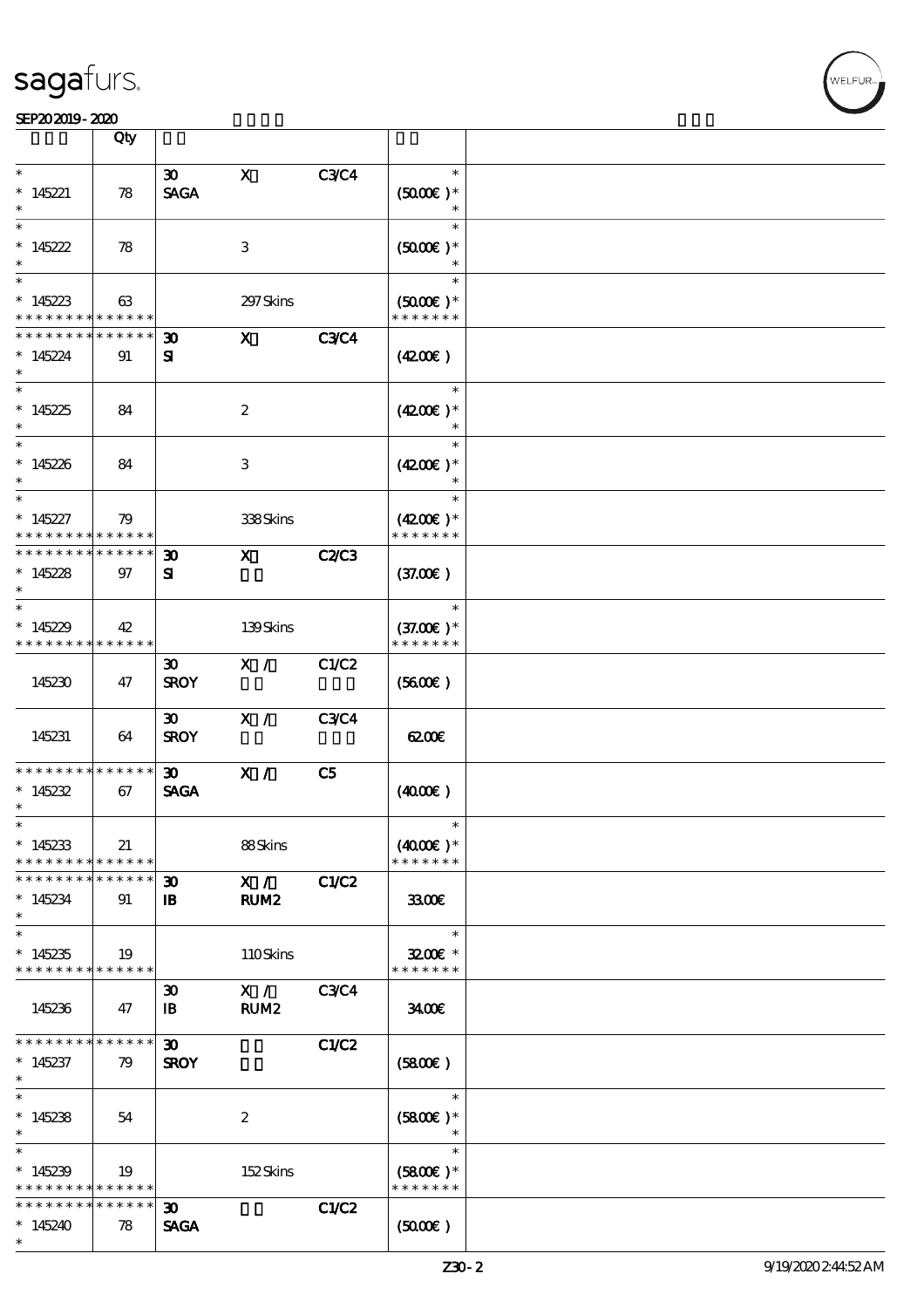

|                                          | Qty                   |                                                     |                                                 |  |
|------------------------------------------|-----------------------|-----------------------------------------------------|-------------------------------------------------|--|
| $\ast$<br>$*145241$<br>$\ast$            | 78                    | C1/C2<br>$\boldsymbol{\mathfrak{D}}$<br><b>SAGA</b> | $\ast$<br>$(5000)$ *<br>$\ast$                  |  |
| $\ast$<br>$*145242$<br>$\ast$            | 78                    | $\,3$                                               | $\ast$<br>$(5000\varepsilon)*$<br>$\ast$        |  |
| $\ast$<br>$*145243$<br>$\ast$            | 78                    | $\boldsymbol{4}$                                    | $\ast$<br>$(5000\varepsilon)*$<br>$\ast$        |  |
| $\ast$<br>$*145244$<br>$\ast$            | 78                    | $\mathbf 5$                                         | $\ast$<br>$(5000)$ *                            |  |
| $\overline{\ast}$<br>$*145245$<br>$\ast$ | 78                    | $\boldsymbol{6}$                                    | $\ast$<br>$(5000)$ *<br>$\ast$                  |  |
| $\ast$<br>$*145246$<br>$\ast$            | 78                    | $\boldsymbol{\tau}$                                 | $\ast$<br>$(5000)$ *<br>$\ast$                  |  |
| $\ast$<br>$*145247$<br>$\ast$            | 78                    | 8                                                   | $\ast$<br>$(5000\varepsilon)*$<br>$\ast$        |  |
| $\ast$<br>$*145248$<br>$\ast$            | 78                    | $9\phantom{.0}$                                     | $\ast$<br>$(5000\varepsilon)*$<br>$\ast$        |  |
| $\ast$<br>$*145249$<br>$\ast$            | 78                    | 10                                                  | $\ast$<br>$(5000)$ *<br>$\ast$                  |  |
| $\ast$<br>$*145250$<br>* * * * * * * *   | $2\!2$<br>* * * * * * | 802Skins                                            | $\ast$<br>$(5000\varepsilon)*$<br>* * * * * * * |  |
| * * * * * * * *                          | $******$              | <b>C3C4</b><br>$\boldsymbol{\mathfrak{D}}$          |                                                 |  |
| $*145251$<br>$\ast$                      | 78                    | <b>SAGA</b>                                         | (5200)                                          |  |
| $\ast$<br>$*145252$<br>$\ast$            | 78                    | $\boldsymbol{2}$                                    | $\ast$<br>$(5200)$ *<br>$\ast$                  |  |
| $\ast$<br>$*145253$<br>$\ast$            | 78                    | $\,3$                                               | $\ast$<br>$(5200)$ *                            |  |
| $\ast$<br>$*145254$<br>$\ast$            | 78                    | $\overline{4}$                                      | $\ast$<br>$(5200)$ *<br>$\ast$                  |  |
| $\ast$<br>$*145255$<br>$\ast$            | 78                    | $\mathbf{5}$                                        | $\ast$<br>$(5200)$ *<br>$\ast$                  |  |
| $\ast$<br>$*145256$<br>* * * * * * * *   | 78<br>* * * * * *     | 468Skins                                            | $\ast$<br>$(5200)$ *<br>* * * * * * *           |  |
| * * * * * * *<br>$*145257$               | * * * * * *<br>78     | C1/C2<br>$\boldsymbol{\mathfrak{D}}$<br><b>SAGA</b> | (4200)                                          |  |
| $\ast$<br>$\ast$<br>$*145258$<br>$\ast$  | 78                    | $\boldsymbol{2}$                                    | $\ast$<br>$(4200)$ *<br>$\ast$                  |  |
| $\ast$<br>$*145259$<br>$\ast$            | 78                    | $\,3$                                               | $\ast$<br>$(4200\text{E})*$<br>$\ast$           |  |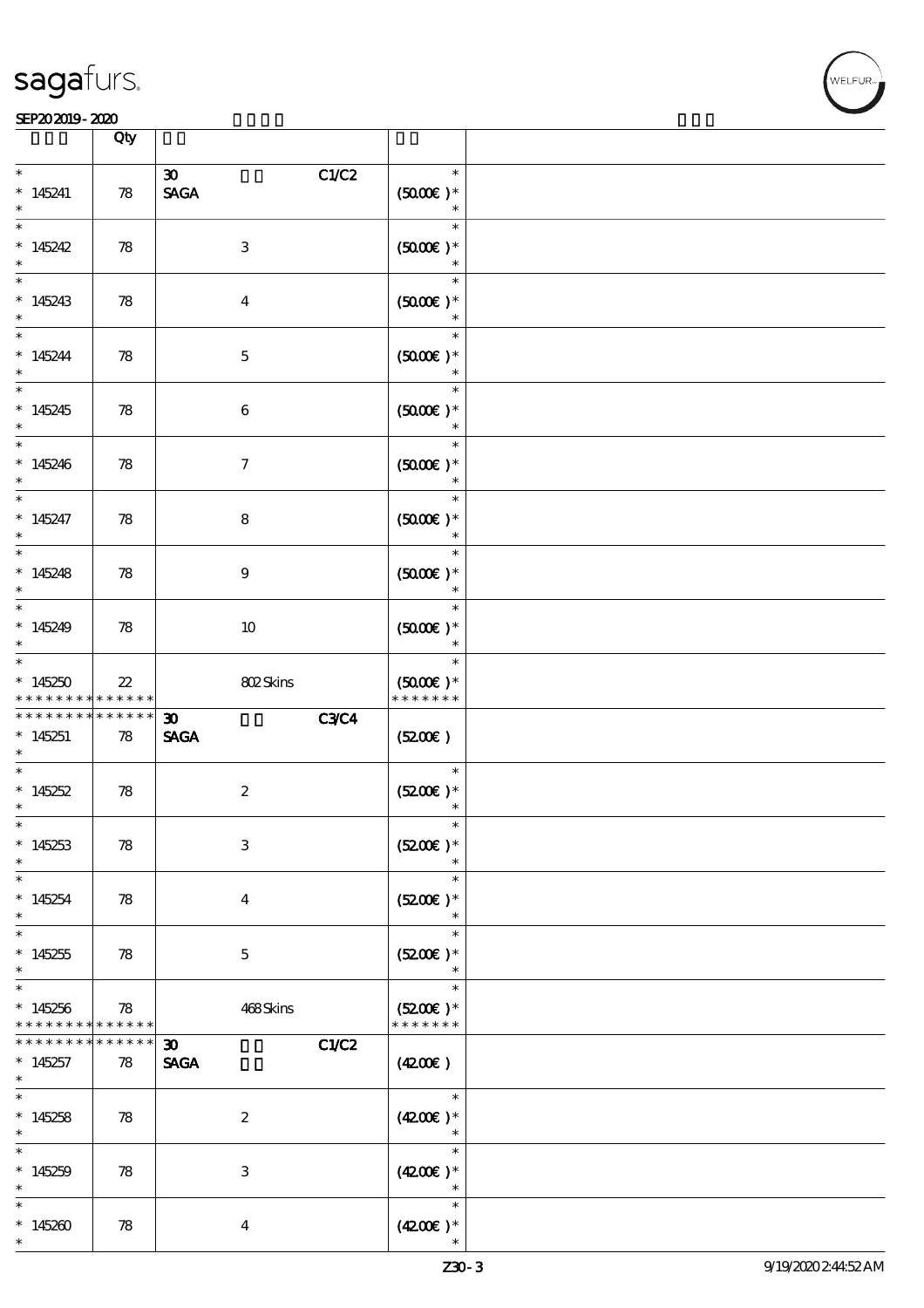

|                                                         | Qty                                        |                                          |             |                             |  |
|---------------------------------------------------------|--------------------------------------------|------------------------------------------|-------------|-----------------------------|--|
| $\ast$                                                  |                                            | $\boldsymbol{\mathfrak{D}}$              | C1/C2       | $\ast$                      |  |
| $*145261$<br>* * * * * * * * <mark>* * * * * * *</mark> | 78                                         | <b>SAGA</b>                              |             | $(4200)$ *<br>* * * * * * * |  |
| * * * * * * * *                                         | * * * * * *                                | $30-1$                                   | <b>C3C4</b> |                             |  |
| $*145262$<br>$\ast$                                     | 91                                         | <b>SAGA</b>                              |             | 4300€                       |  |
| $\ast$                                                  |                                            |                                          |             | $\ast$                      |  |
| $*145263$<br>$\ast$                                     | 84                                         | $\boldsymbol{2}$                         |             | 4300€ *                     |  |
| $\ast$                                                  |                                            |                                          |             | $\ast$                      |  |
| $*145264$<br>$\ast$                                     | 84                                         | 3                                        |             | 4300€ *<br>$\ast$           |  |
| $\overline{\ast}$                                       |                                            |                                          |             | $\ast$                      |  |
| $*145265$<br>$\ast$                                     | 78                                         | $\boldsymbol{4}$                         |             | 4300€ *<br>$\ast$           |  |
| $\ast$                                                  |                                            |                                          |             | $\ast$                      |  |
| $*145266$<br>$\ast$                                     | 78                                         | $\mathbf{5}$                             |             | $(4300)$ *<br>$\ast$        |  |
| $\ast$                                                  |                                            |                                          |             | $\ast$                      |  |
| $*145267$<br>$\ast$                                     | 78                                         | $\boldsymbol{6}$                         |             | $(4300)$ *<br>$\ast$        |  |
| $\ast$                                                  |                                            |                                          |             | $\ast$                      |  |
| $*145268$                                               | 35                                         | 528Skins                                 |             | $(4300)$ *                  |  |
| * * * * * * * *                                         | * * * * * *                                |                                          |             | * * * * * * *               |  |
| * * * * * * *<br>$*145209$<br>$\ast$                    | $******$<br>91                             | $\boldsymbol{\mathfrak{D}}$<br>${\bf s}$ | <b>C3C4</b> | (440E)                      |  |
| $\ast$<br>$*145270$                                     | 84                                         | $\boldsymbol{2}$                         |             | $\ast$<br>$(440E)^*$        |  |
| $\ast$                                                  |                                            |                                          |             |                             |  |
| $\ast$<br>$*145271$                                     | 84                                         | 3                                        |             | $\ast$<br>$(440E)^*$        |  |
| $\ast$                                                  |                                            |                                          |             |                             |  |
| $\ast$<br>$* 145272$                                    | 84                                         | $\bf{4}$                                 |             | $\ast$<br>$(440E)$ *        |  |
| $\ast$                                                  |                                            |                                          |             | $\ast$                      |  |
| $*$<br>$*145273$                                        | 84                                         | $\mathbf 5$                              |             | $\ast$<br>$(440E)^*$        |  |
| $\ast$                                                  |                                            |                                          |             |                             |  |
| $\ast$                                                  |                                            |                                          |             | $\ast$                      |  |
| $* 145274$<br>$\ast$                                    | 84                                         | 6                                        |             | $(440E)^*$<br>$\ast$        |  |
| $\ast$                                                  |                                            |                                          |             | $\ast$                      |  |
| $*145275$<br>$\ast$                                     | 84                                         | $\tau$                                   |             | $(4400)$ *                  |  |
| $\ast$                                                  |                                            |                                          |             | $\ast$                      |  |
| $*145276$<br>$\ast$                                     | 84                                         | 8                                        |             | $(440E)$ *                  |  |
| $\ast$                                                  |                                            |                                          |             | $\ast$                      |  |
| $* 145277$<br>* * * * * * * *                           | $\boldsymbol{\mathfrak{D}}$<br>* * * * * * | 699Skins                                 |             | $(440E)^*$<br>* * * * * * * |  |
| * * * * * * *                                           | * * * * * *                                | $\boldsymbol{\mathfrak{D}}$              | C1/C2       |                             |  |
| $*145278$<br>$\ast$                                     | 97                                         | ${\bf s}$                                |             | 3800€                       |  |
| $\ast$                                                  |                                            |                                          |             | $\ast$                      |  |
| $*145279$<br>* * * * * * * * * * * * * *                | 84                                         | 181 Skins                                |             | $(3800)$ *<br>* * * * * * * |  |
|                                                         |                                            | $\boldsymbol{\mathfrak{D}}$              | C3C4        |                             |  |
| 145280                                                  | 77                                         | ${\bf s}$                                |             | (300)                       |  |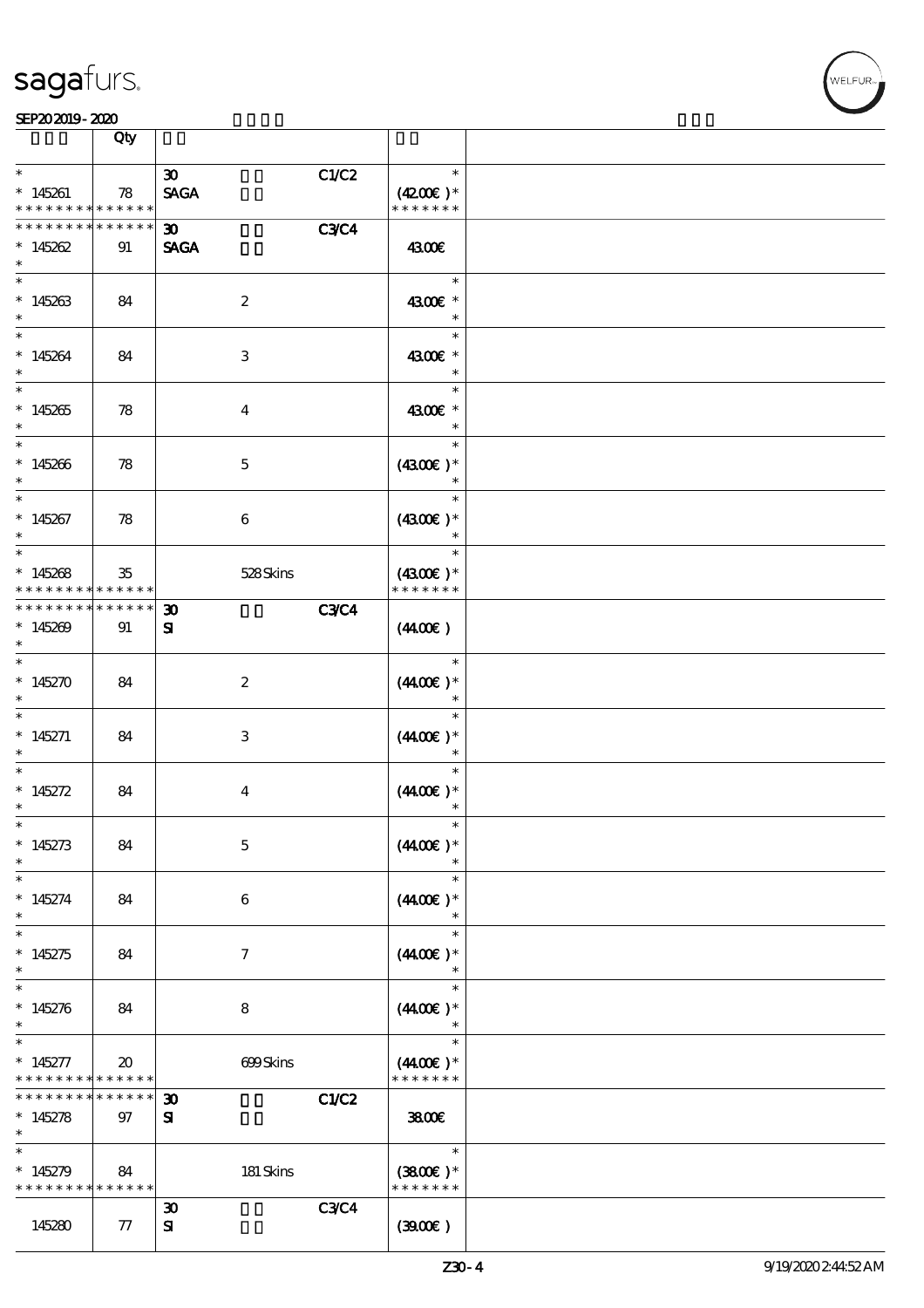VELFUR

|                                                              | Qty                         |                                                     |                                                             |  |
|--------------------------------------------------------------|-----------------------------|-----------------------------------------------------|-------------------------------------------------------------|--|
| * * * * * * * *                                              | $******$                    | C1/C2<br>$\boldsymbol{\mathfrak{D}}$                |                                                             |  |
| $*145281$                                                    | 79                          | <b>SROY</b>                                         | (5800)                                                      |  |
| * $145282$<br>$\ast$                                         | 72                          | $\boldsymbol{2}$                                    | $\ast$<br>$(5800)$ *<br>$\ast$                              |  |
| * 145283                                                     | 72                          | 3                                                   | $\ast$<br>$(5800)$ *                                        |  |
| $*$<br>$*145284$<br>* * * * * * * * <mark>* * * * * *</mark> | 68                          | 291 Skins                                           | $\ast$<br>$(5800)$ *<br>* * * * * * *                       |  |
| **************<br>$*145285$<br>$*$                           | 79                          | <b>C3C4</b><br>30 <sub>1</sub><br><b>SROY</b>       | $\omega$                                                    |  |
| $*145286$<br>$\ast$                                          | 72                          | $\boldsymbol{z}$                                    | $\ast$<br>$\omega$ $\alpha$ $\epsilon$ $*$<br>$\ast$        |  |
| $*145287$<br>$\ast$                                          | 72                          | 3                                                   | $\ast$<br>$0000$ $*$<br>$\ast$                              |  |
| $*145288$<br>$\ast$                                          | 72                          | $\bf{4}$                                            | $\ast$<br>$\omega$ occase $*$<br>$\ast$                     |  |
| $*145289$<br>* * * * * * * *                                 | 74<br>* * * * * *           | 369Skins                                            | $\ast$<br>$\omega$ $\alpha$ $\epsilon$ $*$<br>* * * * * * * |  |
| * * * * * * * *<br>$*145290$<br>$*$                          | $* * * * * * *$<br>96       | C1/C2<br>$\boldsymbol{\mathfrak{D}}$<br><b>SAGA</b> | $(5000\varepsilon)$                                         |  |
| $*145291$<br>$*$                                             | 96                          | $\boldsymbol{z}$                                    | $\ast$<br>$(5000\varepsilon)*$<br>$\ast$                    |  |
| $\ast$<br>* $145292$<br>$\ast$                               | 96                          | $\,3$                                               | $\ast$<br>$(5000\text{E})$ *<br>$\ast$                      |  |
| $*$<br>$*145293$<br>$\ast$                                   | 96                          | $\boldsymbol{4}$                                    | $\ast$<br>$(5000)$ *                                        |  |
| $\ast$<br>$*145294$<br>$\ast$                                | 96                          | $\mathbf{5}$                                        | $\ast$<br>$(5000\varepsilon)*$<br>$\ast$                    |  |
| $*$<br>$*145295$<br>$\ast$                                   | 96                          | $\boldsymbol{6}$                                    | $\ast$<br>$(5000)$ *<br>$\ast$                              |  |
| $\ast$<br>$*145296$<br>* * * * * * * *                       | $90^{\circ}$<br>* * * * * * | 666Skins                                            | $\ast$<br>$(5000\varepsilon)*$<br>* * * * * * *             |  |
| * * * * * * *<br>$*145297$<br>$\ast$                         | * * * * * *<br>91           | C1/C2<br>30 <sub>o</sub><br><b>SAGA</b>             | 44.00€                                                      |  |
| * $145298$<br>$\ast$                                         | 84                          | $\boldsymbol{2}$                                    | $\ast$<br>$(440E)^*$<br>$\ast$                              |  |
| $\ast$<br>$*145299$<br>$\ast$                                | 84                          | 3                                                   | $\ast$<br>$(440E)^*$<br>$\ast$                              |  |
| $\ast$<br>$*145300$<br>$\ast$                                | 84                          | $\bf{4}$                                            | $\ast$<br>$(440E)^*$                                        |  |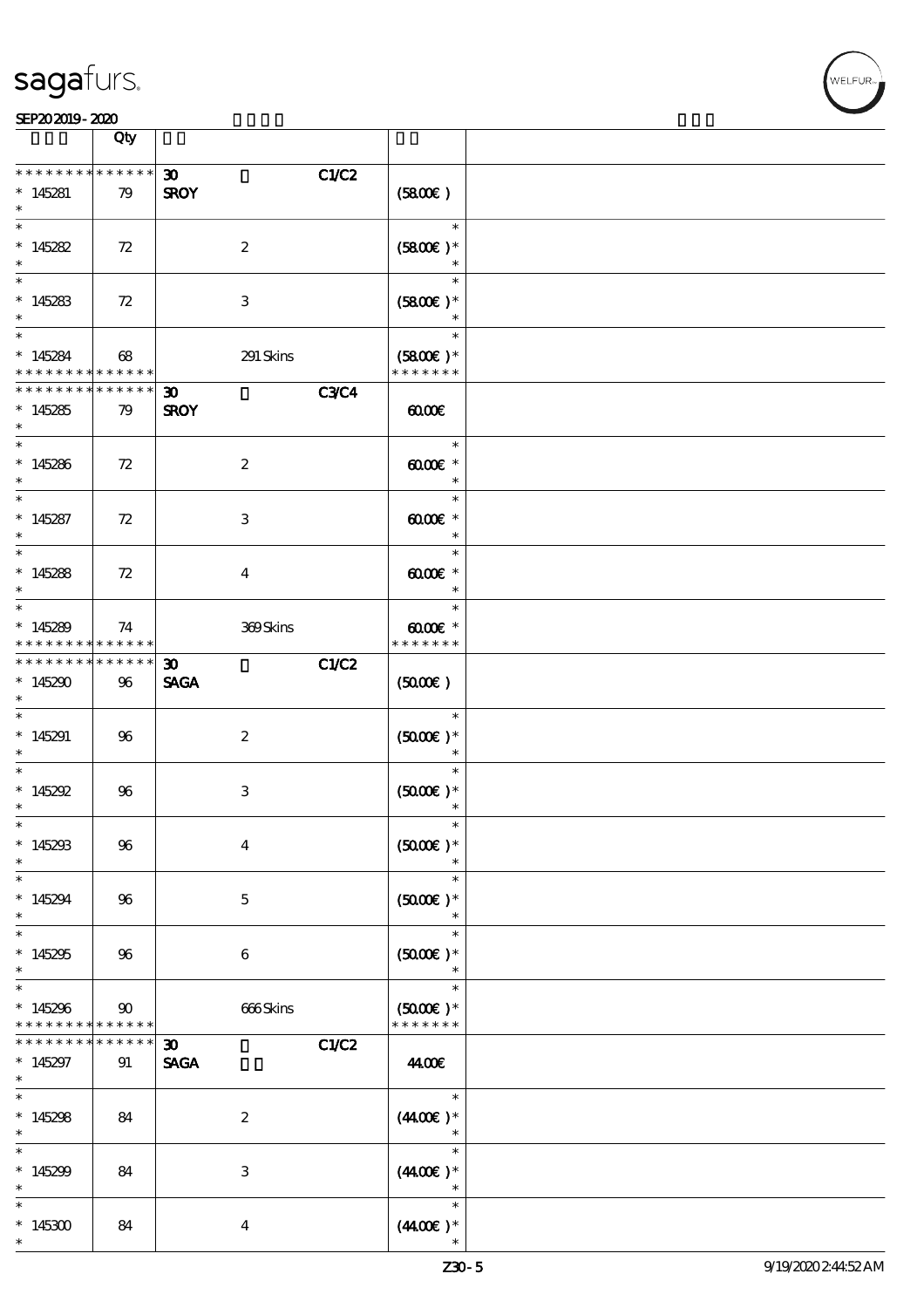**NELFUR** 

|                                                                                   | Qty               |                                                           |                                                 |  |
|-----------------------------------------------------------------------------------|-------------------|-----------------------------------------------------------|-------------------------------------------------|--|
| $\ast$<br>$*145301$<br>$\ast$                                                     | 84                | C1/C2<br>$\boldsymbol{\mathfrak{D}}$<br><b>SAGA</b>       | $\ast$<br>$(440E)^*$<br>$\ast$                  |  |
| $\ast$<br>$* 145302$<br>$\ast$                                                    | 84                | 6                                                         | $\ast$<br>$(440E)^*$<br>$\ast$                  |  |
| $\overline{\phantom{0}}$<br>$*14530B$<br>* * * * * * * * <mark>* * * * * *</mark> | 28                | 539Skins                                                  | $\ast$<br>$(4400\varepsilon)*$<br>* * * * * * * |  |
| * * * * * * * *<br>$*145304$<br>$\ast$                                            | * * * * * *<br>91 | <b>C3C4</b><br>$\boldsymbol{\mathfrak{D}}$<br><b>SAGA</b> | 4500€                                           |  |
| $\overline{\phantom{0}}$<br>$*145305$<br>$\ast$                                   | 84                | $\boldsymbol{2}$                                          | $\ast$<br>4500€ *<br>$\ast$                     |  |
| $\overline{\ast}$<br>$*145306$<br>$\ast$                                          | 84                | 3                                                         | $\ast$<br>4500€ *<br>$\ast$                     |  |
| $\ast$<br>$*145307$<br>$\ast$                                                     | 84                | $\boldsymbol{4}$                                          | $\ast$<br>4400€ *<br>$\ast$                     |  |
| $\ast$<br>$*145308$<br>$\ast$                                                     | 84                | $\mathbf 5$                                               | $\ast$<br>4400€ *<br>$\ast$                     |  |
| $\ast$<br>$*145309$<br>* * * * * * * *                                            | 84<br>* * * * * * | $511$ Skins                                               | $\ast$<br>4400€ *<br>* * * * * * *              |  |
| 145310                                                                            | 91                | <b>C3C4</b><br>$\boldsymbol{\mathfrak{D}}$<br><b>SAGA</b> | $(4500\varepsilon)$                             |  |
| * * * * * * * *<br>$*145311$<br>$\ast$                                            | * * * * * *<br>91 | C1/C2<br>$\boldsymbol{\mathfrak{D}}$<br>${\bf s}$         | (440E)                                          |  |
| $\ast$<br>$*145312$<br>$\ast$                                                     | 84                | $\boldsymbol{2}$                                          | $\ast$<br>$(440E)^*$<br>$\ast$                  |  |
| $*$<br>$*145313$<br>$\ast$                                                        | 84                | $\,3$                                                     | $\ast$<br>$(440E)^*$                            |  |
| $\ast$<br>$* 145314$<br>$\ast$                                                    | 84                | $\boldsymbol{4}$                                          | $\ast$<br>$(440E)^*$<br>$\ast$                  |  |
| $\ast$<br>$*145315$<br>$\ast$                                                     | 84                | $\mathbf 5$                                               | $\ast$<br>$(440E)^*$<br>$\ast$                  |  |
| $\ast$<br>$*145316$<br>$\ast$                                                     | 84                | $\boldsymbol{6}$                                          | $\ast$<br>$(440E)$ *                            |  |
| $\ast$<br>$*145317$<br>* * * * * * * *                                            | 84<br>* * * * * * | 595Skins                                                  | $\ast$<br>$(440E)^*$<br>* * * * * * *           |  |
| * * * * * * *<br>$*145318$<br>$\ast$                                              | * * * * * *<br>91 | <b>C3C4</b><br>$\boldsymbol{\mathfrak{D}}$<br>${\bf s}$   | (460E)                                          |  |
| $\ast$<br>$*145319$<br>$\ast$                                                     | 84                | $\boldsymbol{2}$                                          | $\ast$<br>$(4600E)*$<br>$\ast$                  |  |
| $\ast$<br>$*145320$                                                               | 84                | 3                                                         | $\ast$<br>$(460E)$ *                            |  |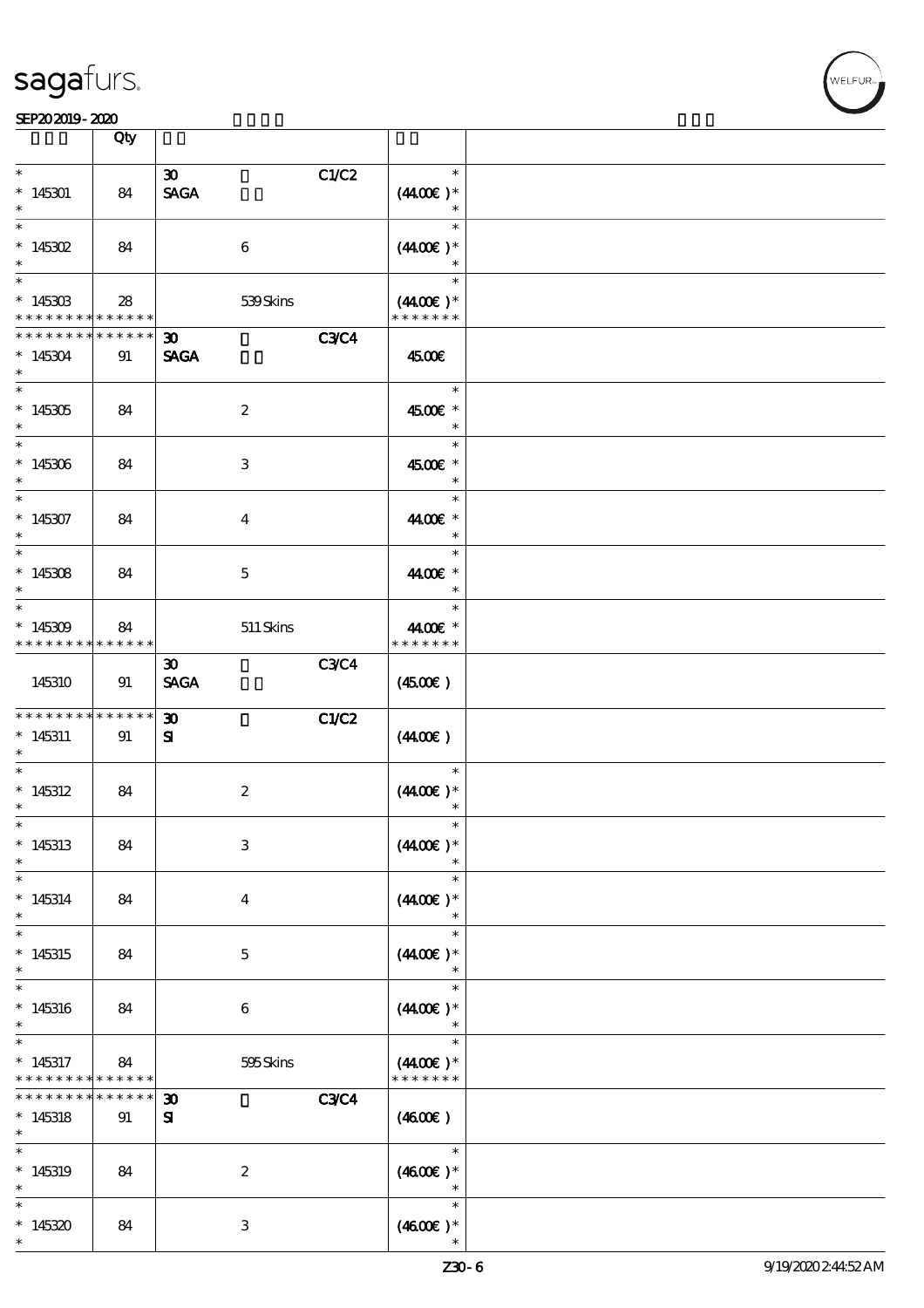|                                                                   | Qty                   |                                            |                  |              |                                        |  |
|-------------------------------------------------------------------|-----------------------|--------------------------------------------|------------------|--------------|----------------------------------------|--|
| $\ast$                                                            |                       | $\boldsymbol{\mathfrak{D}}$                |                  | <b>C3C4</b>  | $\ast$                                 |  |
| $*145321$<br>$\ast$                                               | 84                    | ${\bf s}$                                  |                  |              | $(4600E)*$<br>$\ast$                   |  |
| $\ast$<br>$*145322$<br>$\ast$                                     | 84                    |                                            | $\mathbf 5$      |              | $\ast$<br>$(4600E)*$<br>$\ast$         |  |
| $\ast$<br>$*145323$<br>$\ast$                                     | 84                    |                                            | 6                |              | $\ast$<br>$(4600E)*$                   |  |
| $\ast$<br>$* 145324$<br>* * * * * * * *                           | 26<br>* * * * * *     |                                            | 537 Skins        |              | $\ast$<br>$(4600)$ *<br>* * * * * * *  |  |
| 145325                                                            | $\boldsymbol{\omega}$ | $\boldsymbol{\mathfrak{D}}$<br>${\bf s}$   |                  | <b>C3C4</b>  | (450E)                                 |  |
| * * * * * * * *<br>$*145326$<br>$\ast$                            | * * * * * *<br>91     | $\boldsymbol{\mathfrak{D}}$<br>${\bf s}$   | SL2              | <b>C1/C2</b> | (41.00)                                |  |
| $\ast$<br>$*145327$<br>$\ast$                                     | 84                    |                                            | $\boldsymbol{2}$ |              | $\ast$<br>$(41.00)$ *<br>$\ast$        |  |
| $\ast$<br>$*145328$<br>$\ast$                                     | 84                    |                                            | 3                |              | $\ast$<br>$(41.00)$ *<br>$\ast$        |  |
| $\ast$<br>$*145329$<br>* * * * * * * *                            | 72<br>* * * * * *     |                                            | $331$ Skins      |              | $\ast$<br>$(41.00)$ *<br>* * * * * * * |  |
| * * * * * * *<br>$*145330$<br>$\ast$                              | * * * * * *<br>91     | $\boldsymbol{\mathfrak{D}}$<br>${\bf s}$   | SL2              | <b>C3C4</b>  | (420)                                  |  |
| $\overline{\ast}$<br>$*145331$<br>$\ast$                          | 84                    |                                            | $\boldsymbol{z}$ |              | $\ast$<br>$(4200)$ *<br>$\ast$         |  |
| $\ast$<br>$*145332$<br>* * * * * * * * <mark>* * * * * * *</mark> | 37                    |                                            | 212Skins         |              | $\ast$<br>$(4200)$ *<br>* * * * * * *  |  |
| *************** 30<br>$*145333$<br>$\ast$                         | 97                    | ${\bf s}$                                  |                  | <b>C1/C2</b> | (300)                                  |  |
| $\ast$<br>$*145334$<br>* * * * * * * *                            | 68<br>* * * * * *     |                                            | 165Skins         |              | $\ast$<br>$(3900E)*$<br>* * * * * * *  |  |
| * * * * * * *<br>$*145335$<br>$\ast$                              | * * * * * *<br>97     | $\boldsymbol{\mathfrak{D}}$<br>Я           |                  | <b>C3C4</b>  | (400E)                                 |  |
| $\ast$<br>$*145336$<br>* * * * * * * * * * * * * *                | 64                    |                                            | 161 Skins        |              | $\ast$<br>$(4000)$ *<br>* * * * * * *  |  |
| 145337                                                            | 35                    | 30 <sup>2</sup><br><b>SROY</b>             | $\mathcal{L}$    | C2C3         | $\omega$                               |  |
| * * * * * * * *<br>$*145338$<br>$\ast$                            | $* * * * * * *$<br>79 | $\boldsymbol{\mathfrak{D}}$<br><b>SROY</b> | $\mathcal{L}$    | <b>C1/C2</b> | (5800)                                 |  |
| $\ast$<br>$*145339$<br>* * * * * * * * <mark>* * * * * * *</mark> | 15                    |                                            | 94Skins          |              | $\ast$<br>$(5800)$ *<br>* * * * * * *  |  |
| * * * * * * * *<br>$*145340$<br>$\ast$                            | * * * * * *<br>79     | 30 <sub>o</sub><br><b>SROY</b>             | $\mathcal{L}$    | <b>C3C4</b>  | 0000                                   |  |

T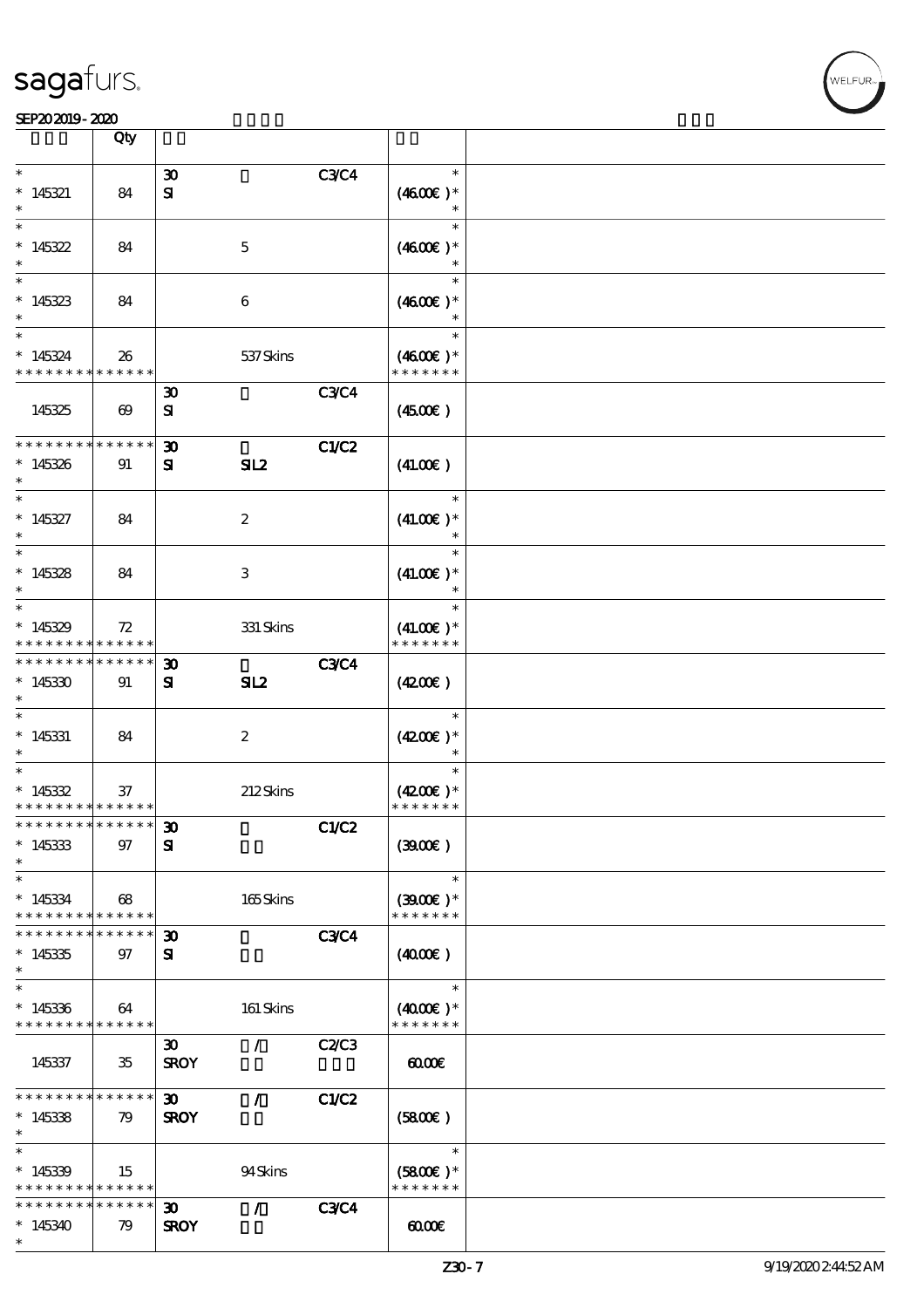

|                               | Qty |                             |             |               |  |
|-------------------------------|-----|-----------------------------|-------------|---------------|--|
| $\ast$                        |     | $\boldsymbol{\mathfrak{D}}$ | C3C4        | $\ast$        |  |
| $*145341$                     | 24  | <b>SROY</b>                 |             | 5800€ *       |  |
| * * * * * * * * * * * * * * * |     |                             |             | * * * * * * * |  |
|                               |     | $\boldsymbol{\mathfrak{D}}$ | C1/C2       |               |  |
| 145342                        | 47  | <b>SROY</b>                 |             | 4800€         |  |
|                               |     |                             |             |               |  |
|                               |     | $\boldsymbol{\mathfrak{D}}$ | <b>C3C4</b> |               |  |
| 145343                        | 66  | <b>SROY</b>                 |             | 5000          |  |
|                               |     |                             |             |               |  |
|                               |     | $\boldsymbol{\mathfrak{D}}$ | C3C4        |               |  |
| 145344                        | 96  | <b>SACA</b>                 |             | (41.00)       |  |
|                               |     |                             |             |               |  |

WELFUR<sub>7</sub>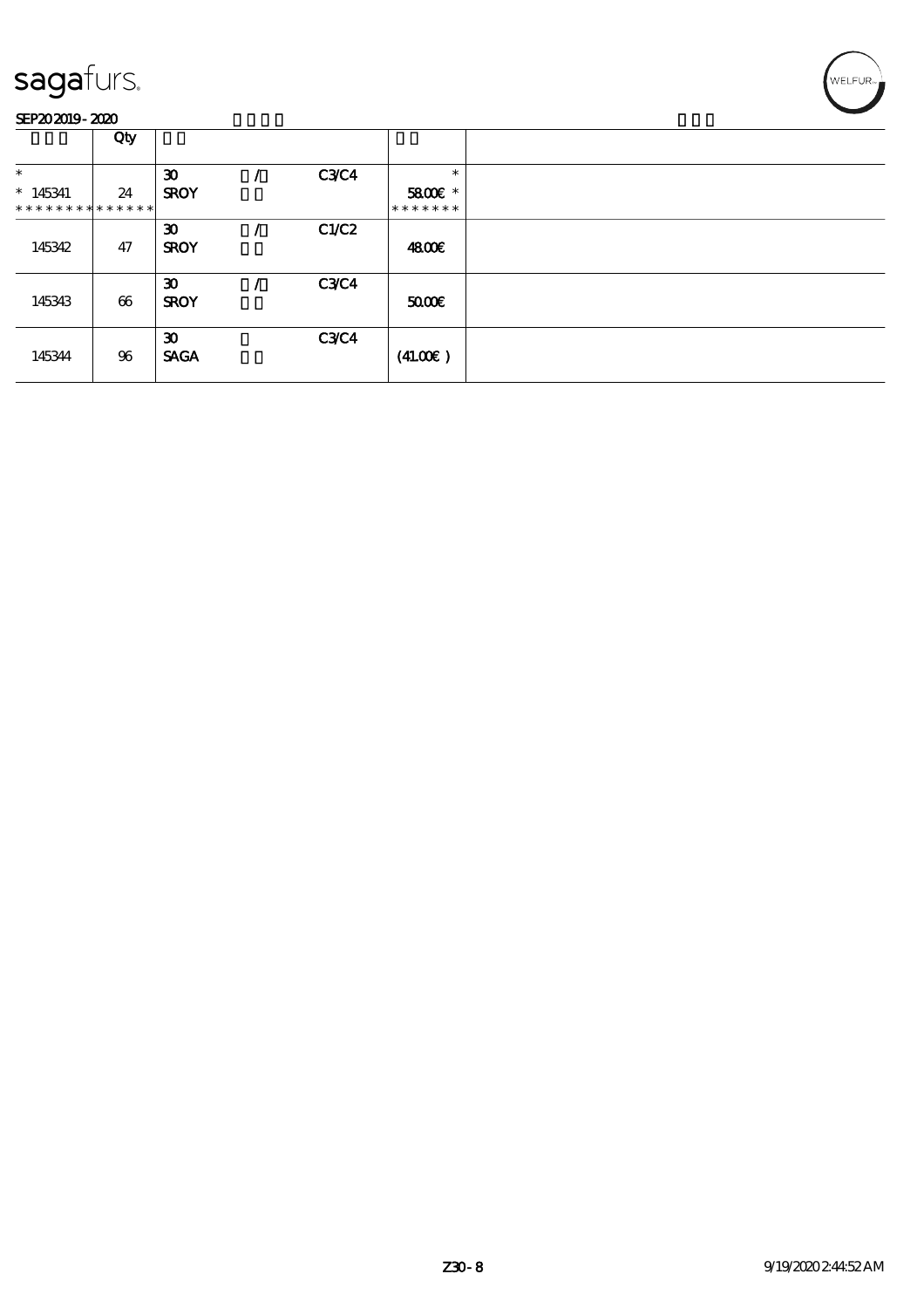#### SEP202019-2020 Production of the contract of the contract of the contract of the contract of the contract of the contract of the contract of the contract of the contract of the contract of the contract of the contract of t

|                                                                                   | Qty                |                                             |                     |             |                                        |  |
|-----------------------------------------------------------------------------------|--------------------|---------------------------------------------|---------------------|-------------|----------------------------------------|--|
| * * * * * * * *                                                                   | * * * * * *        | $\boldsymbol{\mathfrak{D}}$                 | $\mathbf{x}$        | C1/C2       |                                        |  |
| $*145401$                                                                         | 91                 | <b>SAGA</b>                                 |                     |             | (41.00)                                |  |
| $\ast$<br>* $145402$                                                              | 84                 |                                             | $\boldsymbol{2}$    |             | $\ast$<br>$(41.00)$ *                  |  |
| $*14540B$<br>$\ast$                                                               | 84                 |                                             | 3                   |             | $\ast$<br>$(41.00)$ *                  |  |
| $\ast$<br>$*145404$<br>$\ast$                                                     | 84                 |                                             | $\overline{4}$      |             | $\ast$<br>$(41.00)$ *                  |  |
| $*145405$<br>* * * * * * * *                                                      | 27<br>******       |                                             | 370Skins            |             | $\ast$<br>$(41.00)$ *<br>* * * * * * * |  |
| * * * * * * * *<br>$*145406$                                                      | * * * * * *<br>91  | $\boldsymbol{\mathsf{20}}$<br><b>SAGA</b>   | $\mathbf{x}$        | <b>C3C4</b> | $(4200\varepsilon)$                    |  |
| $\ast$                                                                            |                    |                                             |                     |             |                                        |  |
| $\ast$<br>$*145407$<br>$\ast$                                                     | 84                 |                                             | $\boldsymbol{2}$    |             | $\ast$<br>$(4200)$ *<br>$\ast$         |  |
| $\ast$                                                                            |                    |                                             |                     |             | $\ast$                                 |  |
| $*145408$<br>* * * * * * * *                                                      | 67<br>* * * * * *  |                                             | 242 Skins           |             | $(4200)$ *<br>* * * * * * *            |  |
| 145409                                                                            | 95                 | $\boldsymbol{\mathfrak{D}}$<br><b>SAGA</b>  | X<br>SL1            | C1/C2       | (380)                                  |  |
| 145410                                                                            | 65                 | $\boldsymbol{\mathfrak{D}}$<br><b>SAGA</b>  | $\mathbf{X}$<br>SL1 | <b>C3C4</b> | (300)                                  |  |
| * * * * * * * *<br>$*145411$<br>$\ast$                                            | * * * * * *<br>97  | $\boldsymbol{\mathfrak{D}}$<br><b>SAGA</b>  | $\mathbf{x}$        | C1/C2       | (3500)                                 |  |
| $\ast$<br>$*145412$<br>$\ast$                                                     | $90\,$             |                                             | $\boldsymbol{2}$    |             | $\ast$<br>$(3500)$ *<br>$\ast$         |  |
| $\ast$<br>$*145413$<br>* * * * * * * *                                            | 31<br>******       |                                             | 218Skins            |             | $\ast$<br>$(3500)$ *<br>* * * * * * *  |  |
| * * * * * * * *<br>$*145414$<br>$\ast$                                            | * * * * * *<br>73  | $\boldsymbol{\mathfrak{D}}$<br><b>SAGA</b>  | $\mathbf{X}$        | <b>C3C4</b> | (360)                                  |  |
| $\overline{\phantom{0}}$<br>$*145415$<br>* * * * * * * * <mark>* * * * * *</mark> | 25                 |                                             | 98Skins             |             | $\ast$<br>$(3600)$ *<br>* * * * * * *  |  |
| * * * * * * * *<br>$*145416$<br>$\ast$                                            | * * * * * *<br>10B | $\boldsymbol{\mathfrak{D}}$<br>$\mathbf{S}$ | $\mathbf{x}$        | C1/C2       | (330)                                  |  |
| $\ast$<br>$*145417$<br>* * * * * * * * * * * * * *                                | 54                 |                                             | 157Skins            |             | $\ast$<br>$(3300)$ *<br>* * * * * * *  |  |
| 145418                                                                            | 89                 | $\boldsymbol{\mathfrak{D}}$<br>${\bf s}$    | $\mathbf{x}$        | <b>C3C4</b> | (340)                                  |  |
| 145419                                                                            | 39                 | $\boldsymbol{\mathfrak{D}}$<br><b>SROY</b>  | X /                 | C2C3        | (460E)                                 |  |
| *******<br>$*145420$<br>$\ast$                                                    | * * * * * *<br>79  | $\boldsymbol{\mathfrak{D}}$<br><b>SROY</b>  | X /                 | C1/C2       | (450E)                                 |  |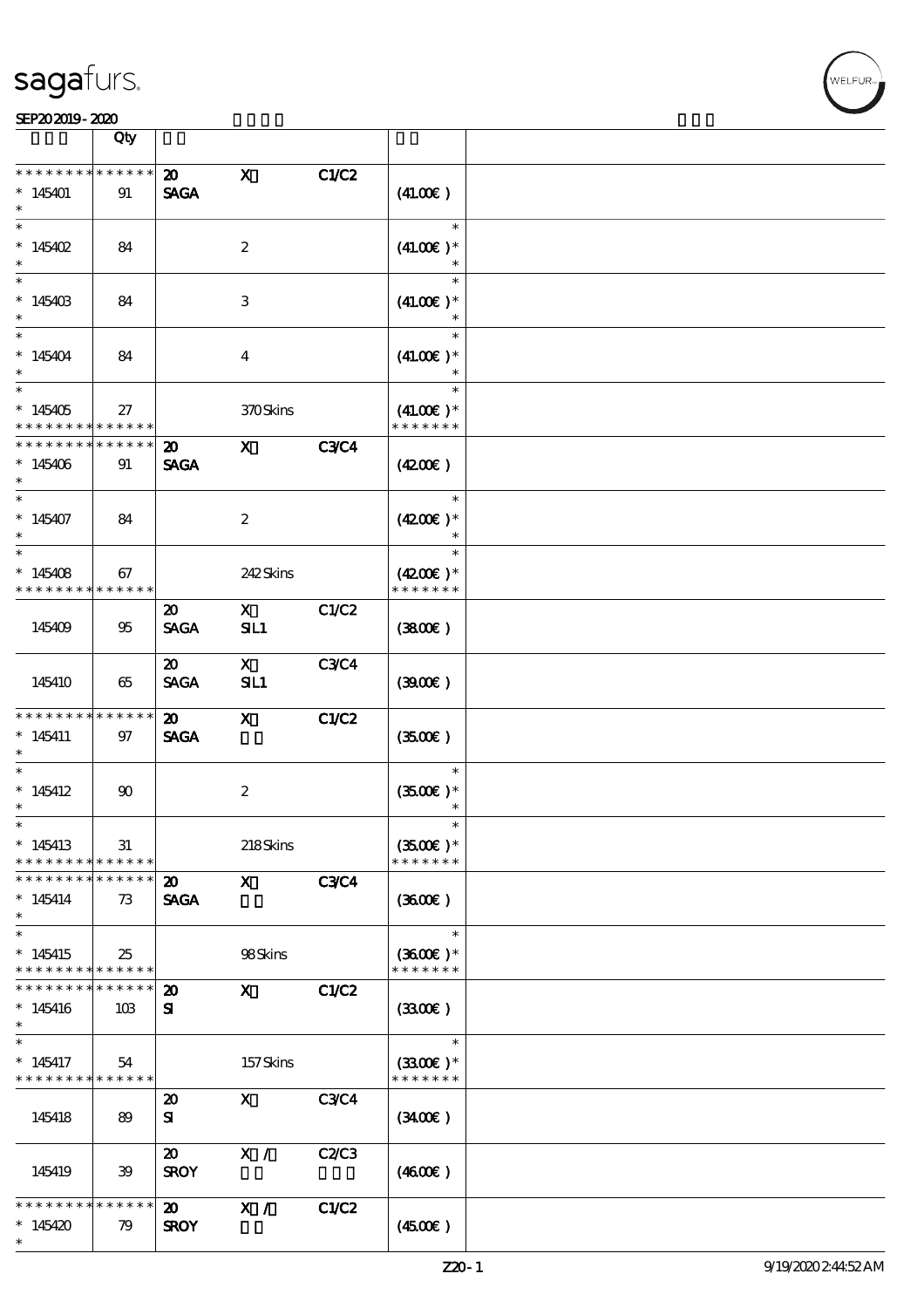### SEP202019-2020

|                                          | Qty                 |                                            |                  |              |                                       |  |
|------------------------------------------|---------------------|--------------------------------------------|------------------|--------------|---------------------------------------|--|
| $\ast$                                   |                     | $\boldsymbol{\mathfrak{D}}$                | X /              | C1/C2        | $\ast$                                |  |
| $*145421$<br>* * * * * * * *             | 25<br>* * * * * *   | <b>SROY</b>                                |                  |              | $(4500)$ *<br>* * * * * * *           |  |
| * * * * * * * *<br>$*145422$<br>$\ast$   | * * * * * *<br>67   | 20<br><b>SROY</b>                          | X /              | <b>C3C4</b>  | (460E)                                |  |
| $\ast$<br>$*145423$<br>* * * * * * * *   | 25<br>* * * * * *   |                                            | 92Skins          |              | $\ast$<br>$(4600)$ *<br>* * * * * * * |  |
| 145424                                   | $33\,$              | 20<br><b>SROY</b>                          | X /<br>SL1       | <b>C2/C3</b> | (420)                                 |  |
| * * * * * * * *<br>$*145425$<br>$\ast$   | * * * * * *<br>10B  | $\boldsymbol{\mathfrak{D}}$<br>${\bf s}$   | X /<br>SL2       | <b>C1/C2</b> | (3300)                                |  |
| $\ast$<br>$*145426$<br>$\ast$            | 96                  |                                            | $\boldsymbol{2}$ |              | $\ast$<br>$(3300)$ *<br>$\ast$        |  |
| $\overline{\ast}$<br>$*145427$<br>$\ast$ | 84                  |                                            | 3                |              | $\ast$<br>$(3300)$ *<br>$\ast$        |  |
| $\ast$<br>$*145428$<br>* * * * * * * *   | 24<br>* * * * * *   |                                            | 307Skins         |              | $\ast$<br>$(3300)$ *<br>* * * * * * * |  |
| * * * * * * *<br>$*145429$<br>$\ast$     | * * * * * *<br>10B  | $\boldsymbol{\mathbf{z}}$<br>${\bf s}$     | X /              | <b>C1/C2</b> | (320)                                 |  |
| $\ast$<br>$*145430$<br>* * * * * * * *   | 24<br>* * * * * *   |                                            | 127Skins         |              | $\ast$<br>$(3200)$ *<br>* * * * * * * |  |
| 145431                                   | ${\bf \tau}$        | $\boldsymbol{\mathbf{z}}$<br>${\bf s}$     | X /              | <b>C3C4</b>  | (3300)                                |  |
| * * * * * * * *<br>$*145432$<br>$\ast$   | * * * * * *<br>91   | $\boldsymbol{\mathfrak{D}}$<br><b>SAGA</b> |                  | <b>C3C4</b>  | (4300)                                |  |
| $\ast$<br>$*145433$<br>$\ast$            | 84                  |                                            | $\boldsymbol{2}$ |              | $\ast$<br>$(4300)$ *                  |  |
| $\ast$<br>$*145434$<br>$\ast$            | 84                  |                                            | 3                |              | $\ast$<br>$(4300)$ *<br>$\ast$        |  |
| $\ast$<br>$*145435$<br>* * * * * * * *   | 84<br>* * * * * *   |                                            | 343Skins         |              | $\ast$<br>$(4300)$ *<br>* * * * * * * |  |
| * * * * * * *<br>$*145436$<br>$*$        | * * * * * *<br>85   | $\boldsymbol{\mathfrak{D}}$<br><b>SAGA</b> | SIL1             | <b>C1/C2</b> | (3800)                                |  |
| $\ast$<br>$*145437$<br>* * * * * * * *   | 25<br>******        |                                            | 110Skins         |              | $\ast$<br>$(3800)$ *<br>* * * * * * * |  |
| * * * * * * * *<br>$*145438$<br>$\ast$   | * * * * * *  <br>91 | $\boldsymbol{\mathfrak{D}}$<br><b>SAGA</b> | SIL1             | <b>C3C4</b>  | (3900)                                |  |
| $\ast$<br>$*145439$<br>* * * * * * * *   | 45<br>* * * * * *   |                                            | 136Skins         |              | $\ast$<br>$(3900)$ *<br>* * * * * * * |  |
| * * * * * * * *<br>$*145440$<br>$\ast$   | * * * * * *<br>97   | $\boldsymbol{\mathfrak{D}}$<br><b>SAGA</b> |                  | C1/C2        | (37.00)                               |  |

.<br>WELFUR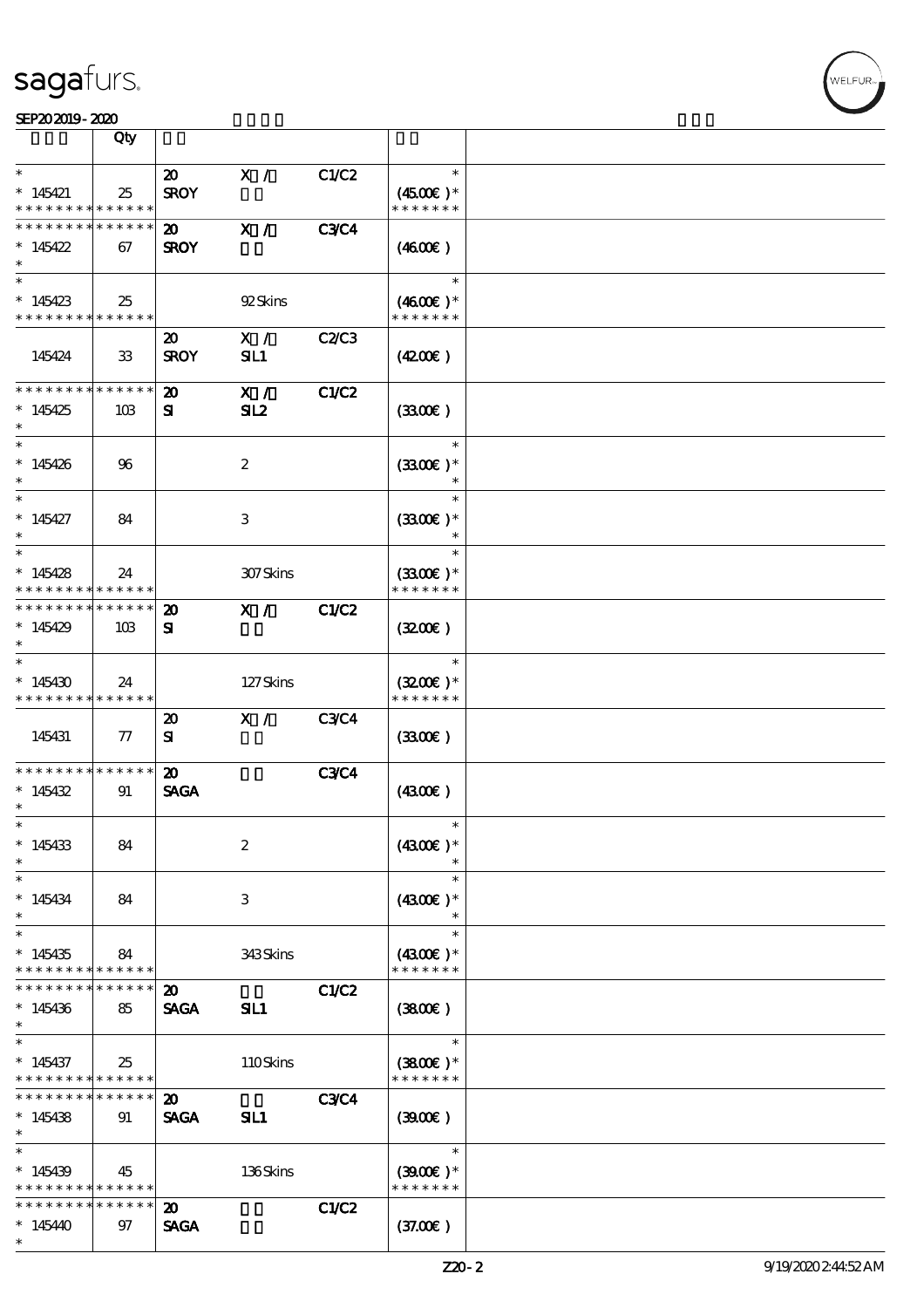**VELFUR** 

|                                                                 | Qty                               |                                            |                  |              |                                        |  |
|-----------------------------------------------------------------|-----------------------------------|--------------------------------------------|------------------|--------------|----------------------------------------|--|
| $\ast$<br>$*145441$<br>$\ast$                                   | 90                                | $\boldsymbol{\mathfrak{D}}$<br><b>SAGA</b> |                  | C1/C2        | $\ast$<br>$(37.00)$ *<br>$\ast$        |  |
| $\ast$<br>$*145442$<br>$\ast$                                   | $90^{\circ}$                      |                                            | $\,3$            |              | $\ast$<br>$(37.00)$ *<br>$\ast$        |  |
| $\ast$<br>$*145443$<br>* * * * * * * *                          | 75<br>* * * * * *                 |                                            | 352Skins         |              | $\ast$<br>$(37.00)$ *<br>* * * * * * * |  |
| * * * * * * * *<br>$*145444$<br>$\ast$                          | * * * * * *<br>97                 | $\boldsymbol{\mathfrak{D}}$<br><b>SAGA</b> |                  | <b>C3C4</b>  | (380)                                  |  |
| $\overline{\ast}$<br>$*145445$<br>$\ast$                        | $90^{\circ}$                      |                                            | $\boldsymbol{2}$ |              | $\ast$<br>$(3800)$ *<br>$\ast$         |  |
| $\ast$<br>$*145446$<br>* * * * * * * *                          | 77<br>* * * * * *                 |                                            | 264Skins         |              | $\ast$<br>$(3800)$ *<br>* * * * * * *  |  |
| * * * * * * * *<br>$*145447$<br>$\ast$                          | * * * * * *<br>10B                | $\boldsymbol{\mathfrak{D}}$<br>${\bf s}$   |                  | <b>C3C4</b>  | (360)                                  |  |
| $\ast$<br>$*145448$<br>$\ast$                                   | 96                                |                                            | $\boldsymbol{z}$ |              | $\ast$<br>$(3600)$ *<br>$\ast$         |  |
| $\ast$<br>$*145449$<br>* * * * * * * * * * * * * *              | 75                                |                                            | 274Skins         |              | $\ast$<br>$(3600)$ *<br>* * * * * * *  |  |
| 145450                                                          | 61                                | 20<br><b>SROY</b>                          |                  | <b>C2/C3</b> | (5200)                                 |  |
| 145451                                                          | $\boldsymbol{\omega}$             | $\boldsymbol{\mathfrak{D}}$<br><b>SROY</b> |                  | C1/C2        | (47.00)                                |  |
| * * * * * * * *<br>$*145452$<br>$\ast$                          | * * * * * *<br>$\boldsymbol{\pi}$ | $\boldsymbol{\mathfrak{D}}$<br><b>SROY</b> |                  | <b>C3C4</b>  | (490E)                                 |  |
| $*$<br>$*145453$<br>* * * * * * * * * * * * * *                 | $23\,$                            |                                            | 93Skins          |              | $\ast$<br>$(4900)$ *<br>* * * * * * *  |  |
| 145454                                                          | 48                                | $\boldsymbol{\mathfrak{D}}$<br><b>SROY</b> |                  | C2C3         | (460E)                                 |  |
| * * * * * * * *<br>$*145455$<br>$\ast$                          | * * * * * *<br>91                 | $\boldsymbol{\mathfrak{D}}$<br><b>SAGA</b> |                  | C1/C2        | (4300)                                 |  |
| $\ast$<br>$*145456$<br>* * * * * * * * * * * * * *              | 75                                |                                            | 166Skins         |              | $\ast$<br>$(4300)$ *<br>* * * * * * *  |  |
| * * * * * * *<br>$*145457$<br>$\ast$                            | * * * * * *<br>91                 | $\boldsymbol{\mathfrak{D}}$<br><b>SAGA</b> |                  | <b>C3C4</b>  | (440E)                                 |  |
| $\overline{\ast}$<br>$*145458$<br>$\ast$                        | 84                                |                                            | $\boldsymbol{2}$ |              | $\ast$<br>$(440E)^*$<br>$\ast$         |  |
| $\ast$<br>$*145459$<br>* * * * * * * * <mark>* * * * * *</mark> | 39                                |                                            | 214Skins         |              | $\ast$<br>$(440E)^*$<br>* * * * * * *  |  |
| * * * * * * * *<br>$*145460$<br>$\ast$                          | * * * * * *<br>91                 | $\boldsymbol{\mathfrak{D}}$<br><b>SAGA</b> | SIL1             | <b>C2/C3</b> | (400E)                                 |  |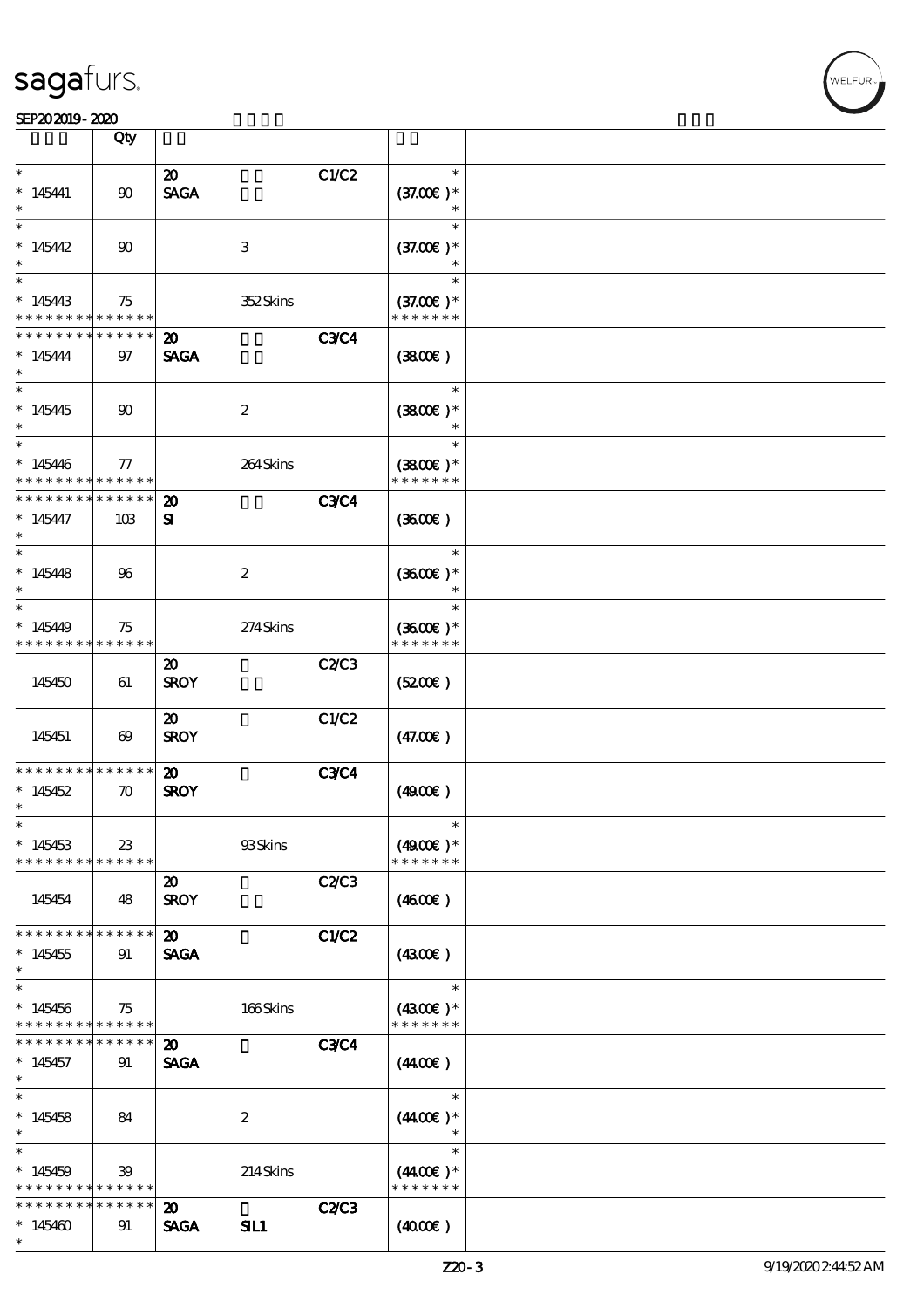

|                                                                 | Qty                               |                                                         |                  |             |                                        |  |
|-----------------------------------------------------------------|-----------------------------------|---------------------------------------------------------|------------------|-------------|----------------------------------------|--|
| $\ast$                                                          |                                   | $\boldsymbol{\mathfrak{D}}$                             |                  | C2/C3       | $\ast$                                 |  |
| $*145461$<br>* * * * * * * * <mark>* * * * * *</mark>           | 45                                | <b>SAGA</b>                                             | SL1              |             | $(4000)$ *<br>* * * * * * *            |  |
| * * * * * * * *<br>$*145462$<br>$\ast$                          | * * * * * *<br>97                 | $\boldsymbol{\mathfrak{D}}$<br><b>SAGA</b>              |                  | C1/C2       | (3800)                                 |  |
| $\ast$<br>$*145463$<br>$\ast$                                   | 90                                |                                                         | $\boldsymbol{2}$ |             | $\ast$<br>$(3800)$ *                   |  |
| $\ast$<br>$*145464$<br>* * * * * * * * * * * * * *              | $\boldsymbol{\omega}$             |                                                         | 247 Skins        |             | $\ast$<br>$(3800)$ *<br>* * * * * * *  |  |
| * * * * * * * * * * * * * *<br>$*145465$<br>$\ast$              | 97                                | $\boldsymbol{\mathfrak{D}}$<br><b>SAGA</b>              |                  | <b>C3C4</b> | (300)                                  |  |
| $\ast$<br>$*145466$<br>* * * * * * * * * * * * * *              | 91                                |                                                         | 188Skins         |             | $\ast$<br>$(3900)$ *<br>* * * * * * *  |  |
| 145467                                                          | $\boldsymbol{\pi}$                | $\boldsymbol{\mathfrak{D}}$<br>IA                       | RUM1             | C2/C3       | (350)                                  |  |
| * * * * * * * * * * * * * *<br>$*145468$<br>$\ast$              | 10B                               | $\boldsymbol{\mathfrak{D}}$<br>${\bf s}$                |                  | C1/C2       | (37.00)                                |  |
| $\ast$<br>$*145469$<br>$\ast$                                   | 96                                |                                                         | $\boldsymbol{z}$ |             | $\ast$<br>$(37.00)$ *<br>$\ast$        |  |
| $\ast$<br>$*145470$<br>* * * * * * * * <mark>* * * * * *</mark> | 84                                |                                                         | 283Skins         |             | $\ast$<br>$(37.00)$ *<br>* * * * * * * |  |
| * * * * * * * *<br>$*145471$<br>$\ast$                          | $\ast\ast\ast\ast\ast\ast$<br>10B | $\boldsymbol{\mathbf{z}}$<br>${\bf s}$                  |                  | <b>C3C4</b> | (3800)                                 |  |
| $\ast$<br>$* 145472$<br>$\ast$                                  | 96                                |                                                         | $\boldsymbol{2}$ |             | $\ast$<br>$(3800)$ *<br>$\ast$         |  |
| $\ast$<br>$*145473$<br>* * * * * * * *                          | $97\,$<br>* * * * * *             |                                                         | 296Skins         |             | $\ast$<br>$(3800)$ *<br>* * * * * * *  |  |
| 145474                                                          | 89                                | $\boldsymbol{\mathsf{20}}$<br>${\bf s}$                 | SL2              | C1/C2       | (350)                                  |  |
| 145475                                                          | 106                               | $\boldsymbol{\mathbf{z}}$<br>${\bf s}$                  | SL2              | C3C4        | (3500)                                 |  |
| 145476                                                          | 65                                | $\boldsymbol{\mathfrak{D}}$<br>${\bf s}$                |                  | C1/C2       | 31.00E                                 |  |
| 145477                                                          | 68                                | $\boldsymbol{\mathbf{z}}$<br>${\bf S\hspace{-.075ex}I}$ |                  | C3C4        | 31.00E                                 |  |
| 145478                                                          | $37\,$                            | $\boldsymbol{\mathbf{z}}$<br>$\mathbf{B}$               | RUM <sub>2</sub> | C2/C3       | (31.00)                                |  |
| 145479                                                          | 64                                | $\boldsymbol{\mathfrak{D}}$<br>П                        |                  | C2C3        | æœ                                     |  |

**VELFUR**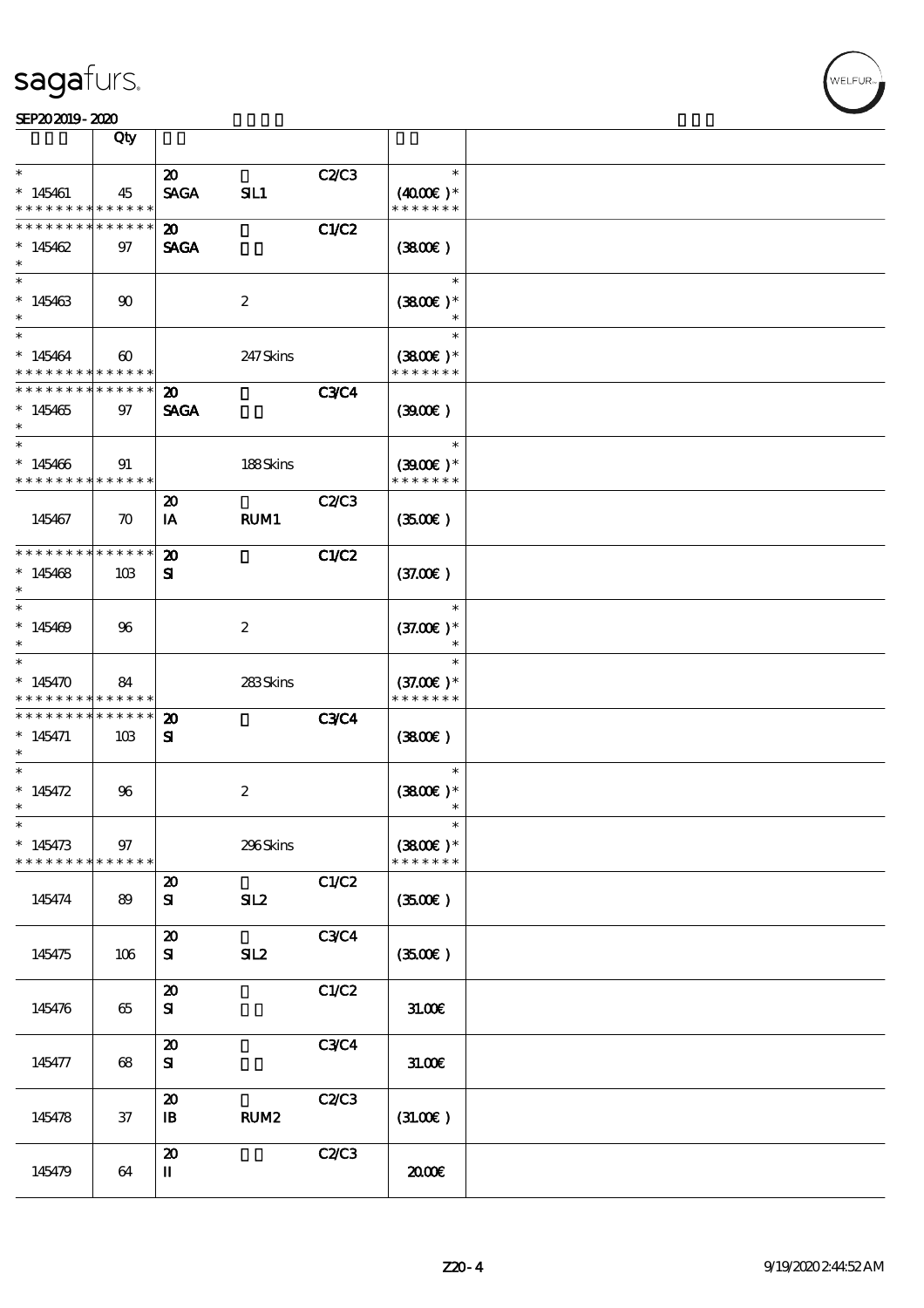|        | Qty                   |                                                |                                  |              |         |  |
|--------|-----------------------|------------------------------------------------|----------------------------------|--------------|---------|--|
|        |                       |                                                |                                  |              |         |  |
| 145501 | 40                    | $\mathbf{O}$<br>$\operatorname{\mathsf{SAGA}}$ | $\boldsymbol{\mathsf{z}}$        | C2C3         | (2900)  |  |
| 145502 | $\bf 30$              | $\mathbf{O}$<br><b>SROY</b>                    | $\mathbf X$                      | C2C3         | (320)   |  |
| 145503 | 48                    | $\mathbf{O}$<br><b>SROY</b>                    | $\boldsymbol{\mathsf{X}}$        | C2C3         | (3L0E)  |  |
| 145504 | 55                    | $\mathbf{O}$<br><b>SAGA</b>                    | $\mathbf X$                      | C1/C2        | (2900)  |  |
| 145505 | $5\!\mathrm{O}$       | $\mathbf{O}$<br><b>SAGA</b>                    | $\boldsymbol{\mathsf{X}}$        | C3C4         | (300)   |  |
| 145506 | 47                    | $\mathbf{O}$<br>$\operatorname{\mathsf{SAGA}}$ | $\boldsymbol{\mathrm{X}}$<br>SL1 | C2C3         | 2400€   |  |
| 145507 | $31\,$                | $\mathbf{O}$<br><b>SAGA</b>                    | $\mathbf X$                      | C2C3         | (230E)  |  |
| 145508 | ${\bf 36}$            | $\mathbf{O}$<br>$\mathbf{I}\mathbf{A}$         | $\mathbf{X}$<br>RUM1             | C2C3         | 2400E   |  |
| 145509 | 44                    | $\mathbf{o}$<br>${\bf s}$                      | $\mathbf{X}$                     | C1/C2        | (220E)  |  |
| 145510 | 47                    | $\mathbf{o}$<br>${\bf s}$                      | $\mathbf X$                      | <b>C3C4</b>  | (230)   |  |
| 145511 | 55                    | $\mathbf{o}$<br>${\bf s}$                      | $\mathbf{X}$<br>SL2              | C2C3         | (200E)  |  |
| 145512 | 46                    | $\mathbf O$<br>${\bf s}$                       | $\mathbf x$                      | <b>C2/C3</b> | (1900E) |  |
| 145513 | 28                    | $\mathbf{O}$<br>$\, {\bf I} \! {\bf B} \,$     | X /<br>RUM <sub>2</sub>          | C2C3         | (1900E) |  |
| 145514 | $\boldsymbol{\omega}$ | $\mathbf{O}$<br><b>SROY</b>                    |                                  | C2C3         | (320)   |  |
| 145515 | 67                    | $\mathbf{O}$<br>$\ensuremath{\mathsf{SAGA}}$   |                                  | C1/C2        | (300)   |  |
| 145516 | 51                    | $\mathbf{O}$<br><b>SAGA</b>                    |                                  | C3C4         | (31.00) |  |
| 145517 | 58                    | $\mathbf{O}$<br><b>SAGA</b>                    | SL1                              | C2C3         | 2400€   |  |
| 145518 | $30^{\circ}$          | $\mathbf{O}$<br>$\ensuremath{\mathsf{SAGA}}$   |                                  | C2C3         | (250)   |  |
| 145519 | 41                    | $\mathbf{o}$<br>$\mathbf{I}\mathbf{A}$         | RUM1                             | C2C3         | 2400€   |  |
| 145520 | 78                    | $\mathbf O$<br>${\bf S\!I}$                    |                                  | C1/C2        | (2300)  |  |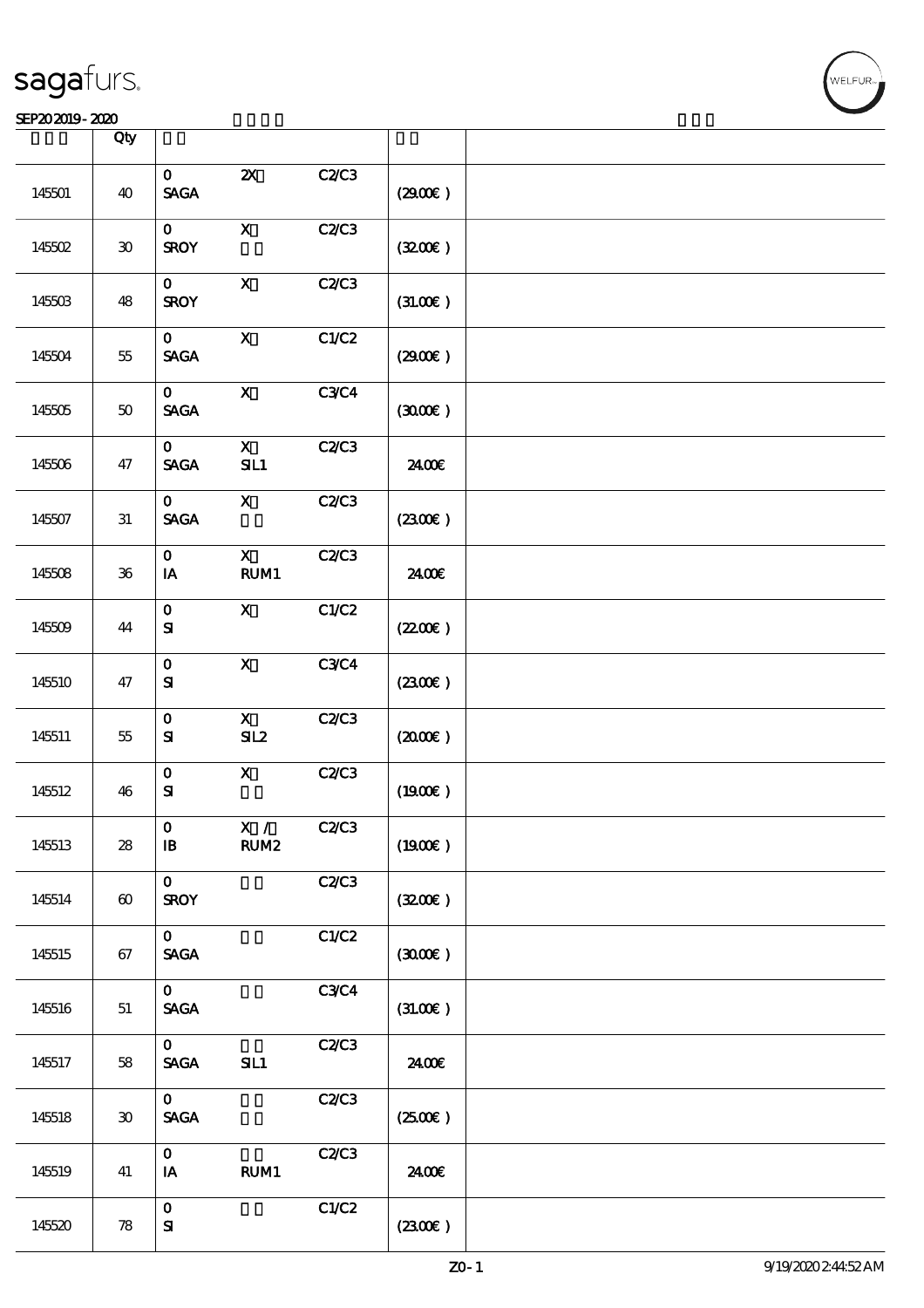|                                        | Qty                 |                                                      |                                 |              |                                                 |  |
|----------------------------------------|---------------------|------------------------------------------------------|---------------------------------|--------------|-------------------------------------------------|--|
| 145521                                 | $50\,$              | $\mathbf{o}$<br>${\bf S}$                            |                                 | <b>C3C4</b>  | (2400)                                          |  |
| 145522                                 | $68\,$              | $\mathbf{o}$<br>${\bf s}$                            | SL2                             | C2C3         | (21.00)                                         |  |
| 145523                                 | $52\,$              | $\mathbf O$<br>${\bf s}$                             |                                 | C2C3         | (200E)                                          |  |
| 145524                                 | $61\,$              | $\mathbf{o}$<br><b>SAGA</b>                          |                                 | <b>C2/C3</b> | (300)                                           |  |
| 145525                                 | ${\bf 36}$          | $\mathbf{O}$<br><b>SAGA</b>                          | SL1                             | C2C3         | (2800)                                          |  |
| 145526                                 | 101                 | $\mathbf{o}$<br>${\bf S\!I}$                         |                                 | C2C3         | (250E)                                          |  |
| 145527                                 | 64                  | $\mathbf{o}$<br>${\bf S}$                            | SL2                             | C2C3         | $(2300\varepsilon)$                             |  |
| 145528                                 | $63\,$              | $\mathbf{o}$<br>${\bf S}$                            |                                 | <b>C2/C3</b> | $(2000\varepsilon)$                             |  |
| 145529                                 | 24                  | $\mathbf{o}$<br><b>SROY</b>                          | $\mathcal{L}$                   | C2C3         | (320)                                           |  |
| 145530                                 | ${\bf 33}$          | $\mathbf{O}$<br><b>SROY</b>                          | $\mathcal{L}$                   | C2C3         | (3L0E)                                          |  |
| 145531                                 | $55\,$              | $\mathbf{0}$<br>$\operatorname{\mathsf{SAGA}}$       | $\pmb{X}$                       | C2C3         | (300)                                           |  |
| 145532                                 | 24                  | $\mathbf{O}$<br><b>SAGA</b>                          | $\pmb{X}$<br>SL1                | C2C3         | 2400€                                           |  |
| 145533                                 | $37\,$              | $\mathbf{O}$<br><b>SAGA</b>                          | $\boldsymbol{X}$                | C2C3         | 2500€                                           |  |
| 145534                                 | 39                  | $\mathbf{O}$<br>IA                                   | $\boldsymbol{X}$<br><b>RUM1</b> | C2C3         | (260E)                                          |  |
| * * * * * * * *<br>$*14535$<br>$\ast$  | * * * * * *<br>$97$ | $\mathbf 0$<br>${\bf s}$                             | $\boldsymbol{X}$                | <b>C2/C3</b> | $(2500\varepsilon)$                             |  |
| $\ast$<br>$*145336$<br>* * * * * * * * | 24<br>* * * * * *   |                                                      | $121$ Skins                     |              | $\ast$<br>$(2500\varepsilon)*$<br>* * * * * * * |  |
| 145537                                 | 34                  | $\mathbf 0$<br>${\bf s}$                             | $\boldsymbol{X}$<br>SL2         | C2C3         | (200E)                                          |  |
| 145538                                 | 56                  | $\mathbf 0$<br>${\bf s}$                             | $\boldsymbol{X}$                | C2C3         | (1900)                                          |  |
| 145539                                 | 38                  | $\mathbf 0$<br>$\rm I\hspace{-.1em}I\hspace{-.1em}I$ |                                 | C2C3         | $(1400\varepsilon)$                             |  |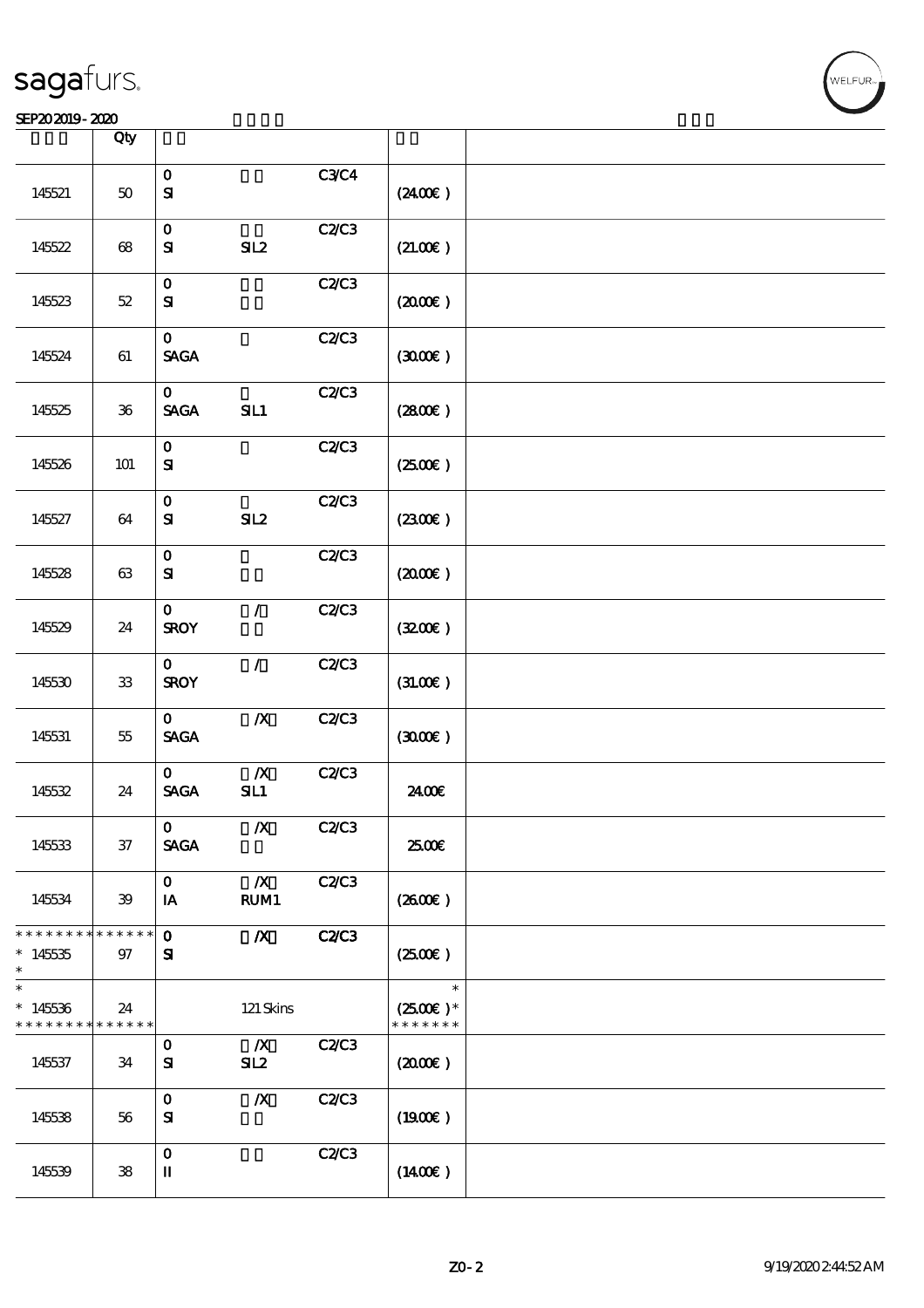### SEP202019-2020

|        | Qty                                 |                                     |              |                     |  |
|--------|-------------------------------------|-------------------------------------|--------------|---------------------|--|
| 145561 | $55\,$                              | 1<br><b>SAGA</b>                    | <b>C2/C3</b> | $(2000\varepsilon)$ |  |
| 145562 | $\boldsymbol{\boldsymbol{\lambda}}$ | 1<br>$\mathbf{I}\mathbf{A}$<br>RUM1 | <b>C2/C3</b> | 1400E               |  |
| 145563 | 64                                  | $\mathbf{1}$<br>${\bf s}$           | <b>C2/C3</b> | 1300E               |  |
| 145564 | 23                                  | $\mathbf{1}$<br>${\bf s}$<br>SL2    | <b>C2/C3</b> | 1000E               |  |
| 145565 | 117                                 | $\mathbf{1}$<br>${\bf s}$           | <b>C2/C3</b> | 1000                |  |
| 145566 | 49                                  | 1<br>$\mathbf{u}$                   | <b>C2/C3</b> | 600                 |  |

WELFUR<sub>™</sub>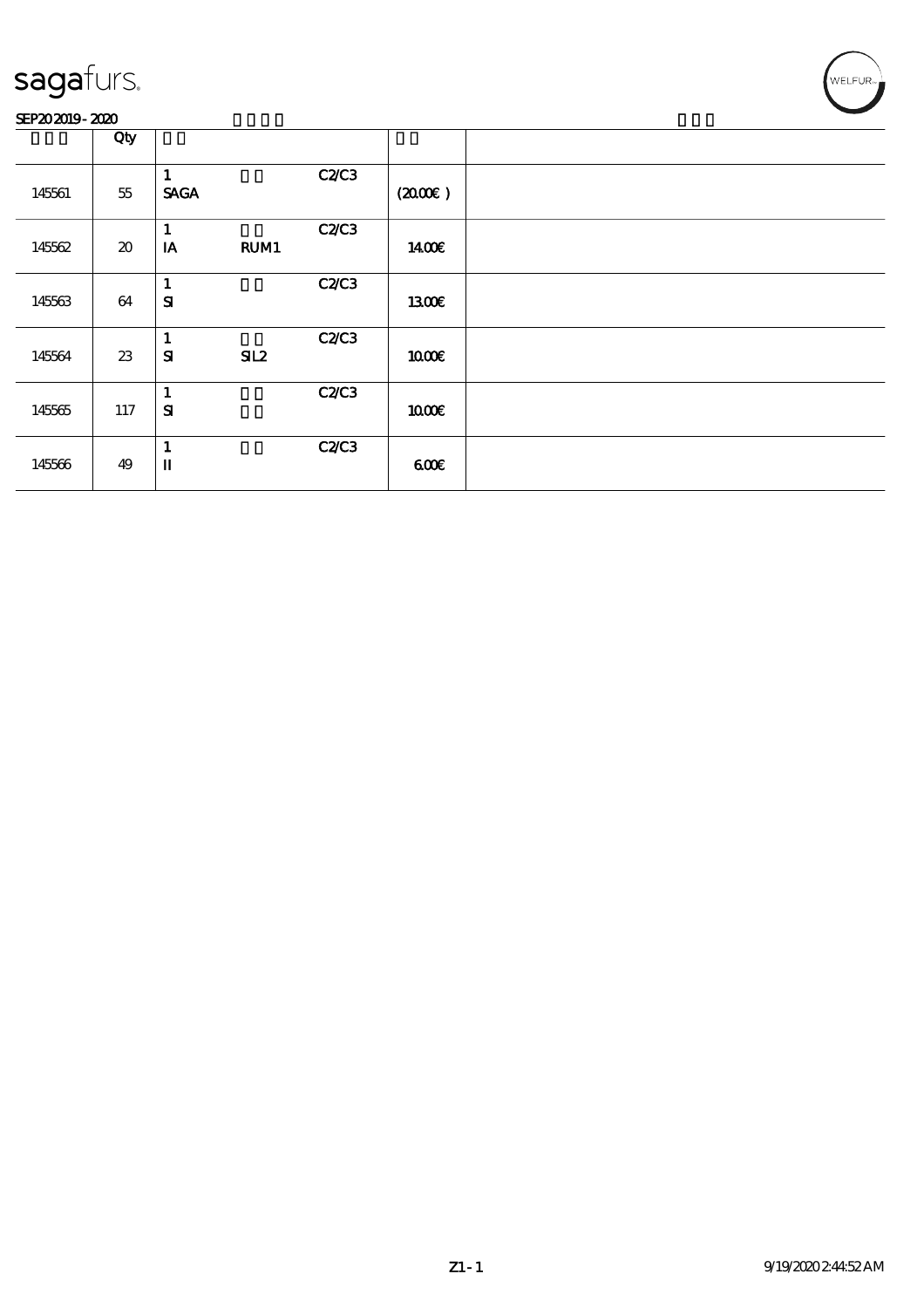



|        | Qty |                       |              |  |
|--------|-----|-----------------------|--------------|--|
| 145601 | 33  | - 2<br>~<br>${\bf s}$ | C2C3<br>500€ |  |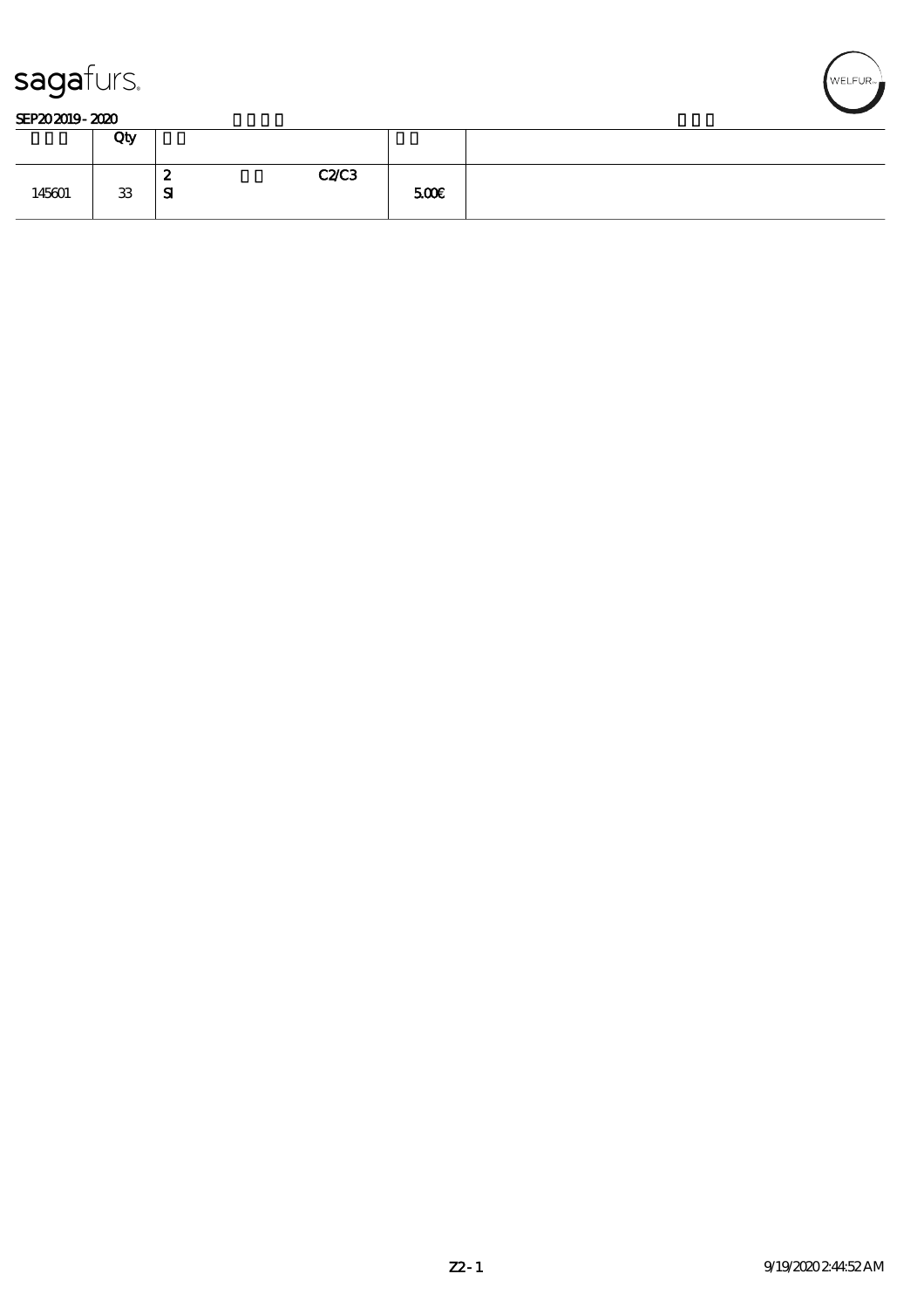



|                                                               | Qty                   |                            |                        |              |                                       |  |
|---------------------------------------------------------------|-----------------------|----------------------------|------------------------|--------------|---------------------------------------|--|
| * * * * * * * *                                               | ******                | $\boldsymbol{\omega}$      | X /                    | <b>C2/C3</b> |                                       |  |
| $*145641$<br>$\ast$                                           | 73                    | (SR)                       | CHIP1                  |              | 5600E                                 |  |
| $\ast$                                                        |                       |                            |                        |              | $\ast$                                |  |
| $*145642$<br>* * * * * * * * <mark>* * * * * *</mark>         | 33                    |                            | 106Skins               |              | 5600€ *<br>* * * * * * *              |  |
| * * * * * * * *                                               | * * * * * *           | 40                         | $\mathbf{X}$ /         | C1/C2        |                                       |  |
| $*145643$<br>$\ast$                                           | 79                    | (S)                        | CHIP1                  |              | 3600E                                 |  |
| $\ast$<br>$*145644$<br>$\ast$                                 | 72                    |                            | $\boldsymbol{2}$       |              | $\ast$<br>37.00 £*                    |  |
| $\overline{\ast}$<br>$*145645$<br>$\ast$                      | 72                    |                            | 3                      |              | $\ast$<br>37.00 £*<br>$\ast$          |  |
| $\ast$<br>$*145646$<br>* * * * * * * * * * * * * *            | 34                    |                            | 257Skins               |              | $\ast$<br>37.00 £*<br>* * * * * * *   |  |
| * * * * * * * *                                               | * * * * * *           | $\boldsymbol{\omega}$      | X /                    | <b>C3C4</b>  |                                       |  |
| $* 145647$<br>$\ast$                                          | 79                    | $\boldsymbol{S}$           | CHIP1                  |              | 4900€                                 |  |
| $\ast$                                                        |                       |                            |                        |              | $\ast$                                |  |
| $*145648$<br>* * * * * * * * <mark>* * * * * *</mark>         | 58                    |                            | 137Skins               |              | 4800€ *<br>* * * * * * *              |  |
| * * * * * * * *                                               | * * * * * *           | $\boldsymbol{\omega}$      | X /                    | C1/C2        |                                       |  |
| $*145649$<br>$\ast$                                           | 85                    | $\mathbf{S}$               | CHIP1                  |              | 3000                                  |  |
| $\ast$<br>$*145650$<br>$\ast$                                 | 78                    |                            | $\boldsymbol{z}$       |              | $\ast$<br>$31.00E$ *<br>$\ast$        |  |
| $\ast$<br>$*145651$<br>$\ast$                                 | $\boldsymbol{\omega}$ |                            | 3                      |              | $\ast$<br>$31.005*$<br>$\ast$         |  |
| $*$<br>$*145652$<br>* * * * * * * * * * * * * *               | 27                    |                            | 250Skins               |              | $\ast$<br>$31.005$ *<br>* * * * * * * |  |
| 145653                                                        | $\boldsymbol{\pi}$    | 40<br>(SI)                 | X / C3C4<br>CHIP1      |              | 3600E                                 |  |
| 145654                                                        | 46                    | 40<br>(SR)                 | $\mathcal{L}$<br>CHIP1 | C2C3         | 5600E                                 |  |
| * * * * * * * *                                               | * * * * * *           | $\boldsymbol{\omega}$      | $\mathcal{L}$          | C1/C2        |                                       |  |
| $*145655$<br>$\ast$                                           | $\boldsymbol{\omega}$ | (S)                        | CHIP1                  |              | 3900                                  |  |
| $\ast$                                                        |                       |                            |                        |              | $\ast$                                |  |
| $* 145656$<br>* * * * * * * * <mark>* * * * * *</mark> *      | 24                    |                            | 84Skins                |              | $3900$ $*$<br>* * * * * * *           |  |
| * * * * * * * *                                               | * * * * * *           | 40                         | $\mathcal{A}$          | <b>C3C4</b>  |                                       |  |
| $*145657$                                                     | 73                    | $\boldsymbol{\mathcal{S}}$ | CHIP1                  |              | 44.00€                                |  |
| $*$                                                           |                       |                            |                        |              |                                       |  |
| $\overline{\ast}$<br>$*145658$<br>* * * * * * * * * * * * * * | 25                    |                            | 98Skins                |              | $\ast$<br>4400€ *<br>* * * * * * *    |  |
| * * * * * * * *                                               | * * * * * *           | $\boldsymbol{\omega}$      | $\mathcal{L}$          | C1/C2        |                                       |  |
| $*145659$<br>$\ast$                                           | 85                    | (S)                        | CHIP1                  |              | 3400E                                 |  |
| $\ast$                                                        |                       |                            |                        |              | $\ast$                                |  |
| $*145600$<br>* * * * * * * * * * * * * *                      | 63                    |                            | 148Skins               |              | 3500€ *<br>* * * * * * *              |  |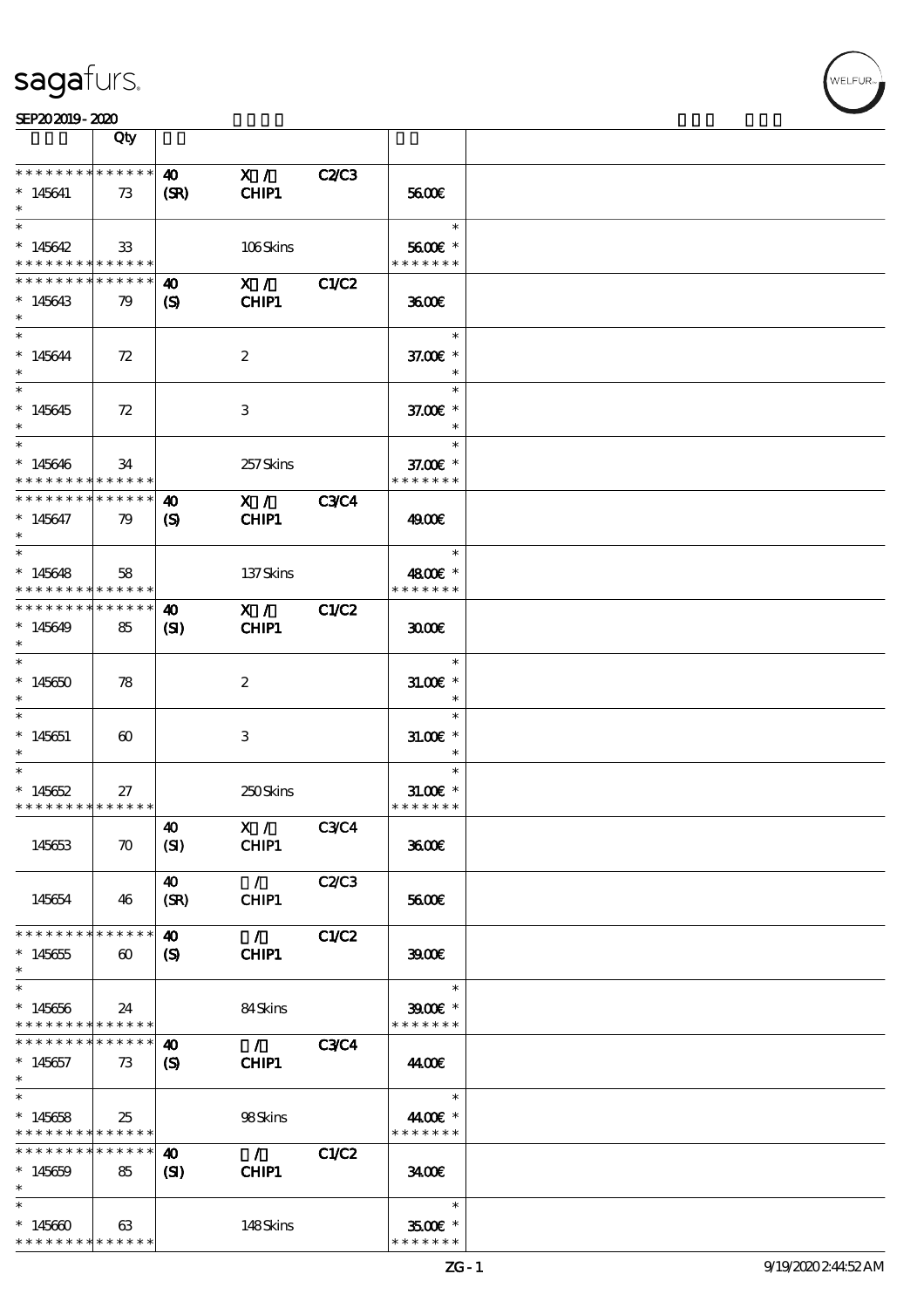

|                                                                      | Qty               |                                             |                        |             |                                       |  |
|----------------------------------------------------------------------|-------------------|---------------------------------------------|------------------------|-------------|---------------------------------------|--|
| * * * * * * * * * * * * * *<br>$*145661$<br>$\ast$                   | 79                | $\boldsymbol{\omega}$<br>(S)                | $\mathcal{L}$<br>CHIP1 | <b>C3C4</b> | 3800E                                 |  |
| $\ast$<br>$*145662$<br>* * * * * * * * <mark>* * * * * * *</mark>    | 24                |                                             | 103Skins               |             | $\ast$<br>3800€ *<br>* * * * * * *    |  |
| * * * * * * * * * * * * * *<br>$*145663$<br>$\ast$                   | 79                | $\boldsymbol{\mathfrak{D}}$<br>(SR)         | X / C1/C2<br>CHIP1     |             | 4300E                                 |  |
| $\ast$<br>$*145664$<br>$\ast$                                        | 57                |                                             | $\boldsymbol{2}$       |             | $\ast$<br>4200€ *<br>$\ast$           |  |
| $\overline{\phantom{0}}$<br>$*145665$<br>* * * * * * * * * * * * * * | 24                |                                             | 160Skins               |             | $\ast$<br>4200€ *<br>* * * * * * *    |  |
| 145666                                                               | $\pi$             | $\boldsymbol{\mathfrak{D}}$<br>(SR)         | X / C3C4<br>CHIP1      |             | 44.00€                                |  |
| * * * * * * * * * * * * * *<br>$*145667$<br>$\ast$                   | 85                | $\boldsymbol{\mathfrak{D}}$<br>$\mathbf{S}$ | X /<br>CHIP1           | C1/C2       | 3000                                  |  |
| $\ast$<br>$*145668$<br>$\ast$                                        | 78                |                                             | $\boldsymbol{2}$       |             | $\ast$<br>$3000$ $*$<br>$\ast$        |  |
| $\ast$<br>$*145609$<br>$\ast$                                        | 78                |                                             | 3                      |             | $\ast$<br>$3000$ $*$<br>$\ast$        |  |
| $\ast$<br>$*145670$                                                  | 78                |                                             | $\overline{4}$         |             | $\ast$<br>$3000$ $*$<br>$\ast$        |  |
| $*145671$<br>$\ast$                                                  | 78                |                                             | $\mathbf{5}$           |             | $\ast$<br>3200E *<br>$\ast$           |  |
| $\ast$<br>$*145672$<br>$\ast$                                        | 78                |                                             | $\boldsymbol{6}$       |             | $\ast$<br>3200E *<br>$\ast$           |  |
| $*$<br>$*145673$<br>$\ast$                                           | 78                |                                             | $\tau$                 |             | $\ast$<br>3200E *<br>$\ast$           |  |
| $\ast$<br>$*145674$<br>$\ast$                                        | 78                |                                             | 8                      |             | $\ast$<br>3200E *<br>$\ast$           |  |
| $\ast$<br>$*145675$<br>* * * * * * * * * * * * * *                   | 57                |                                             | 688Skins               |             | $\ast$<br>$31.005$ *<br>* * * * * * * |  |
| * * * * * * * *<br>$*145676$<br>$\ast$                               | * * * * * *<br>85 | $\boldsymbol{\mathfrak{D}}$<br>$\mathbf{S}$ | X / C3C4<br>CHIP1      |             | 3000                                  |  |
| $*145677$<br>$\ast$                                                  | 78                |                                             | $\boldsymbol{2}$       |             | $\ast$<br>$31.005$ *<br>$\ast$        |  |
| $\ast$<br>$*145678$<br>$\ast$                                        | 78                |                                             | 3                      |             | $\ast$<br>3200E *<br>$\ast$           |  |
| $\ast$<br>$*145679$<br>$\ast$                                        | 66                |                                             | $\overline{4}$         |             | $\ast$<br>$31.00E$ *<br>$\ast$        |  |
| $\ast$<br>$*145680$<br>* * * * * * * * * * * * * *                   | 27                |                                             | 334Skins               |             | $\ast$<br>$31.005*$<br>* * * * * * *  |  |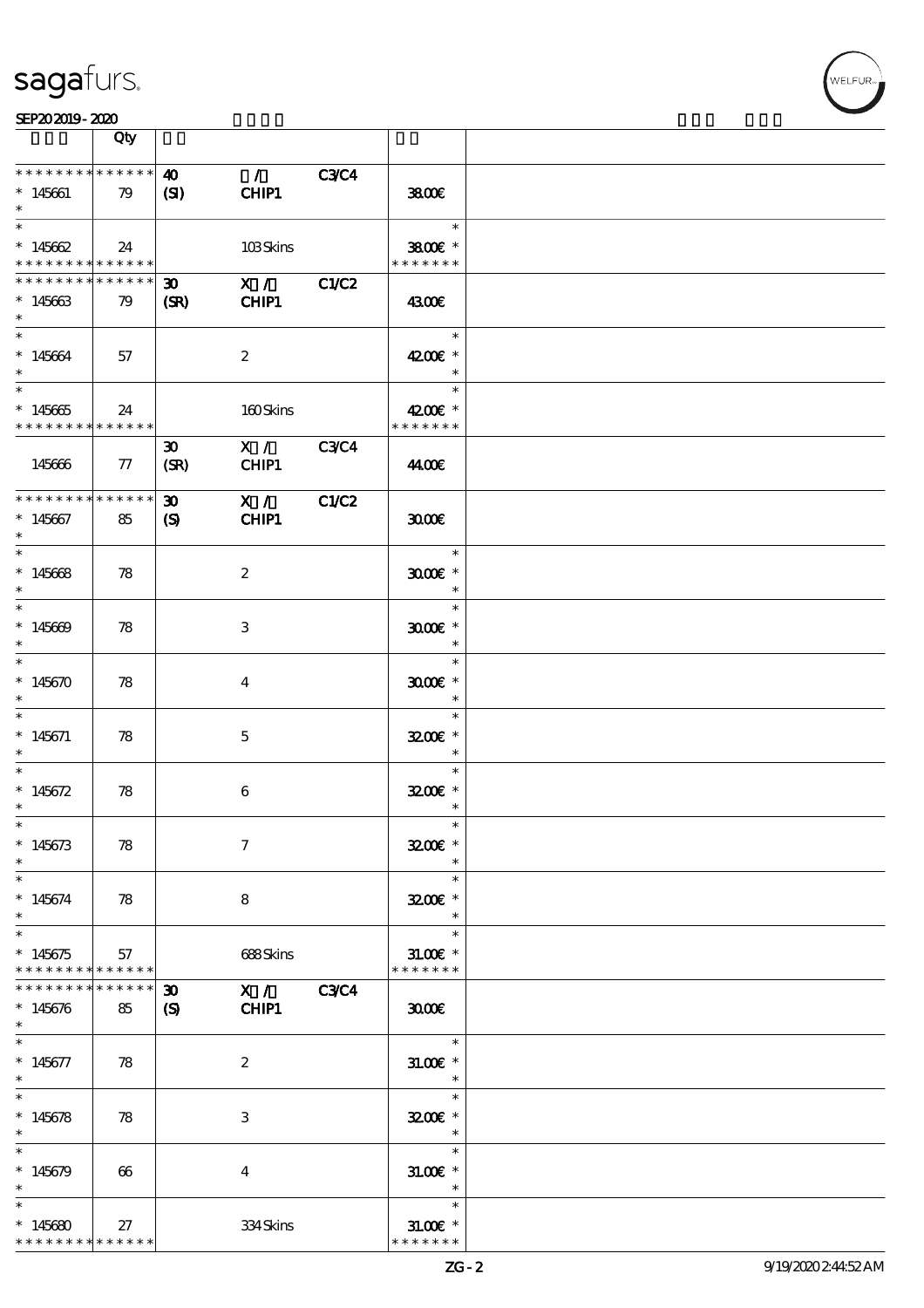

|                                                                            | Qty                   |                                                           |                                          |              |                                                        |  |
|----------------------------------------------------------------------------|-----------------------|-----------------------------------------------------------|------------------------------------------|--------------|--------------------------------------------------------|--|
| * * * * * * * *<br>$*145681$<br>$\ast$                                     | $******$<br>91        | 30 <sub>o</sub><br>(S)                                    | X /<br>CHIP1                             | <b>C1/C2</b> | 2800E                                                  |  |
| $\ast$<br>$*145682$<br>$\ast$                                              | 84                    |                                                           | $\boldsymbol{2}$                         |              | $\ast$<br>2800€ *<br>$\ast$                            |  |
| $*$<br>$*145683$<br>$\ast$                                                 | 84                    |                                                           | $\ensuremath{\mathbf{3}}$                |              | $\ast$<br>2800E *<br>$\ast$                            |  |
| $\overline{\ast}$<br>$*145684$<br>$\ast$                                   | 84                    |                                                           | $\overline{4}$                           |              | $\ast$<br>$3000$ $*$<br>$\ast$                         |  |
| $\overline{\phantom{0}}$<br>$*145685$<br>$*$                               | 84                    |                                                           | $\mathbf{5}$                             |              | $\ast$<br>2900E *<br>$\ast$                            |  |
| $\ast$<br>$*145686$<br>$*$                                                 | 84                    |                                                           | 6                                        |              | $\ast$<br>2900 £*<br>$\ast$                            |  |
| $\ast$<br>$*145687$<br>* * * * * * * * * * * * * *                         | 31                    |                                                           | 542Skins                                 |              | $\ast$<br>2900€ *<br>* * * * * * *                     |  |
| * * * * * * * *<br>$*145688$<br>$\ast$                                     | * * * * * *<br>91     | $\boldsymbol{\mathfrak{D}}$<br>(SI)                       | X / C3C4<br>CHIP1                        |              | 31.006                                                 |  |
| $*$<br>$*145689$<br>* * * * * * * * * * * * * *                            | 43                    |                                                           | 134Skins                                 |              | $\overline{\phantom{a}}$<br>$31.005*$<br>* * * * * * * |  |
| * * * * * * * *<br>$*145690$<br>$*$<br>$\overline{\ast}$                   | $******$<br>85        | $\boldsymbol{\mathfrak{D}}$<br>$\boldsymbol{\mathcal{S}}$ | $\mathcal{L}$ and $\mathcal{L}$<br>CHIP1 | C1/C2        | 3600E                                                  |  |
| $*145691$<br>$*$                                                           | $\boldsymbol{\omega}$ |                                                           | $\boldsymbol{2}$                         |              | $\ast$<br>3600€ *<br>$\ast$                            |  |
| $\ast$<br>$* 145692$<br>* * * * * * * * * * * * * *                        | $23\,$                |                                                           | 174Skins                                 |              | $\ast$<br>3600€ *<br>* * * * * * *                     |  |
| *************** 30<br>$*145693$<br>$\ast$                                  | 85                    | $\boldsymbol{S}$                                          | $\sqrt{}$ C3C4<br>CHIP1                  |              | 4000€                                                  |  |
| $\ast$<br>$*145694$<br>* * * * * * * * * * * * * *                         | 68                    |                                                           | 153Skins                                 |              | $\ast$<br>$3900$ $*$<br>* * * * * * *                  |  |
| * * * * * * * *<br>$*145695$<br>$\ast$<br>$\ast$                           | * * * * * *<br>91     | $\boldsymbol{\mathfrak{D}}$<br>$\mathbf{C}$               | $\sqrt{C1/C2}$<br>CHIP1                  |              | 2800€                                                  |  |
| $*145696$<br>$\ast$<br>$\overline{\ast}$                                   | 84                    |                                                           | $\boldsymbol{z}$                         |              | $\ast$<br>2800 £*<br>$\ast$<br>$\ast$                  |  |
| $* 145697$<br>$*$<br>$\overline{\ast}$                                     | 84                    |                                                           | 3                                        |              | 2800E *<br>$\overline{\phantom{a}}$<br>$\ast$          |  |
| $* 145608$<br>$\ast$<br>$\ast$                                             | 84                    |                                                           | 4                                        |              | 2800 £*<br>$\overline{\phantom{a}}$<br>$\ast$          |  |
| $*145699$<br>* * * * * * * * <mark>* * * * * * *</mark><br>* * * * * * * * | 51<br>* * * * * *     |                                                           | 394Skins                                 |              | 2800E *<br>* * * * * * *                               |  |
| $*145700$<br>$\ast$                                                        | 91                    | 30 <sub>o</sub><br>(S)                                    | $\mathcal{L} = \mathcal{L}$<br>CHIP1     | <b>C3C4</b>  | 2900                                                   |  |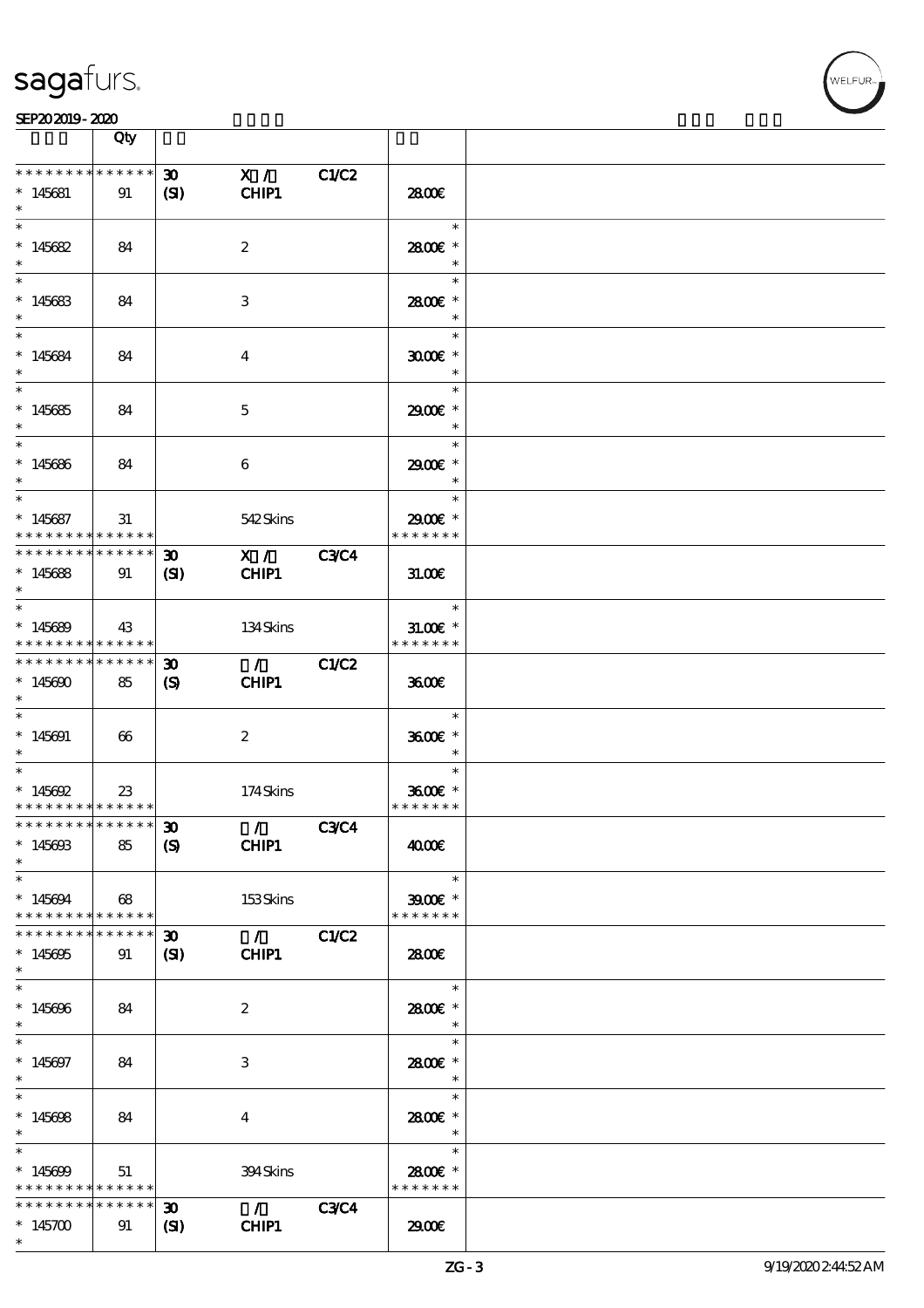

|                                                            | Qty          |                             |                    |              |                             |  |
|------------------------------------------------------------|--------------|-----------------------------|--------------------|--------------|-----------------------------|--|
| $\ast$                                                     |              | $\boldsymbol{\mathfrak{D}}$ | $\mathcal{L}$      | <b>C3C4</b>  | $\ast$                      |  |
| $*145701$<br>$\ast$                                        | 84           | (SI)                        | CHIP1              |              | $3000$ $*$<br>$\ast$        |  |
| $\ast$                                                     |              |                             |                    |              | $\ast$                      |  |
| $* 145702$<br>* * * * * * * * <mark>* * * * * *</mark>     | 63           |                             | 238Skins           |              | $3000$ $*$<br>* * * * * * * |  |
| * * * * * * * *                                            | * * * * * *  | 30 <sub>o</sub>             |                    | <b>C2/C3</b> |                             |  |
| $*14570B$<br>$\ast$                                        | 97           | $\mathbf{I}$                | CHIP1              |              | 1600E                       |  |
| $\ast$<br>$*145704$                                        | $90^{\circ}$ |                             | $\boldsymbol{2}$   |              | $\ast$<br>1600€ *           |  |
| $\ast$                                                     |              |                             |                    |              |                             |  |
| $\overline{\phantom{0}}$                                   |              |                             |                    |              | $\ast$                      |  |
| $*145705$<br>* * * * * * * * * * * * * *                   | 34           |                             | 221 Skins          |              | 1600 *<br>* * * * * * *     |  |
| $* * * * * * * * *$                                        | * * * * * *  | $\boldsymbol{\mathfrak{D}}$ | $\mathbf{X}$ /     | <b>C2/C3</b> |                             |  |
| $*145706$<br>$\ast$                                        | 79           | (SR)                        | CHIP1              |              | 2400€                       |  |
| $\ast$                                                     |              |                             |                    |              | $\ast$                      |  |
| $*145707$                                                  | 25           |                             | 104Skins           |              | 2400€ *                     |  |
| * * * * * * * * * * * * * *<br>* * * * * * * * * * * * * * |              | $\boldsymbol{\mathfrak{D}}$ | X /                | <b>C1/C2</b> | * * * * * * *               |  |
| $*145708$                                                  | 91           | $\boldsymbol{\mathcal{S}}$  | CHIP1              |              | <b>2200E</b>                |  |
| $\ast$                                                     |              |                             |                    |              |                             |  |
| $\ast$                                                     |              |                             |                    |              | $\ast$                      |  |
| $*145709$<br>$\ast$                                        | 84           |                             | $\boldsymbol{2}$   |              | 22.00€ *<br>$\ast$          |  |
| $\ast$                                                     |              |                             |                    |              | $\ast$                      |  |
| $*145710$                                                  | 67           |                             | 242Skins           |              | 22.00€ *                    |  |
| * * * * * * * * * * * * * *                                |              |                             |                    |              | * * * * * * *               |  |
| * * * * * * * *                                            | * * * * * *  | 20                          | X /                | <b>C3C4</b>  |                             |  |
| $*145711$<br>$\ast$                                        | 85           | $\boldsymbol{\mathcal{S}}$  | CHIP1              |              | 2400€                       |  |
| $\ast$                                                     |              |                             |                    |              | $\ast$                      |  |
| $*145712$                                                  | 25           |                             | 110Skins           |              | 2400€ *                     |  |
| * * * * * * * * * * * * * *<br>*************** 20          |              |                             |                    |              | * * * * * * *               |  |
| $*145713$<br>$\ast$                                        | 10B          | (S)                         | X / C1/C2<br>CHIP1 |              | 21.00E                      |  |
| $\ast$                                                     |              |                             |                    |              | $\ast$                      |  |
| $* 145714$                                                 | 96           |                             | $\boldsymbol{z}$   |              | $21.005*$                   |  |
| $\ast$<br>$\ast$                                           |              |                             |                    |              | $\ast$                      |  |
| $*145715$                                                  | 96           |                             | 3                  |              | $\ast$<br>2000E*            |  |
| $\ast$                                                     |              |                             |                    |              |                             |  |
| $\ast$                                                     |              |                             |                    |              | $\ast$                      |  |
| $*145716$<br>* * * * * * * * <mark>* * * * * *</mark> *    | 45           |                             | 340Skins           |              | 2000E *<br>* * * * * * *    |  |
|                                                            |              | $\boldsymbol{\mathfrak{D}}$ | X /                | <b>C3C4</b>  |                             |  |
| 145717                                                     | 84           | (SI)                        | CHIP1              |              | <b>22006</b>                |  |
|                                                            |              |                             |                    |              |                             |  |
|                                                            |              | $\boldsymbol{\mathsf{20}}$  | $\mathcal{L}$      | C2C3         |                             |  |
| 145718                                                     | 35           | (SR)                        | CHIP1              |              | 2600E                       |  |
| * * * * * * *                                              | * * * * * *  | $\boldsymbol{\mathfrak{D}}$ | $\mathcal{L}$      | C1/C2        |                             |  |
| $*145719$                                                  | 91           | $\boldsymbol{S}$            | CHIP1              |              | 2300E                       |  |
| $\ast$                                                     |              |                             |                    |              |                             |  |
| $\ast$<br>$*145720$                                        |              |                             |                    |              | $\ast$<br>22.00 £*          |  |
| * * * * * * * * * * * * * *                                | $36\,$       |                             | 127Skins           |              | * * * * * * *               |  |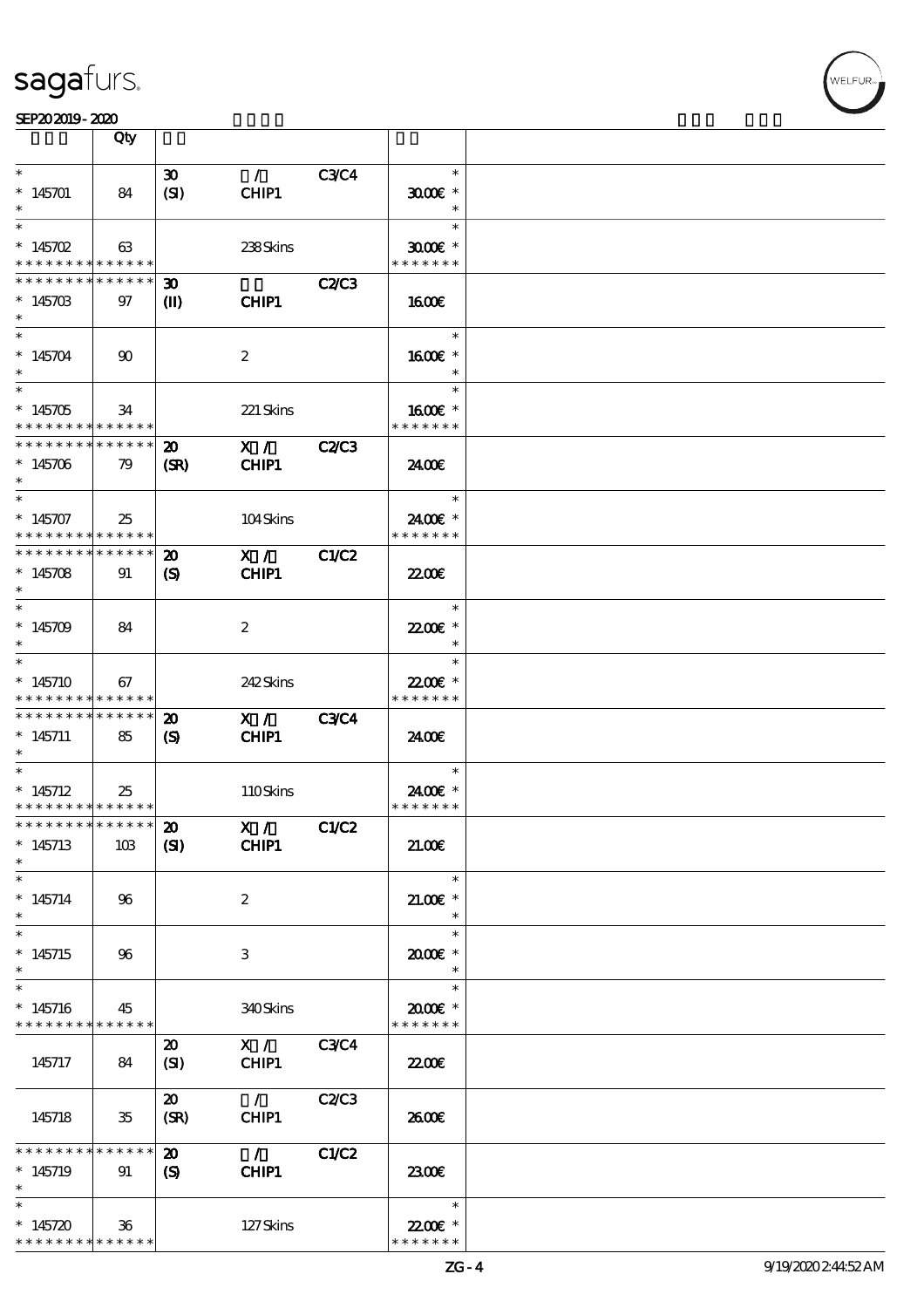

|                                                                                     | Qty               |                                                           |                        |              |                                        |  |
|-------------------------------------------------------------------------------------|-------------------|-----------------------------------------------------------|------------------------|--------------|----------------------------------------|--|
| * * * * * * * * <mark>* * * * * * *</mark><br>$*145721$<br>$\ast$                   | 73                | $\boldsymbol{\mathfrak{D}}$<br>$\boldsymbol{\mathcal{S}}$ | $\mathcal{T}$<br>CHIP1 | <b>C3C4</b>  | 24.00€                                 |  |
| $\ast$<br>$*145722$<br>* * * * * * * * <mark>* * * * * * *</mark>                   | 25                |                                                           | 98Skins                |              | $\ast$<br>2300€ *<br>* * * * * * *     |  |
| * * * * * * * * * * * * * *<br>$*145723$<br>$\ast$                                  | 10B               | $\boldsymbol{\mathbf{z}}$<br>(SI)                         | $\mathcal{L}$<br>CHIP1 | <b>C1/C2</b> | 22.00 <del>€</del>                     |  |
| $\ast$<br>$* 145724$<br>* * * * * * * * * * * * * *                                 | 76                |                                                           | 179Skins               |              | $\ast$<br>$21.005*$<br>* * * * * * *   |  |
| 145725                                                                              | 106               | $\boldsymbol{\mathfrak{D}}$<br>(SI)                       | $\mathcal{L}$<br>CHIP1 | <b>C3C4</b>  | 22.00 <del>€</del>                     |  |
| 145726                                                                              | 71                | $\mathbf{O}$<br>(S)                                       | X /<br>CHIP1           | <b>C2/C3</b> | (1900E)                                |  |
| 145727                                                                              | 63                | $\mathbf{O}$<br>(SI)                                      | X /<br>CHIP1           | <b>C2/C3</b> | (1800)                                 |  |
| 145728                                                                              | ${\bf 3\!2}$      | $\mathbf{O}$<br>(S)                                       | $\mathcal{L}$<br>CHIP1 | <b>C2/C3</b> | 1600E                                  |  |
| 145729                                                                              | 61                | $\mathbf{O}$<br>(SI)                                      | $\mathcal{L}$<br>CHIP1 | C2C3         | 1500E                                  |  |
| 145730                                                                              | 26                | $\mathbf{O}$<br>(SR)                                      | CHIP1                  | <b>C2/C3</b> | (1800)                                 |  |
|                                                                                     |                   | $\boldsymbol{\omega}$                                     |                        |              |                                        |  |
| * * * * * * * * * * * * * *<br>$*$ 145731                                           | 79                | $\boldsymbol{\mathcal{S}}$                                | CHIP <sub>2</sub>      | <b>C2/C3</b> | 2500                                   |  |
| $\ast$<br>$*145732$<br>$\ast$                                                       | 48                |                                                           | $\boldsymbol{2}$       |              | $\ast$<br>2500€ *<br>$\ast$            |  |
| $\ast$<br>$*145733$<br>* * * * * * * * * * * * * *                                  | 28                |                                                           | 155Skins               |              | $\ast$<br>2400€ *<br>* * * * * * *     |  |
| * * * * * * * *<br>$*145734$<br>$\ast$                                              | * * * * * *<br>67 | $\boldsymbol{\omega}$<br>(SI)                             | CHIP2                  | <b>C2/C3</b> | 21.00                                  |  |
| $\ast$<br>$*145735$<br>* * * * * * * * * * * * * *                                  | 28                |                                                           | 95Skins                |              | $\ast$<br>$21.00$ $*$<br>* * * * * * * |  |
| * * * * * * * *<br>$*145736$<br>$\ast$                                              | * * * * * *<br>73 | $\boldsymbol{\mathfrak{D}}$<br>$\boldsymbol{S}$           | X /<br>CHIP2           | <b>C2/C3</b> | 1900E                                  |  |
| $\overline{\phantom{0}}$<br>$*145737$<br>* * * * * * * * <mark>* * * * * *</mark> * | 28                |                                                           | 101 Skins              |              | $\ast$<br>$2000$ $*$<br>* * * * * * *  |  |
| * * * * * * * *<br>$*145738$<br>$\ast$                                              | * * * * * *<br>91 | $\boldsymbol{\mathfrak{D}}$<br>(S)                        | X /<br>CHIP2           | <b>C2/C3</b> | 1900                                   |  |
| $\ast$<br>$*145739$<br>$\ast$                                                       | 84                |                                                           | $\boldsymbol{2}$       |              | $\ast$<br>1800E *<br>$\ast$            |  |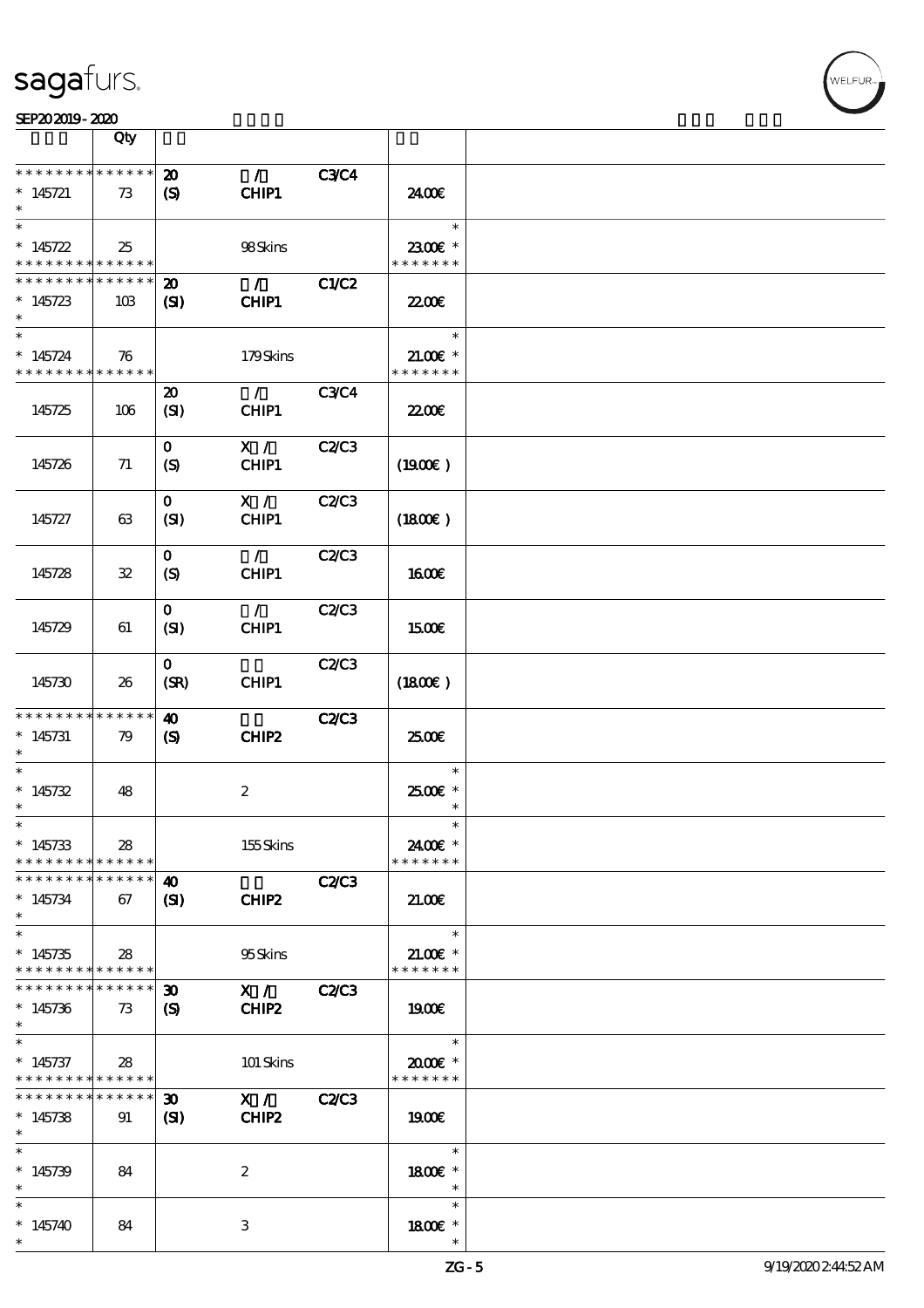

|                                                               | Qty             |                                  |                   |              |                                       |  |
|---------------------------------------------------------------|-----------------|----------------------------------|-------------------|--------------|---------------------------------------|--|
| $\ast$                                                        |                 | $\boldsymbol{\mathfrak{D}}$      | X /               | C2/C3        | $\ast$                                |  |
| $*145741$<br>* * * * * * * * * * * * * *                      | 44              | (SI)                             | CHIP2             |              | 1800E *<br>* * * * * * *              |  |
|                                                               |                 | $\boldsymbol{\mathfrak{D}}$      | $\mathcal{L}$     | C2/C3        |                                       |  |
| 145742                                                        | 73              | (S)                              | CHIP2             |              | 2300                                  |  |
| * * * * * * * *                                               | * * * * * *     | $\boldsymbol{\mathfrak{D}}$      | $\mathcal{L}$     | C2C3         |                                       |  |
| $*145743$<br>$\ast$                                           | 91              | (S)                              | CHIP <sub>2</sub> |              | 21.006                                |  |
| $\ast$<br>$*145744$<br>$\ast$                                 | 84              |                                  | $\boldsymbol{2}$  |              | $\ast$<br>$21.00$ $*$<br>$\ast$       |  |
| $\overline{\ }$<br>$*145745$<br>$\ast$                        | 84              |                                  | 3                 |              | $\ast$<br>$21.00E$ *<br>$\ast$        |  |
| $\ast$<br>$*145746$<br>* * * * * * * * * * * * * *            | 72              |                                  | 331 Skins         |              | $\ast$<br>$21.00E$ *<br>* * * * * * * |  |
| * * * * * * * *                                               | $* * * * * * *$ | $\boldsymbol{\mathbf{z}}$        | X /               | <b>C2/C3</b> |                                       |  |
| $*145747$<br>$\ast$                                           | 91              | (S)                              | CHIP2             |              | 1600E                                 |  |
| $\ast$                                                        |                 |                                  |                   |              | $\ast$                                |  |
| $*145748$                                                     | $50^{\circ}$    |                                  | 141 Skins         |              | 1500E *<br>* * * * * * *              |  |
| * * * * * * * * <mark>* * * * * * *</mark><br>* * * * * * * * | ******          | $\boldsymbol{\mathfrak{D}}$      | $\mathbf{X}$ /    | <b>C2/C3</b> |                                       |  |
| $*145749$<br>$\ast$                                           | 10B             | $\mathbf{S}$                     | CHIP2             |              | 1600E                                 |  |
| $\ast$<br>$*145750$<br>$\ast$                                 | 96              |                                  | $\boldsymbol{2}$  |              | $\ast$<br>$(1600E)*$                  |  |
| $\ast$<br>$*145751$<br>* * * * * * * * * * * * * *            | 48              |                                  | 247Skins          |              | $\ast$<br>1600€ *<br>* * * * * * *    |  |
|                                                               |                 | $\boldsymbol{\mathfrak{D}}$      | $\mathcal{L}$     | C2C3         |                                       |  |
| 145752                                                        | 42              | (S)                              | CHIP2             |              | 1800E                                 |  |
| *************** 20                                            |                 |                                  | $\mathcal{L}$     | <b>C2/C3</b> |                                       |  |
| $*145753$<br>$\ast$                                           | 10B             | (S)                              | CHIP2             |              | 1600€                                 |  |
| $\ast$                                                        |                 |                                  |                   |              | $\ast$                                |  |
| $*145754$<br>$\ast$<br>$\ast$                                 | 96              |                                  | $\boldsymbol{2}$  |              | 1500 £*<br>$\ast$                     |  |
| $*145755$<br>* * * * * * * * * * * * * *                      | 44              |                                  | 243Skins          |              | $\ast$<br>1500€ *<br>* * * * * * *    |  |
|                                                               |                 | $\boldsymbol{\mathfrak{D}}$      |                   | <b>C2/C3</b> |                                       |  |
| 145756                                                        | 89              | $\mathbf{I}$                     | CHIP2             |              | <b>100€</b>                           |  |
| 145757                                                        | 25              | $\mathbf{O}$<br>$\boldsymbol{S}$ | CHIP <sub>2</sub> | C2C3         | 1000E                                 |  |
|                                                               |                 |                                  |                   |              |                                       |  |
| 145758                                                        | 84              | $\mathbf{O}$<br>(SI)             | CHIP2             | C2/C3        | 800                                   |  |
| 145759                                                        | 49              | $\mathbf{O}$<br>(II)             | CHIP2             | <b>C2/C3</b> | (60E)                                 |  |
| 145760                                                        | 24              | $\mathbf{1}$<br>$\boldsymbol{S}$ | CHIP2             | C2C3         | 7.00E                                 |  |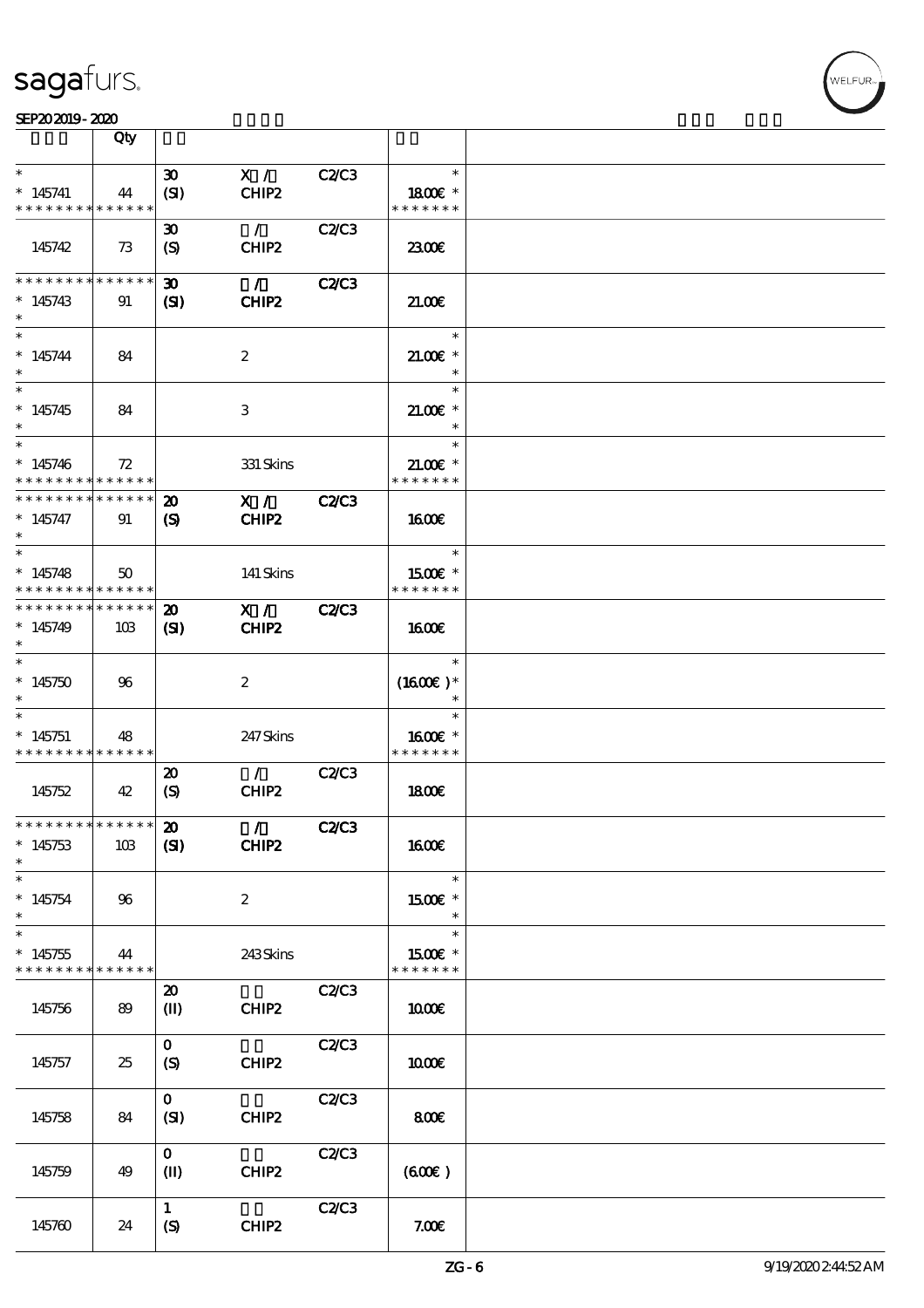|                                                                                     | Qty                |                                                  |                  |              |                                                        |  |
|-------------------------------------------------------------------------------------|--------------------|--------------------------------------------------|------------------|--------------|--------------------------------------------------------|--|
| 145761                                                                              | 61                 | $\mathbf{1}$<br>(SI)                             | CHIP2            | C2C3         | (60E)                                                  |  |
| * * * * * * * * <mark>* * * * * *</mark><br>$*145762$                               | 61                 | 40<br>(S)                                        | CHIP3            | <b>C2/C3</b> | 1800                                                   |  |
| $*145763$<br>* * * * * * * * <mark>* * * * * * *</mark>                             | 25                 |                                                  | 86Skins          |              | $\ast$<br>1800 £*<br>* * * * * * *                     |  |
| * * * * * * * * <mark>* * * * * * *</mark><br>$*145764$<br>$\ast$                   | 85                 | 40<br>$\mathbf{C}$                               | CHIP3            | <b>C2/C3</b> | 1500E                                                  |  |
| $\overline{\phantom{0}}$<br>$*145765$<br>* * * * * * * * <mark>* * * * * * *</mark> | 71                 |                                                  | 156Skins         |              | $\overline{\phantom{a}}$<br>$1500E$ *<br>* * * * * * * |  |
| * * * * * * * * * * * * * * *<br>$*145766$<br>$\ast$                                | 85                 | $\boldsymbol{\mathfrak{D}}$<br>$\mathbf{S}$      | CHIP3            | <b>C2/C3</b> | <b>1800€</b>                                           |  |
| $\ast$<br>$*145767$<br>$\ast$                                                       | 72                 |                                                  | $\boldsymbol{2}$ |              | $\ast$<br>1800E *<br>$\ast$                            |  |
| $*145768$<br>* * * * * * * *                                                        | 26<br>******       |                                                  | 183Skins         |              | $\ast$<br>17.00 £*<br>* * * * * * *                    |  |
| * * * * * * * *<br>$*145709$<br>$\ast$                                              | ******<br>91       | $\boldsymbol{\mathfrak{D}}$<br>(S <sub>D</sub> ) | CHIP3            | <b>C2/C3</b> | 1400                                                   |  |
| $\ast$<br>* $145770$<br>$\ast$                                                      | 84                 |                                                  | $\boldsymbol{2}$ |              | $\ast$<br>1400€ *<br>$\ast$                            |  |
| $\ast$<br>$* 145771$<br>$\ast$                                                      | 84                 |                                                  | 3                |              | $\ast$<br>1400€ *<br>$\ast$                            |  |
| $\ast$<br>* $145772$<br>$^{\ast}$                                                   | 84                 |                                                  | 4                |              | $\ast$<br>1400€ *<br>$\ast$                            |  |
| $\ast$<br>$* 145773$<br>* * * * * * * * <mark>* * * * * *</mark>                    | 64                 |                                                  | 407Skins         |              | $\ast$<br>1400€ *<br>* * * * * * *                     |  |
| * * * * * * * * * * * * * *<br>$* 145774$<br>$\ast$                                 | 83                 | $\boldsymbol{\mathbf{z}}$<br>$\boldsymbol{S}$    | CHIP3            | <b>C2/C3</b> | 1500                                                   |  |
| $\overline{\ast}$<br>$*145775$<br>* * * * * * * * <mark>* * * * * *</mark>          | 24                 |                                                  | 107Skins         |              | $\ast$<br>1400€ *<br>* * * * * * *                     |  |
| * * * * * * * *<br>$*145776$<br>$\ast$                                              | * * * * * *<br>10B | $\boldsymbol{\mathfrak{D}}$<br>$\mathbf{S}$      | CHIP3            | <b>C2/C3</b> | 1000E                                                  |  |
| $\ast$<br>$* 145777$<br>$\ast$<br>$\ast$                                            | 96                 |                                                  | $\boldsymbol{2}$ |              | $\ast$<br>1000 *<br>$\ast$                             |  |
| $* 145778$<br>$\ast$                                                                | 96                 |                                                  | 3                |              | $\ast$<br>$1000E$ *<br>$\ast$                          |  |
| $\ast$<br>$* 145779$<br>* * * * * * * * * * * * * * *                               | 62                 |                                                  | 357 Skins        |              | $\ast$<br>$1000E$ *<br>* * * * * * *                   |  |
| 145780                                                                              | 68                 | $\mathbf{o}$<br>(SI)                             | CHIP3            | C2C3         | (60E)                                                  |  |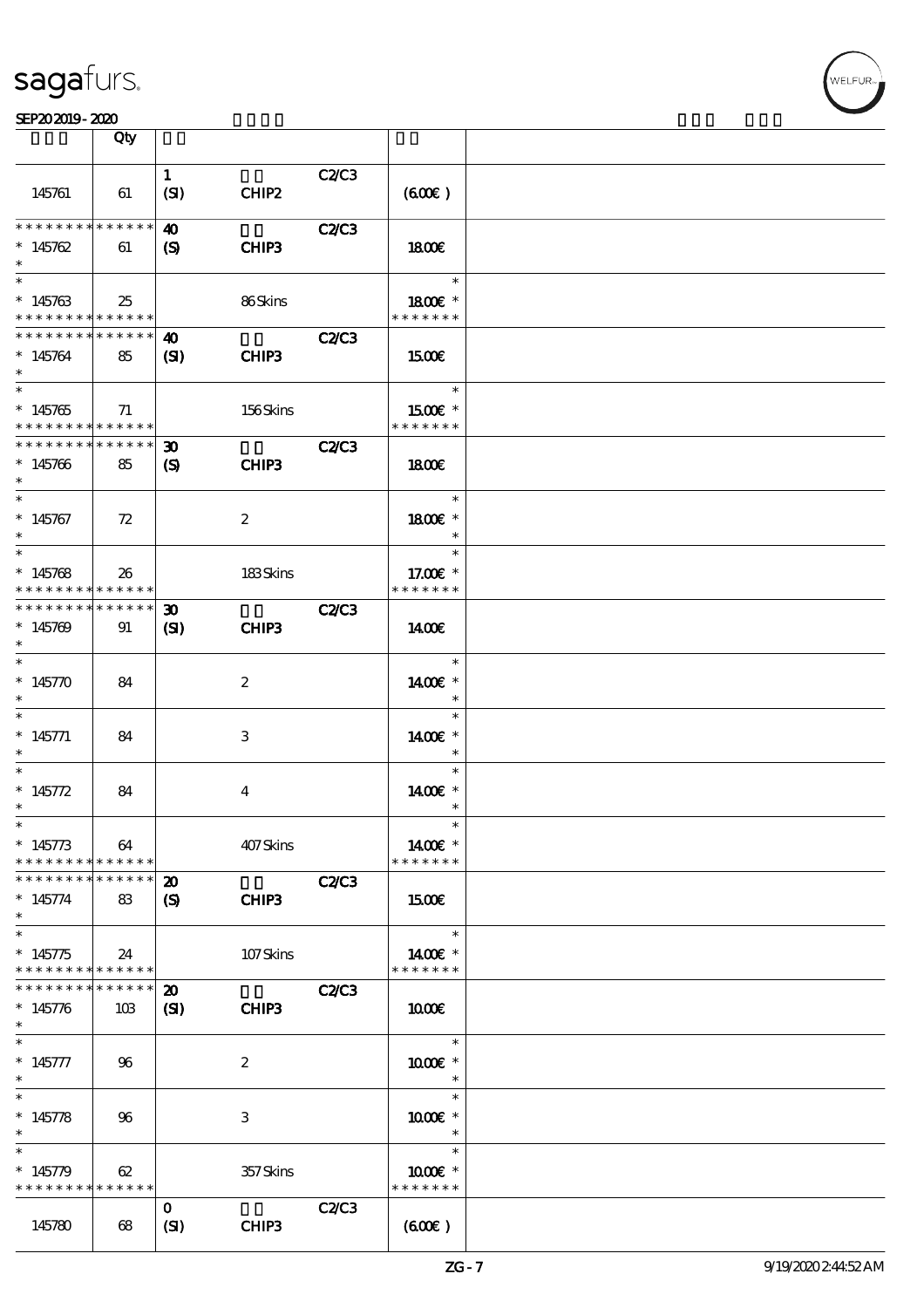### SEP202019-2020

|                                                         | Qty             |                             |                               |              |                                      |  |
|---------------------------------------------------------|-----------------|-----------------------------|-------------------------------|--------------|--------------------------------------|--|
|                                                         |                 |                             |                               |              |                                      |  |
| 145781                                                  | 42              | 1/2<br>(SI)                 | CHIP3                         | C2/C3        | (60E)                                |  |
| * * * * * * * *                                         | * * * * * *     | $\boldsymbol{\mathfrak{D}}$ |                               | <b>C2/C3</b> |                                      |  |
| $*145782$                                               | 91              | (S)                         | CHIP4                         |              | 60E                                  |  |
| $\ast$                                                  |                 |                             |                               |              | $\ast$                               |  |
| $*145783$                                               | 84              |                             | $\boldsymbol{2}$              |              | 600€ *<br>$\ast$                     |  |
| $\ast$                                                  |                 |                             |                               |              | $\ast$                               |  |
| $*145784$<br>* * * * * * * * <mark>* * * * * *</mark>   | 76              |                             | 251 Skins                     |              | 600€ *<br>* * * * * * *              |  |
| * * * * * * * *                                         | $* * * * * * *$ | $\boldsymbol{\mathfrak{D}}$ |                               | <b>C2/C3</b> |                                      |  |
| $*145785$                                               | 10B             | (S)                         | CHIP4                         |              | (60E)                                |  |
| $\ast$                                                  |                 |                             |                               |              | $\ast$                               |  |
| $*145786$<br>* * * * * * * * <mark>* * * * * * *</mark> | 48              |                             | 151 Skins                     |              | $(600\varepsilon)*$<br>* * * * * * * |  |
|                                                         |                 | $\mathbf{o}$                |                               | <b>C2/C3</b> |                                      |  |
| 145787                                                  | 54              | (SI)                        | CHIP4                         |              | (60E)                                |  |
|                                                         |                 | $\boldsymbol{\mathfrak{D}}$ |                               | C2/C3        |                                      |  |
| 145788                                                  | 89              | (SI)                        | CHIP <sub>5</sub>             |              | (60E)                                |  |
|                                                         |                 | $\boldsymbol{\mathbf{z}}$   |                               | C2C3         |                                      |  |
| 145789                                                  | 72              | (SI)                        | CHIP5                         |              | (60E)                                |  |
|                                                         |                 | $\boldsymbol{\mathfrak{D}}$ |                               | C2/C3        |                                      |  |
| 145790                                                  | 43              | (SI)                        | CHIP6                         |              | 600                                  |  |
|                                                         |                 | $\boldsymbol{\mathfrak{D}}$ |                               | C2/C3        |                                      |  |
| 145791                                                  | 75              | $\mathbf{I}$                | CHIP6                         |              | (60E)                                |  |
|                                                         |                 | $\boldsymbol{\mathbf{z}}$   |                               | C2/C3        |                                      |  |
| 145792                                                  | 41              | (SI)                        | CHIP6                         |              | (60E)                                |  |
| ************** 20                                       |                 |                             |                               | C2C3         |                                      |  |
| $*145793$<br>$\ast$                                     | 97              | $\mathbf{I}$                | CHIP6                         |              | 600                                  |  |
| $\ast$                                                  |                 |                             |                               |              | $\ast$                               |  |
| $*145794$<br>* * * * * * * *                            | 27<br>******    |                             | $124\mskip 1.5mu {\rm Skirs}$ |              | $600E$ *<br>* * * * * * *            |  |
|                                                         |                 | $\mathbf{O}$                |                               | C2/C3        |                                      |  |
| 145795                                                  | 33              | (SI)                        | CHIP6                         |              | (60E)                                |  |
|                                                         |                 | $\mathbf{O}$                |                               | C2/C3        |                                      |  |
| 145796                                                  | 61              | $\mathbf{I}$                | CHIP6                         |              | 600                                  |  |
| * * * * * * * * <mark>* * * * * *</mark>                |                 | $\boldsymbol{\mathfrak{D}}$ |                               | <b>C2/C3</b> |                                      |  |
| $*145797$<br>$\ast$                                     | 79              | (S)                         | SHE <sub>2</sub>              |              | 2500€                                |  |
| $\ast$                                                  |                 |                             |                               |              | $\ast$                               |  |
| $*145798$                                               | 24              |                             | 103Skins                      |              | 2600€ *                              |  |
| * * * * * * * * <mark>* * * * * *</mark>                |                 |                             |                               |              | * * * * * * *                        |  |
|                                                         |                 | $\boldsymbol{\mathfrak{D}}$ |                               | C2/C3        |                                      |  |
| 145799                                                  | 84              | (SI)                        | SHE <sub>2</sub>              |              | 22.00E                               |  |
| * * * * * * * *                                         | ******          | $\boldsymbol{\mathbf{z}}$   |                               | <b>C2/C3</b> |                                      |  |
| $*145800$                                               | 85              | $\boldsymbol{\mathsf{(S)}}$ | SHE <sub>2</sub>              |              | 1900E                                |  |
| $\ast$                                                  |                 |                             |                               |              |                                      |  |

VELFUR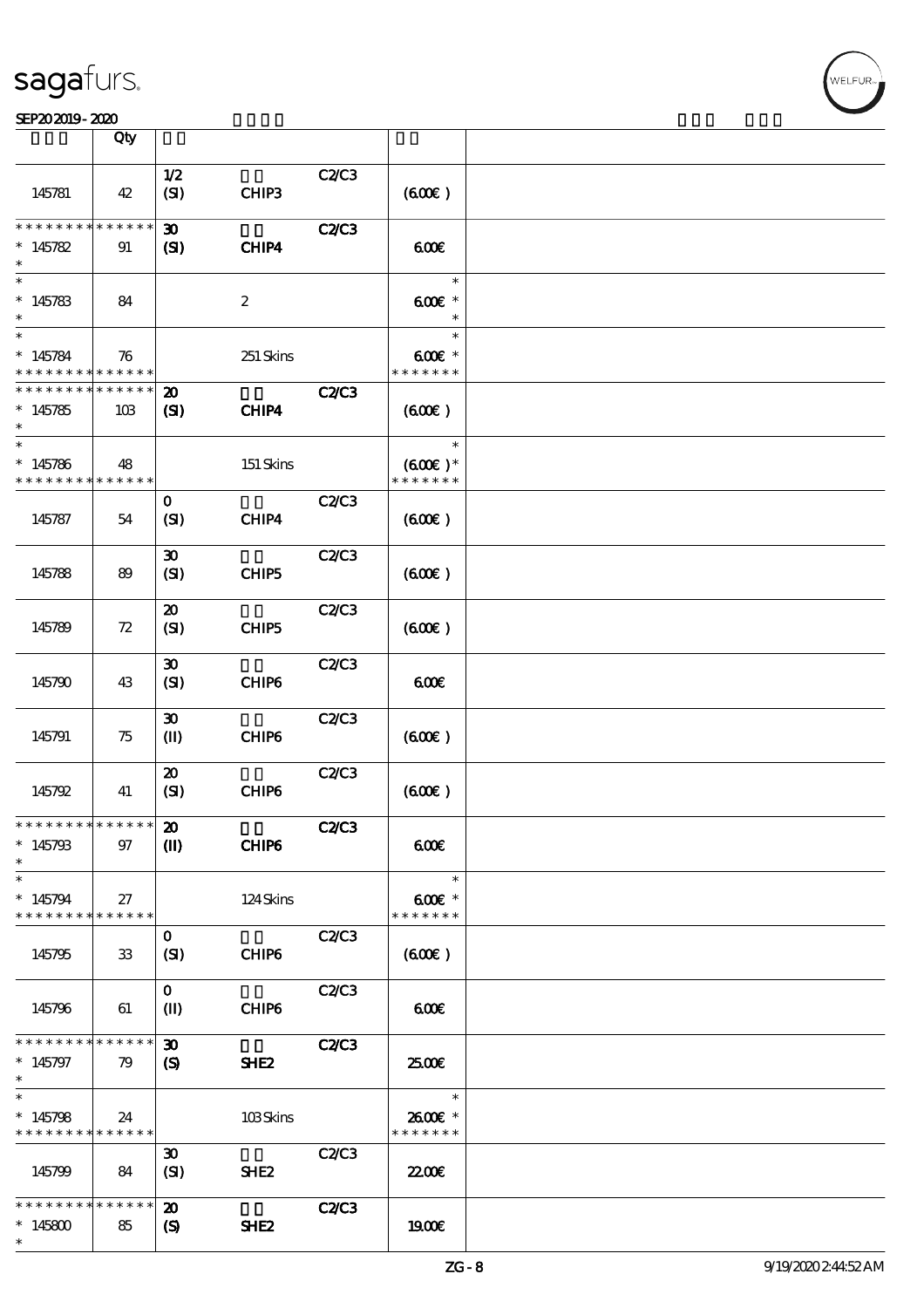

|                             | Qty        |                             |                  |              |               |  |
|-----------------------------|------------|-----------------------------|------------------|--------------|---------------|--|
| $\ast$                      |            |                             |                  |              | $\ast$        |  |
|                             |            | $\boldsymbol{\mathsf{20}}$  |                  | C2/C3        |               |  |
| $*145801$                   | 25         | (S)                         | SHE <sub>2</sub> |              | 1800E *       |  |
| * * * * * * * * * * * * * * |            |                             |                  |              | * * * * * * * |  |
| * * * * * * * * * * * * * * |            | $\boldsymbol{\mathbf{z}}$   |                  | <b>C2/C3</b> |               |  |
| $* 145802$                  | 91         | (S)                         | <b>SHE2</b>      |              | 1400€         |  |
| $\ast$                      |            |                             |                  |              |               |  |
| $\ast$                      |            |                             |                  |              | $\ast$        |  |
| $*14580B$                   | 24         |                             | 115Skins         |              | 1300E *       |  |
| * * * * * * * * * * * * * * |            |                             |                  |              | * * * * * * * |  |
|                             |            | $\mathbf 0$                 |                  | <b>C2/C3</b> |               |  |
| 145804                      | 48         | (S)                         | SHE <sub>2</sub> |              | 7.00E         |  |
|                             |            |                             |                  |              |               |  |
|                             |            | $\mathbf 0$                 |                  | C2/C3        |               |  |
| 145805                      | 77         | (SI)                        | SHE <sub>2</sub> |              | 7.00E         |  |
|                             |            |                             |                  |              |               |  |
|                             |            | 1/2                         |                  | <b>C2/C3</b> |               |  |
| 145806                      | 37         | $\boldsymbol{S}$            | SHE3             |              | (60E)         |  |
|                             |            |                             |                  |              |               |  |
|                             |            | $\boldsymbol{\mathfrak{D}}$ |                  | C2/C3        |               |  |
| 145807                      | ${\bf 33}$ | (SI)                        | SHE4             |              | 600           |  |
|                             |            |                             |                  |              |               |  |
|                             |            | $\boldsymbol{\mathfrak{D}}$ |                  | C2C3         |               |  |
| 145808                      | $5\!6$     | (SI)                        | SHE4             |              | (60E)         |  |
|                             |            |                             |                  |              |               |  |
|                             |            | $\mathbf{O}$                |                  | C2C3         |               |  |
| 145809                      | 43         | (SI)                        | SHE4             |              | (60E)         |  |
|                             |            |                             |                  |              |               |  |
|                             |            |                             |                  |              |               |  |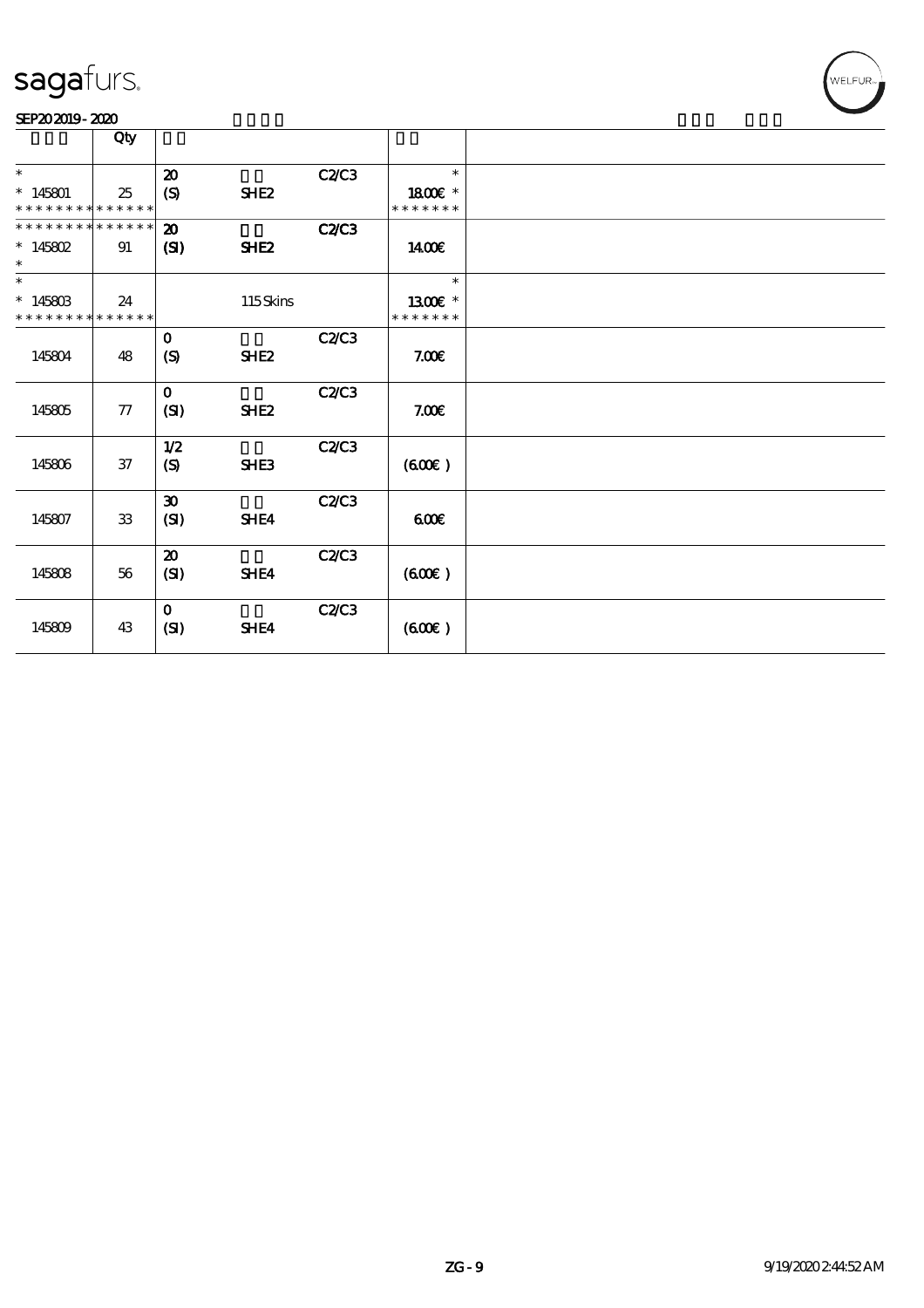|                                                  | Qty                        |                                                            |                  |              |                                    |  |
|--------------------------------------------------|----------------------------|------------------------------------------------------------|------------------|--------------|------------------------------------|--|
|                                                  |                            |                                                            |                  |              |                                    |  |
| 145841                                           | 75                         | $\boldsymbol{\omega}$<br>(SR)                              | X /              | C2/C3        | 4800€                              |  |
| 145842                                           | 80                         | $\boldsymbol{\omega}$<br>(S)                               | $\mathcal{L}$    | <b>C2/C3</b> | 3800                               |  |
|                                                  |                            |                                                            |                  |              |                                    |  |
| 145843                                           | 40                         | $\boldsymbol{\omega}$<br>(SR)                              | $\mathcal{L}$    | C2C3         | 5000                               |  |
| * * * * * * * *                                  | $\ast\ast\ast\ast\ast\ast$ | $\boldsymbol{\mathfrak{D}}$                                | X /              | C1/C2        |                                    |  |
| $* 145844$                                       | 64                         | (SR)                                                       |                  |              | 3800€                              |  |
| $\ast$<br>$*145845$<br>* * * * * * * *           | 24<br>$***$ * * * * *      |                                                            | 88Skins          |              | $\ast$<br>3800€ *<br>* * * * * * * |  |
| * * * * * * * *                                  | ******                     | $\boldsymbol{\mathfrak{D}}$                                | X /              | <b>C3C4</b>  |                                    |  |
| $*145846$<br>$\ast$                              | 79                         | (SR)                                                       |                  |              | 4000€                              |  |
| $\overline{\phantom{0}}$                         |                            |                                                            |                  |              | $\ast$                             |  |
| $* 145847$<br>$\ast$<br>$\overline{\phantom{0}}$ | 72                         |                                                            | $\boldsymbol{2}$ |              | 4000 £*<br>$\ast$                  |  |
|                                                  |                            |                                                            |                  |              | $\ast$                             |  |
| $*145848$<br>$\ast$<br>$\ast$                    | 51                         |                                                            | 3                |              | 4000€ *<br>$\ast$<br>$\ast$        |  |
|                                                  |                            |                                                            |                  |              |                                    |  |
| $*145849$                                        | 25                         |                                                            | 227Skins         |              | $4000$ $\varepsilon$ *             |  |
| * * * * * * * *                                  | * * * * * *                |                                                            |                  |              | * * * * * * *                      |  |
| 145850                                           | 73                         | $\boldsymbol{\mathfrak{D}}$<br>(S)                         | $\mathbf{X}$ /   | C1/C2        | 27.00E                             |  |
| * * * * * * * * <mark>* * * * * *</mark>         |                            | $\boldsymbol{\mathfrak{D}}$                                | $\mathbf{X}$ /   | <b>C3C4</b>  |                                    |  |
| $*145851$<br>$\ast$                              | 85                         | $\mathbf{S}$                                               |                  |              | 3000                               |  |
| $\ast$                                           |                            |                                                            |                  |              | $\ast$                             |  |
| $*145852$                                        | 36                         |                                                            | 121 Skins        |              | $3000$ $*$                         |  |
| * * * * * * * * <mark>* * * * * *</mark> *       |                            |                                                            |                  |              | * * * * * * *                      |  |
| 145853                                           | 81                         | $\boldsymbol{\mathfrak{D}}$<br>(SR)                        | $\mathcal{F}$    | <b>C2/C3</b> | 37.00E                             |  |
| 145854                                           | 81                         | $\boldsymbol{\mathfrak{D}}$<br>(S)                         | $\sqrt{2}$       | C2/C3        | 31.00E                             |  |
| 145855                                           | 65                         | 40'30<br>(SI)                                              |                  | C2/C3        | 2800€                              |  |
| 145856                                           | 74                         | $\boldsymbol{\mathfrak{D}}$<br>(SR)                        | X /              | C1/C2        | 22.00E                             |  |
| 145857                                           | 78                         | $\boldsymbol{\mathfrak{D}}$<br>(SR)                        | X /              | <b>C3C4</b>  | <b>22006</b>                       |  |
| * * * * * * * *<br>$*145858$<br>$\ast$           | * * * * * *<br>91          | $\boldsymbol{\mathfrak{D}}$<br>$\boldsymbol{\mathrm{(S)}}$ | X /              | C1/C2        | 1500E                              |  |
| $\ast$                                           |                            |                                                            |                  |              | $\ast$                             |  |
| $*145859$<br>* * * * * * * *                     | 84<br>* * * * * *          |                                                            | 175Skins         |              | 1400€ *<br>* * * * * * *           |  |
| * * * * * * * *<br>$*145800$<br>$\ast$           | $* * * * * * *$<br>91      | $\boldsymbol{\mathbf{z}}$<br>$\boldsymbol{\mathrm{(S)}}$   | X /              | <b>C3C4</b>  | 1900E                              |  |
|                                                  |                            |                                                            |                  |              |                                    |  |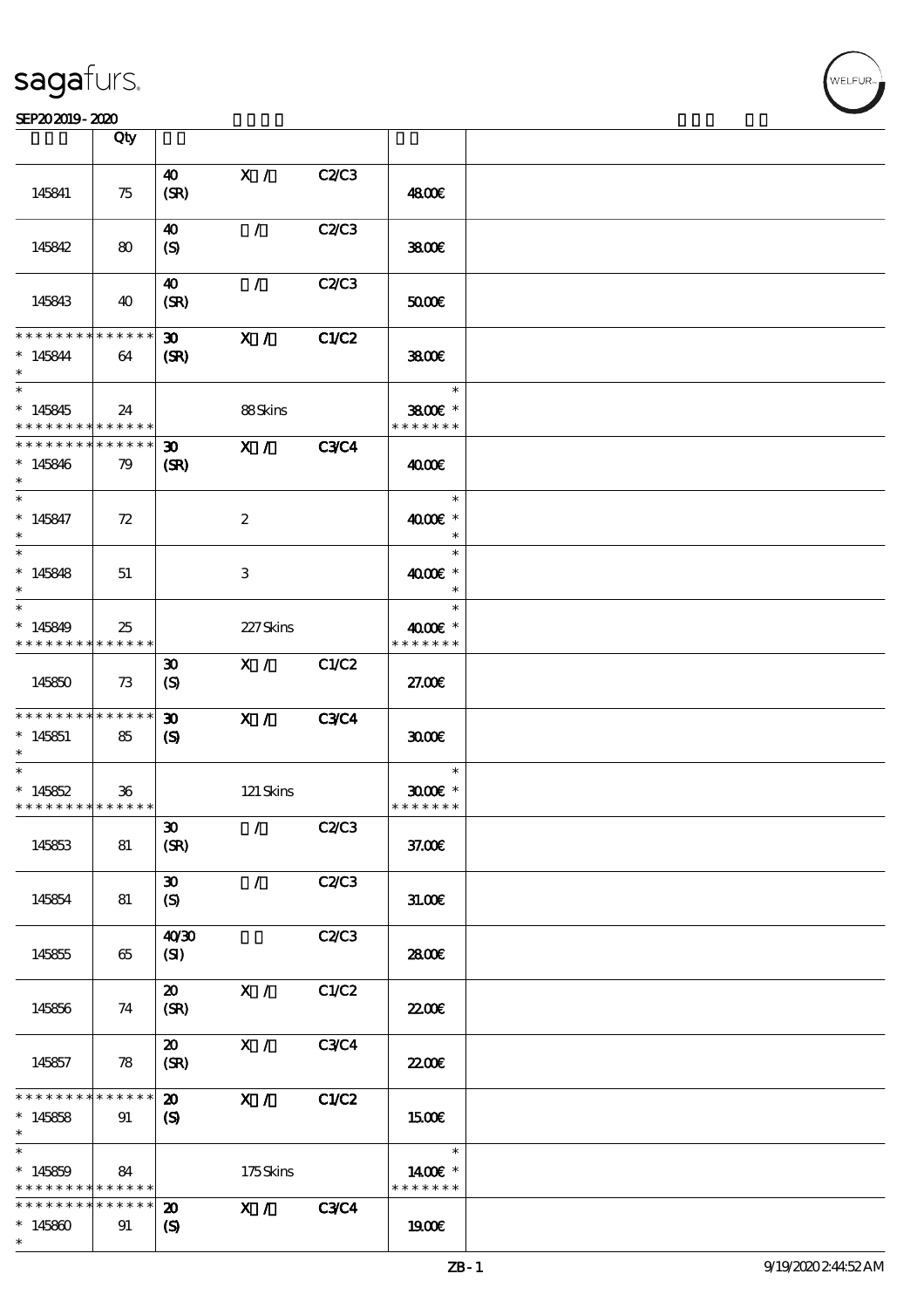

|                                                                      | Qty                   |                                                            |                  |              |                                      |  |
|----------------------------------------------------------------------|-----------------------|------------------------------------------------------------|------------------|--------------|--------------------------------------|--|
| $\ast$<br>$*145861$<br>$\ast$                                        | 78                    | $\boldsymbol{\mathfrak{D}}$<br>(S)                         | X /              | <b>C3C4</b>  | $\ast$<br>1900E *<br>$\ast$          |  |
| $\ast$<br>$*145862$<br>* * * * * * * * <mark>* * * * * *</mark>      | 25                    |                                                            | 194Skins         |              | $\ast$<br>1900€ *<br>* * * * * * *   |  |
| * * * * * * * * * * * * * *<br>$*145863$<br>$\ast$                   | 10B                   | $\boldsymbol{\mathsf{20}}$<br>$\mathbf{S}$                 | $\mathbf{X}$ /   | <b>C2/C3</b> | 1400E                                |  |
| $\ast$<br>$* 145864$<br>$\ast$                                       | 96                    |                                                            | $\boldsymbol{2}$ |              | $\ast$<br>1400€ *                    |  |
| $\overline{\phantom{0}}$<br>$*145865$<br>* * * * * * * * * * * * * * | 37                    |                                                            | 236Skins         |              | $\ast$<br>1400€ *<br>* * * * * * *   |  |
| 145866                                                               | 41                    | $\boldsymbol{\mathfrak{D}}$<br>(SR)                        | $\mathcal{L}$    | C2C3         | 2500€                                |  |
| * * * * * * * * * * * * * *<br>$*145867$<br>$\ast$                   | 73                    | $\boldsymbol{\mathfrak{D}}$<br>$\boldsymbol{\mathrm{(S)}}$ | $\mathcal{L}$    | <b>C2/C3</b> | 21.006                               |  |
| $\ast$<br>$*145868$<br>* * * * * * * * <mark>* * * * * *</mark>      | 27                    |                                                            | 100Skins         |              | $\ast$<br>2000E *<br>* * * * * * *   |  |
| * * * * * * * * * * * * * *<br>$*145809$<br>$\ast$                   | 10B                   | $\boldsymbol{\mathfrak{D}}$<br>$\mathbf{S}$                | $\mathcal{F}$    | <b>C2/C3</b> | 1600E                                |  |
| $\ast$<br>$*145870$<br>* * * * * * * * <mark>* * * * * * *</mark>    | 26                    |                                                            | 129Skins         |              | $\ast$<br>$1600E$ *<br>* * * * * * * |  |
| 145871                                                               | 46                    | $\mathbf{O}$<br>(SR)                                       | X /              | <b>C2/C3</b> | 1000                                 |  |
| * * * * * * * * * * * * * *<br>$* 145872$<br>$\ast$                  | 102                   | $\mathbf{o}$<br>$\boldsymbol{S}$                           | X /              | <b>C2/C3</b> | 1000E                                |  |
| $*$<br>$* 145873$<br>* * * * * * * * <mark>* * * * * *</mark>        | 24                    |                                                            | 126Skins         |              | $\ast$<br>1000€ *<br>* * * * * * *   |  |
| * * * * * * * * * * * * * *<br>$* 145874$<br>$\ast$                  | 109                   | $\mathbf{o}$<br>$\mathbf{Z}$                               | X /              | <b>C2/C3</b> | 800                                  |  |
| $\ast$<br>$*145875$<br>* * * * * * * * * * * * * *                   | 46                    |                                                            | 155Skins         |              | $\ast$<br>800€ *<br>* * * * * * *    |  |
| 145876                                                               | 34                    | $\mathbf 0$<br>(S)                                         | 7.               | <b>C2/C3</b> | <b>1300€</b>                         |  |
| 145877                                                               | 46                    | $\mathbf{O}$<br>(SI)                                       | $\mathcal{L}$    | C2C3         | 1200                                 |  |
| 145878                                                               | 40                    | 1/2<br>(S)                                                 |                  | C2/C3        | 7.00E                                |  |
| 145879                                                               | $\boldsymbol{\omega}$ | 1/2<br>(SI)                                                |                  | C2C3         | 600                                  |  |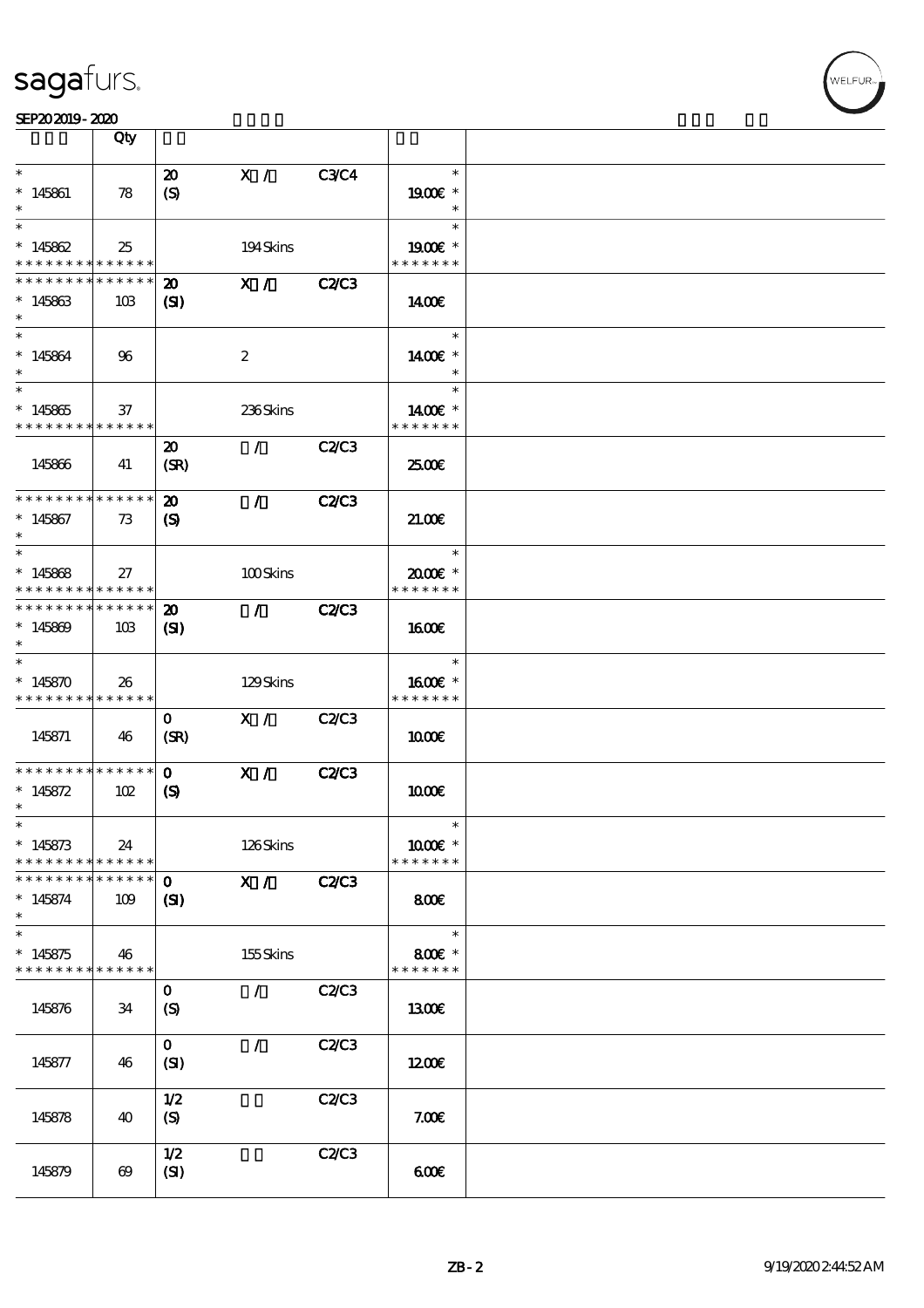

|        | Qty                                 |                                      |                        |          |  |
|--------|-------------------------------------|--------------------------------------|------------------------|----------|--|
| 145881 | ${\bf 39}$                          | 40'30<br>$\boldsymbol{\mathrm{(S)}}$ | C2C3<br>CHIP2          | 2600E    |  |
| 145882 | 87                                  | ${\bf Z}$<br>(SI)                    | C2C3<br>CHIP2          | 1400€    |  |
| 145883 | ${\bf 77}$                          | $\mathbf{O}$<br>(SI)                 | C2C3<br>$CHIP2$        | 600      |  |
| 145884 | ${\bf 26}$                          | $\mathbf{o}$<br>$\bf{(S)}$           | C2/C3<br>SHE4          | (60E)    |  |
|        |                                     |                                      |                        |          |  |
| 145886 | $\pmb{\Theta}$                      | 40'30<br>$\mathbf{I}$                | C2C3                   | $11.00E$ |  |
| 145887 | 116                                 | 200<br>$\mathbf{I}$                  | C2/C3                  | (600)    |  |
| 145888 | $\boldsymbol{\boldsymbol{\lambda}}$ | 1/2<br>$\mathbf{I}$                  | C2C3                   | (600)    |  |
| 145889 | 85                                  | 1/2                                  | C2/C3<br>${\bf CHIP2}$ | (60E)    |  |
| 145890 | ${\bf 38}$                          | 200                                  | C2/C3<br>CHIP3         | (60E)    |  |
| 145891 | $\boldsymbol{\boldsymbol{\lambda}}$ | $1/2$                                | C2C3<br>CHIP3          | (600)    |  |
| 145892 | ${\bf 32}$                          | $\pmb{\mathfrak{D}}$                 | C2C3<br>CHIP4          | (60E)    |  |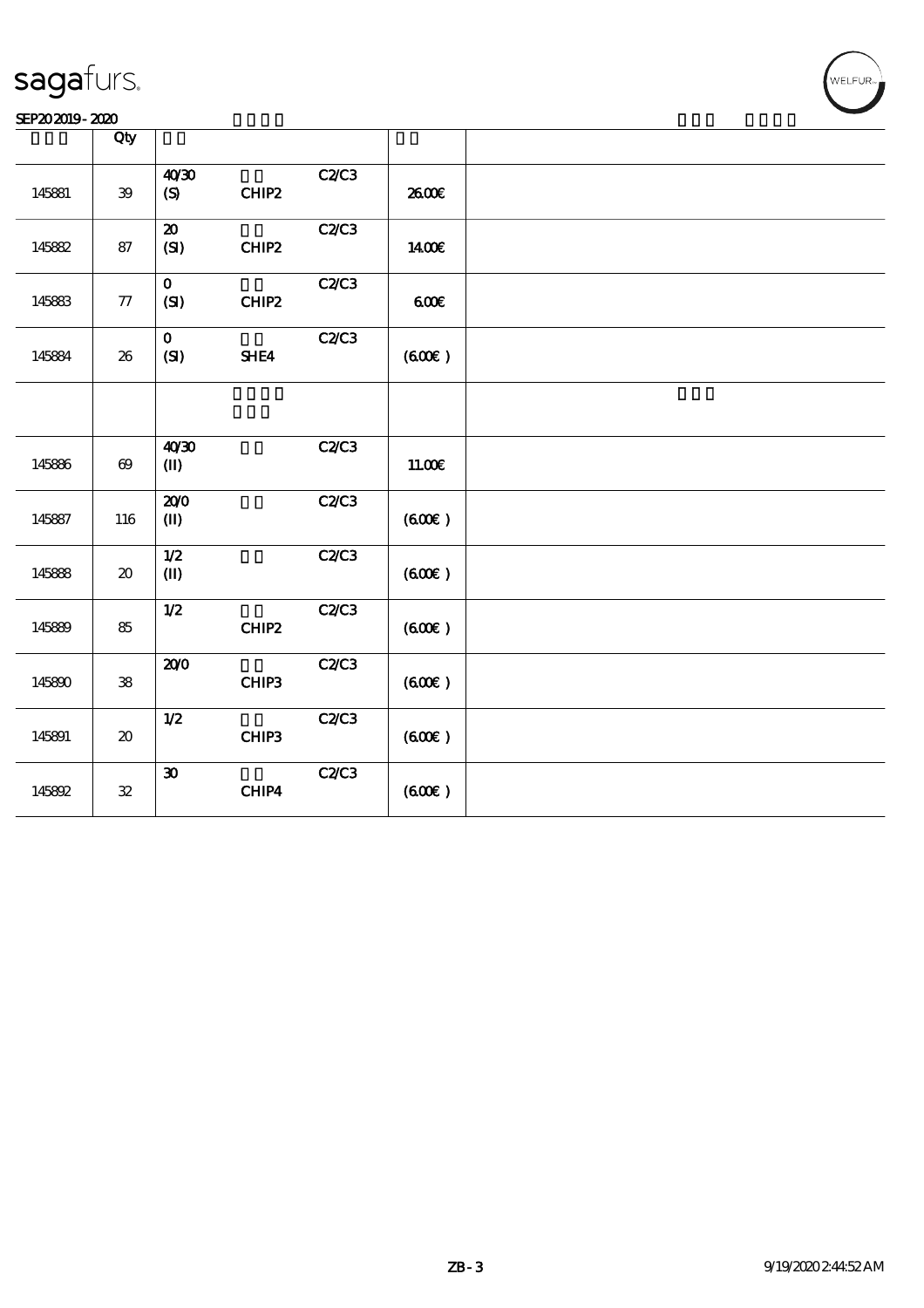|        | Qty                                 |                  |               |              |       |  |
|--------|-------------------------------------|------------------|---------------|--------------|-------|--|
|        |                                     | $\mathbf{1}$     | $\mathcal{L}$ | C2C3         |       |  |
| 145921 | ${\bf 28}$                          | $\bf I$          |               |              | 600   |  |
|        |                                     |                  |               |              |       |  |
|        |                                     | $\mathbf{1}$     | $\prime$      | C2C3         |       |  |
| 145922 | 25                                  | $\mathbf I$      |               |              | 600   |  |
|        |                                     |                  |               |              |       |  |
|        |                                     | $\boldsymbol{2}$ | $\sqrt{2}$    | C2C3         |       |  |
| 145923 | $3\!7$                              | $\mathbf I$      |               |              | (60E) |  |
|        |                                     |                  |               |              |       |  |
|        |                                     | $\mathbf{3}$     | $\prime$      | <b>C2/C3</b> |       |  |
| 145924 | $\boldsymbol{\boldsymbol{\lambda}}$ | $\mathbf I$      |               |              | (60E) |  |
|        |                                     |                  |               |              |       |  |
|        |                                     | 2/3              | $\mathcal{L}$ | C2C3         |       |  |
| 145925 | $3\!1$                              | $\mathbf I$      |               |              | (60E) |  |
|        |                                     |                  |               |              |       |  |
|        |                                     |                  |               |              |       |  |
|        |                                     |                  |               |              |       |  |
|        |                                     |                  |               |              |       |  |
|        |                                     | 2/3              | $\mathcal{L}$ | C2C3         |       |  |
| 145927 | $27\,$                              | $\mathbf{I}$     | CHIP3         |              | (60E) |  |
|        |                                     |                  |               |              |       |  |
|        |                                     | 2/3              | $\mathcal{L}$ | <b>C2/C3</b> |       |  |
| 145928 | $\pmb{\mathcal{X}}$                 | $\bf (\rm I\!I)$ | CHIP5         |              | (60E) |  |
|        |                                     |                  |               |              |       |  |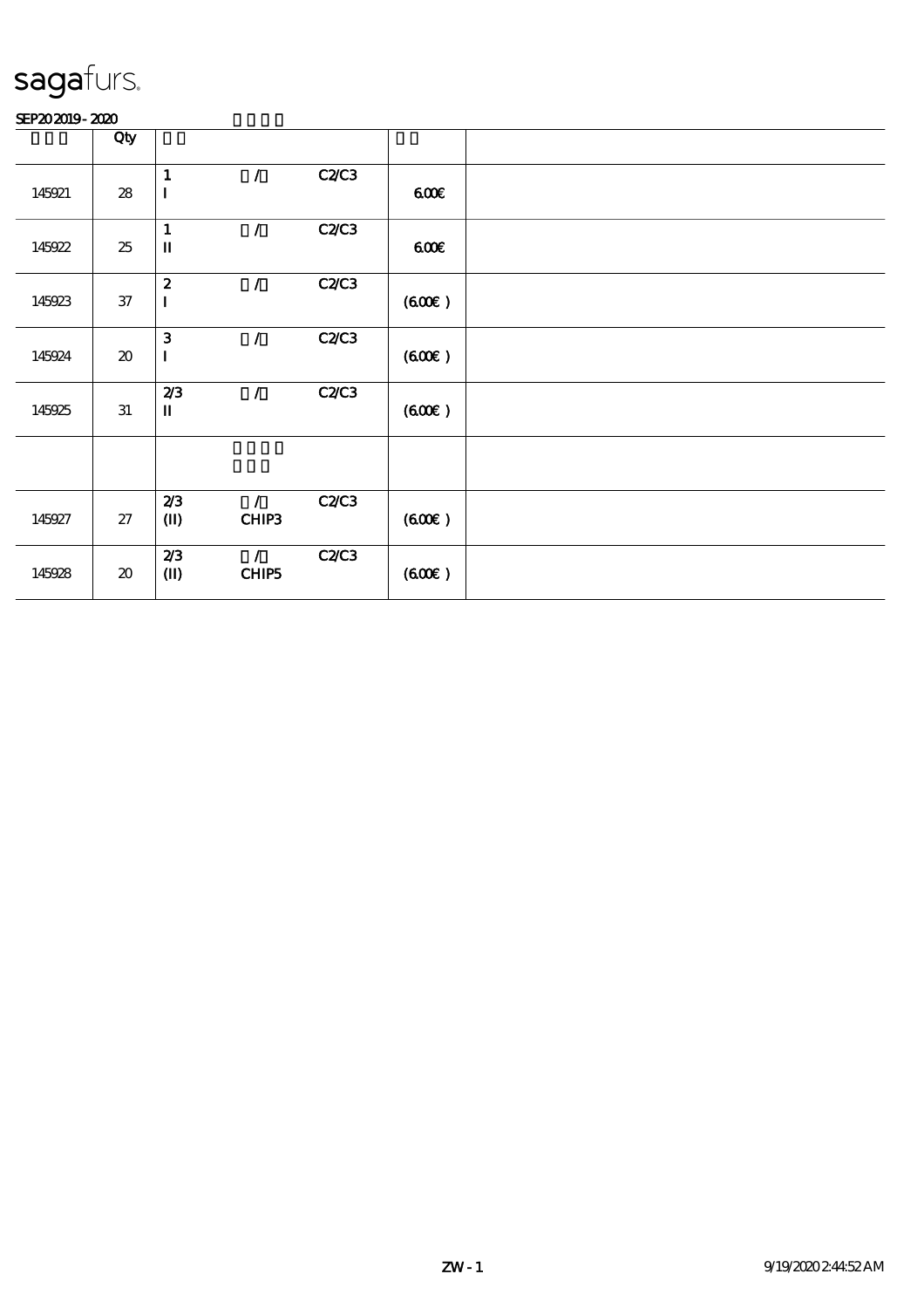|                                            | Qty               |                       |                  |    |                             |  |
|--------------------------------------------|-------------------|-----------------------|------------------|----|-----------------------------|--|
|                                            |                   | 40                    |                  |    |                             |  |
|                                            |                   |                       |                  | C2 |                             |  |
| 146201                                     | 61                | <b>SAGA</b>           |                  |    | (5200)                      |  |
|                                            |                   |                       |                  |    |                             |  |
|                                            |                   | 40                    | $\mathcal{L}$    | C2 |                             |  |
| 146202                                     | 74                | <b>SROY</b>           |                  |    | $(6000\varepsilon)$         |  |
|                                            |                   |                       |                  |    |                             |  |
|                                            |                   | 40                    | $\mathcal{L}$    | C2 |                             |  |
| 146203                                     | 42                | <b>SROY</b>           |                  |    | 5600E                       |  |
|                                            |                   |                       |                  |    |                             |  |
| * * * * * * * *                            | $* * * * * * *$   | $\boldsymbol{\omega}$ | $\mathcal{L}$    | C2 |                             |  |
| $*146204$                                  | 79                | <b>SAGA</b>           |                  |    | (5200)                      |  |
|                                            |                   |                       |                  |    |                             |  |
| $\ast$                                     |                   |                       |                  |    | $\ast$                      |  |
|                                            |                   |                       |                  |    |                             |  |
| $*146205$                                  | 72                |                       | 151 Skins        |    | $(5200)$ *                  |  |
| * * * * * * * * <mark>* * * * * * *</mark> |                   |                       |                  |    | * * * * * * *               |  |
|                                            |                   | 40                    | $\mathcal{L}$    | C2 |                             |  |
| 146206                                     | 42                | ${\bf s}$             |                  |    | $(4500\varepsilon)$         |  |
|                                            |                   |                       |                  |    |                             |  |
|                                            |                   | $\boldsymbol{\omega}$ | $\mathcal{L}$    | C2 |                             |  |
| 146207                                     | 27                | ${\bf s}$             |                  |    | (430E)                      |  |
|                                            |                   |                       |                  |    |                             |  |
| * * * * * * * *                            | * * * * * *       | $\boldsymbol{\omega}$ |                  | C2 |                             |  |
| $*146208$                                  | 79                | <b>SAGA</b>           |                  |    | $(5400\varepsilon)$         |  |
| $\ast$                                     |                   |                       |                  |    |                             |  |
| $\ast$                                     |                   |                       |                  |    | $\ast$                      |  |
| $*146209$                                  | 66                |                       | $\boldsymbol{2}$ |    | $(5400)$ *                  |  |
| $\ast$                                     |                   |                       |                  |    | $\ast$                      |  |
| $\overline{\ast}$                          |                   |                       |                  |    | $\ast$                      |  |
|                                            |                   |                       |                  |    |                             |  |
| $*146210$<br>* * * * * * * *               | 25<br>* * * * * * |                       | 170Skins         |    | $(5400)$ *<br>* * * * * * * |  |
|                                            |                   |                       |                  |    |                             |  |
|                                            |                   | 40                    | $\mathcal{L}$    | C2 |                             |  |
| 146211                                     | ${\bf 38}$        | <b>SAGA</b>           | SL1              |    | (5000)                      |  |
|                                            |                   |                       |                  |    |                             |  |
|                                            |                   | 40                    |                  | C2 |                             |  |
| 146212                                     | 47                | <b>SROY</b>           |                  |    | (6000)                      |  |
|                                            |                   |                       |                  |    |                             |  |
|                                            |                   | 40                    |                  | C2 |                             |  |
| 146213                                     | $52\,$            | <b>SROY</b>           |                  |    | (6000)                      |  |
|                                            |                   |                       |                  |    |                             |  |
| * * * * * * * *                            | * * * * * *       | 40                    |                  | C2 |                             |  |
| $*146214$                                  | 79                | <b>SAGA</b>           |                  |    | (5600)                      |  |
| $\ast$                                     |                   |                       |                  |    |                             |  |
| $\ast$                                     |                   |                       |                  |    | $\ast$                      |  |
| $*146215$                                  | 75                |                       | 154Skins         |    | $(5600)$ *                  |  |
| * * * * * * * *                            | ******            |                       |                  |    | * * * * * * *               |  |
| * * * * * * * *                            | * * * * * *       | $\boldsymbol{\omega}$ |                  | C2 |                             |  |
| $*146216$                                  | 79                | <b>SAGA</b>           |                  |    | (5400)                      |  |
| $\ast$                                     |                   |                       |                  |    |                             |  |
| $\ast$                                     |                   |                       |                  |    | $\ast$                      |  |
| $*146217$                                  | 72                |                       | $\boldsymbol{2}$ |    | $(5400)$ *                  |  |
| $\ast$                                     |                   |                       |                  |    | $\ast$                      |  |
| $\ast$                                     |                   |                       |                  |    | $\ast$                      |  |
|                                            |                   |                       |                  |    |                             |  |
| $*146218$<br>* * * * * * * *               | 58<br>* * * * * * |                       | 209Skins         |    | $(5400)$ *<br>* * * * * * * |  |
|                                            |                   |                       |                  |    |                             |  |
|                                            |                   | 40                    |                  | C2 |                             |  |
| 146219                                     | 35                | ${\bf s}$             |                  |    | (450)                       |  |
|                                            |                   |                       |                  |    |                             |  |
|                                            |                   | $\boldsymbol{\omega}$ | $\boldsymbol{X}$ | C2 |                             |  |
| 146220                                     | 23                | ${\bf s}$             |                  |    | (47.00)                     |  |
|                                            |                   |                       |                  |    |                             |  |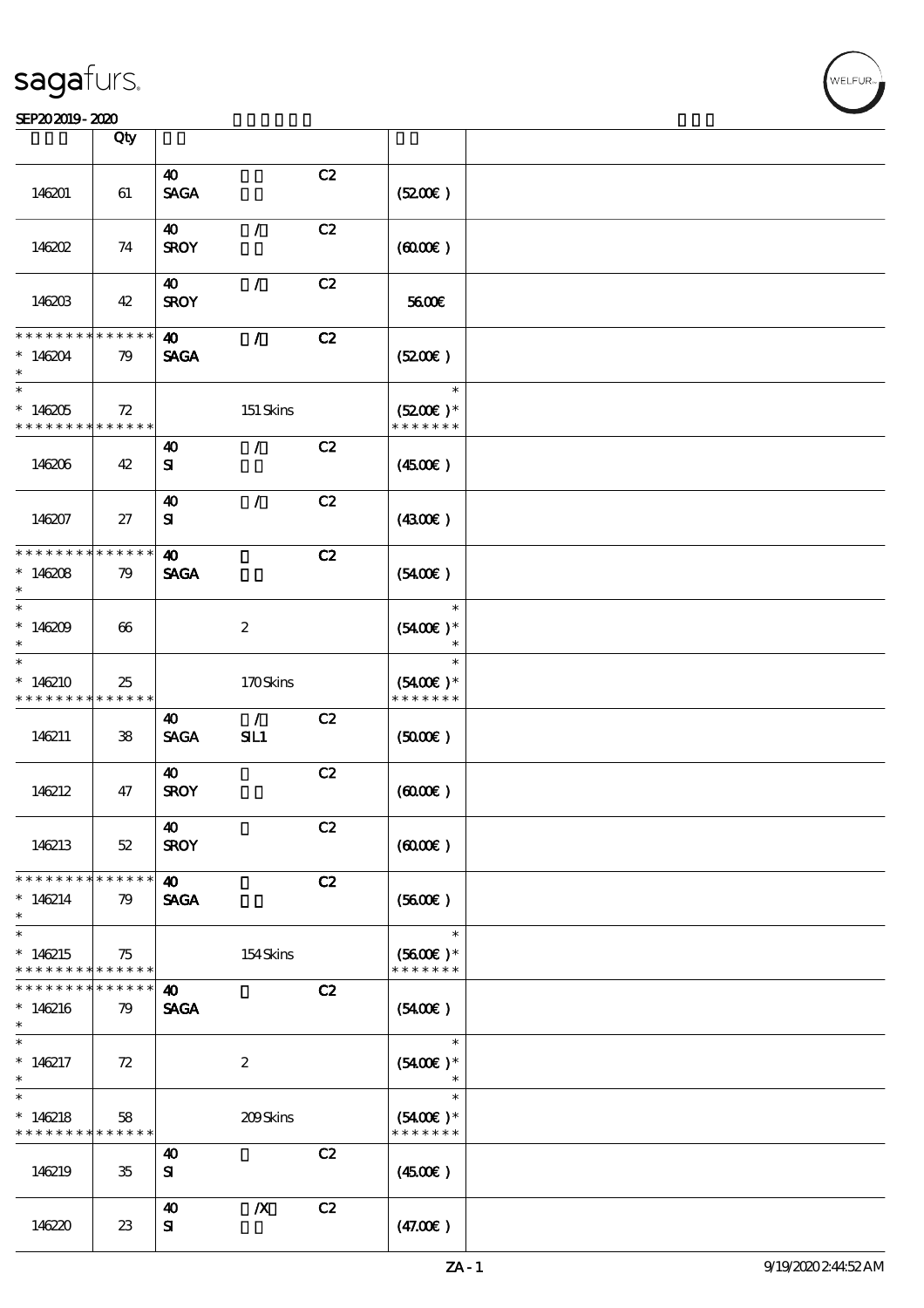### SEP202019-2020

|                                                                   | Qty                         |                                            |                           |    |                                              |  |
|-------------------------------------------------------------------|-----------------------------|--------------------------------------------|---------------------------|----|----------------------------------------------|--|
| 146221                                                            | 29                          | $\boldsymbol{\omega}$<br><b>SROY</b>       | $\mathbf{x}$              | C2 | (6000)                                       |  |
| 146222                                                            | 57                          | $\boldsymbol{\omega}$<br><b>SROY</b>       | $\mathbf{x}$              | C2 | 0000                                         |  |
| * * * * * * * *<br>* $146223$<br>$\ast$                           | ******<br>55                | $\boldsymbol{\omega}$<br><b>SAGA</b>       | $\mathbf{x}$              | C2 | (5600)                                       |  |
| $\ast$<br>$*146224$<br>* * * * * * * * <mark>* * * * * * *</mark> | 26                          |                                            | 81 Skins                  |    | $\ast$<br>$(5600)$ *<br>* * * * * * *        |  |
| * * * * * * * * * * * * * * *<br>$*146225$<br>$\ast$              | 79                          | $\boldsymbol{\omega}$<br><b>SAGA</b>       | $\mathbf{x}$              | C2 | 5400E                                        |  |
| $*$<br>$*146226$<br>$\ast$                                        | 72                          |                                            | $\boldsymbol{2}$          |    | $\ast$<br>5200E *<br>$\ast$                  |  |
| $\ast$<br>$*146227$<br>* * * * * * * *                            | 54<br>******                |                                            | 205Skins                  |    | $\ast$<br>5200€ *<br>* * * * * * *           |  |
| 146228                                                            | 24                          | 40<br><b>SAGA</b>                          | $X$ / $ZX$<br>SL1         | C2 | (5000)                                       |  |
| 146229                                                            | $35\,$                      | $\boldsymbol{\omega}$<br>${\bf s}$         | $X$ / $ZX$                | C2 | (450E)                                       |  |
| 146230                                                            | $\boldsymbol{\mathfrak{D}}$ | $\boldsymbol{\omega}$<br><b>SROY</b>       | $\boldsymbol{\mathsf{Z}}$ | C2 | $(6000\varepsilon)$                          |  |
| * * * * * * * *<br>$*146231$<br>$\ast$                            | $* * * * * * *$<br>79       | $\boldsymbol{\omega}$<br><b>SAGA</b>       | $\boldsymbol{\mathsf{Z}}$ | C2 | (5600)                                       |  |
| $\ast$<br>$*146232$<br>* * * * * * * * <mark>* * * * * * *</mark> | 24                          |                                            | 103Skins                  |    | $\ast$<br>$(5600\text{E})*$<br>* * * * * * * |  |
| *************** 10<br>$*146233$<br>$\ast$                         | 79                          | <b>SAGA</b>                                | $\boldsymbol{\mathsf{Z}}$ | C2 | (5400)                                       |  |
| $\ast$<br>$*146234$<br>$\ast$                                     | 72                          |                                            | $\boldsymbol{2}$          |    | $\ast$<br>$(5400)$ *<br>$\ast$               |  |
| $\overline{\ast}$<br>$*146235$<br>* * * * * * * * * * * * * * *   | 33                          |                                            | 184Skins                  |    | $\ast$<br>$(5400)$ *<br>* * * * * * *        |  |
| 146236                                                            | $23\,$                      | 40<br><b>SROY</b>                          | $\mathbf{x}$              | C2 | $(6000\varepsilon)$                          |  |
| * * * * * * * *<br>$*146237$<br>$\ast$                            | ******<br>79                | $\boldsymbol{\omega}$<br><b>SAGA</b>       | $\mathbf{x}$              | C2 | $(5400\varepsilon)$                          |  |
| $\ast$<br>$*146238$<br>* * * * * * * * * * * * * * *              | 41                          |                                            | 120Skins                  |    | $\ast$<br>$(5400)$ *<br>* * * * * * *        |  |
| 146239                                                            | $50^{\circ}$                | $\boldsymbol{\mathfrak{D}}$<br><b>SROY</b> | $\mathcal{L}$             | C2 | (5200)                                       |  |
| 146240                                                            | 37                          | $\boldsymbol{\mathfrak{D}}$<br><b>SROY</b> | $\mathcal{L}$             | C2 | (5000)                                       |  |

.<br>NELFUR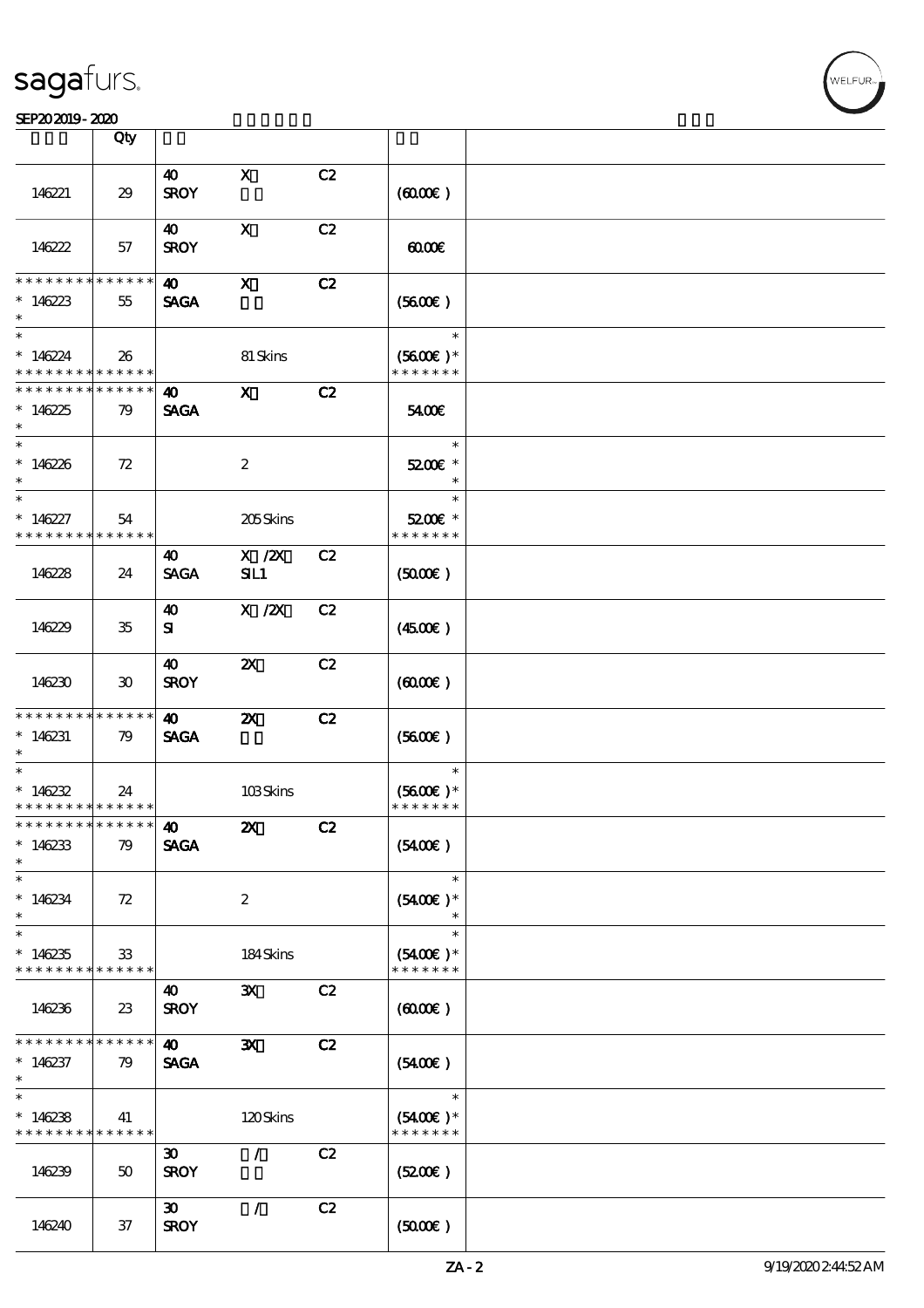|                                          | Qty                         |                             |                           |    |                      |  |
|------------------------------------------|-----------------------------|-----------------------------|---------------------------|----|----------------------|--|
| * * * * * * * *                          | * * * * * *                 | $\boldsymbol{\mathfrak{D}}$ | $\mathcal{L}$             | C2 |                      |  |
| $*146241$                                | 85                          | <b>SAGA</b>                 |                           |    | (460E)               |  |
|                                          |                             |                             |                           |    |                      |  |
| $\ast$                                   |                             |                             |                           |    | $\ast$               |  |
| $*146242$                                | 72                          |                             | 157Skins                  |    | $(4600)$ *           |  |
| * * * * * * * * <mark>* * * * * *</mark> |                             |                             |                           |    | * * * * * * *        |  |
| * * * * * * * *                          | * * * * * *                 | $\boldsymbol{\mathfrak{D}}$ | $\mathcal{L}$             | C2 |                      |  |
|                                          |                             |                             |                           |    |                      |  |
| $*146243$<br>$\ast$                      | 85                          | <b>SAGA</b>                 |                           |    | (440E)               |  |
| $\ast$                                   |                             |                             |                           |    | $\ast$               |  |
| $*146244$                                | 51                          |                             | 136Skins                  |    | $(4400\varepsilon)*$ |  |
| * * * * * * * * * * * * * *              |                             |                             |                           |    | * * * * * * *        |  |
|                                          |                             | $\boldsymbol{\mathfrak{D}}$ | $\mathcal{L}$             | C2 |                      |  |
| 146245                                   | 37                          | ${\bf s}$                   |                           |    | (3800)               |  |
|                                          |                             |                             |                           |    |                      |  |
|                                          |                             | $\boldsymbol{\mathfrak{D}}$ | $\mathcal{L}$             | C2 |                      |  |
| 146246                                   | 40                          | ${\bf s}$                   |                           |    | (37.00)              |  |
|                                          |                             |                             |                           |    |                      |  |
|                                          |                             | $\boldsymbol{\mathfrak{D}}$ |                           | C2 |                      |  |
| 146247                                   | ${\bf 3\!}$                 | <b>SROY</b>                 |                           |    | (5400)               |  |
|                                          |                             |                             |                           |    |                      |  |
|                                          |                             | $\boldsymbol{\mathfrak{D}}$ |                           | C2 |                      |  |
| 146248                                   | 45                          | <b>SROY</b>                 |                           |    | (5200)               |  |
|                                          |                             |                             |                           |    |                      |  |
| * * * * * * * *                          | * * * * * *                 | $\boldsymbol{\mathfrak{D}}$ |                           | C2 |                      |  |
| $*146249$                                | 85                          | <b>SAGA</b>                 |                           |    | (480)                |  |
| $\ast$                                   |                             |                             |                           |    |                      |  |
| $\ast$                                   |                             |                             |                           |    | $\ast$               |  |
| $*146250$                                | 40                          |                             | 125Skins                  |    | $(4800)$ *           |  |
| * * * * * * * *                          | * * * * * *                 |                             |                           |    | * * * * * * *        |  |
| * * * * * * * *                          | * * * * * *                 | $\boldsymbol{\mathfrak{D}}$ |                           | C2 |                      |  |
| $*146251$                                | 85                          | <b>SAGA</b>                 |                           |    | (460)                |  |
| $\ast$                                   |                             |                             |                           |    |                      |  |
| $\ast$                                   |                             |                             |                           |    | $\ast$               |  |
| $*146252$                                | 66                          |                             | $\boldsymbol{2}$          |    | $(4600E)*$           |  |
| $\ast$                                   |                             |                             |                           |    | $\ast$               |  |
| $\ast$                                   |                             |                             |                           |    | $\ast$               |  |
| $*146253$                                | 26                          |                             | 177Skins                  |    | $(4600)$ *           |  |
| * * * * * * * *                          | * * * * * *                 |                             |                           |    | * * * * * * *        |  |
|                                          |                             | $\boldsymbol{\mathfrak{D}}$ |                           | C2 |                      |  |
| 146254                                   | $\boldsymbol{\mathfrak{D}}$ | ${\bf s}$                   |                           |    | (300)                |  |
|                                          |                             |                             |                           |    |                      |  |
|                                          |                             | $\boldsymbol{\mathfrak{D}}$ | $\mathbf{X}$              | C2 |                      |  |
| 146255                                   | 35                          | <b>SAGA</b>                 | SL1                       |    | (4300)               |  |
|                                          |                             |                             |                           |    |                      |  |
|                                          |                             | $\boldsymbol{\mathfrak{D}}$ | $\mathbf{x}$              | C2 |                      |  |
| 146256                                   | 38                          | <b>SROY</b>                 |                           |    | (5400)               |  |
|                                          |                             |                             |                           |    |                      |  |
|                                          |                             | $\infty$                    | $\mathbf{X}$              | C2 |                      |  |
| 146257                                   | $\boldsymbol{\mathfrak{D}}$ | <b>SROY</b>                 |                           |    | (5200)               |  |
|                                          |                             |                             |                           |    |                      |  |
| * * * * * * *                            | * * * * * *                 | $\boldsymbol{\mathfrak{D}}$ | $\boldsymbol{\mathrm{X}}$ | C2 |                      |  |
| $*146258$                                | 73                          | <b>SAGA</b>                 |                           |    | (480)                |  |
| $\ast$                                   |                             |                             |                           |    |                      |  |
| $\ast$                                   |                             |                             |                           |    | $\ast$               |  |
| $*146259$                                | 27                          |                             | 100Skins                  |    | $(4800)$ *           |  |
| * * * * * * * *                          | * * * * * *                 |                             |                           |    | * * * * * * *        |  |
| * * * * * * * *                          | * * * * * *                 | $\boldsymbol{\mathfrak{D}}$ | $\mathbf{x}$              | C2 |                      |  |
| $*146260$                                | 85                          | <b>SAGA</b>                 |                           |    | (460E)               |  |
| $\ast$                                   |                             |                             |                           |    |                      |  |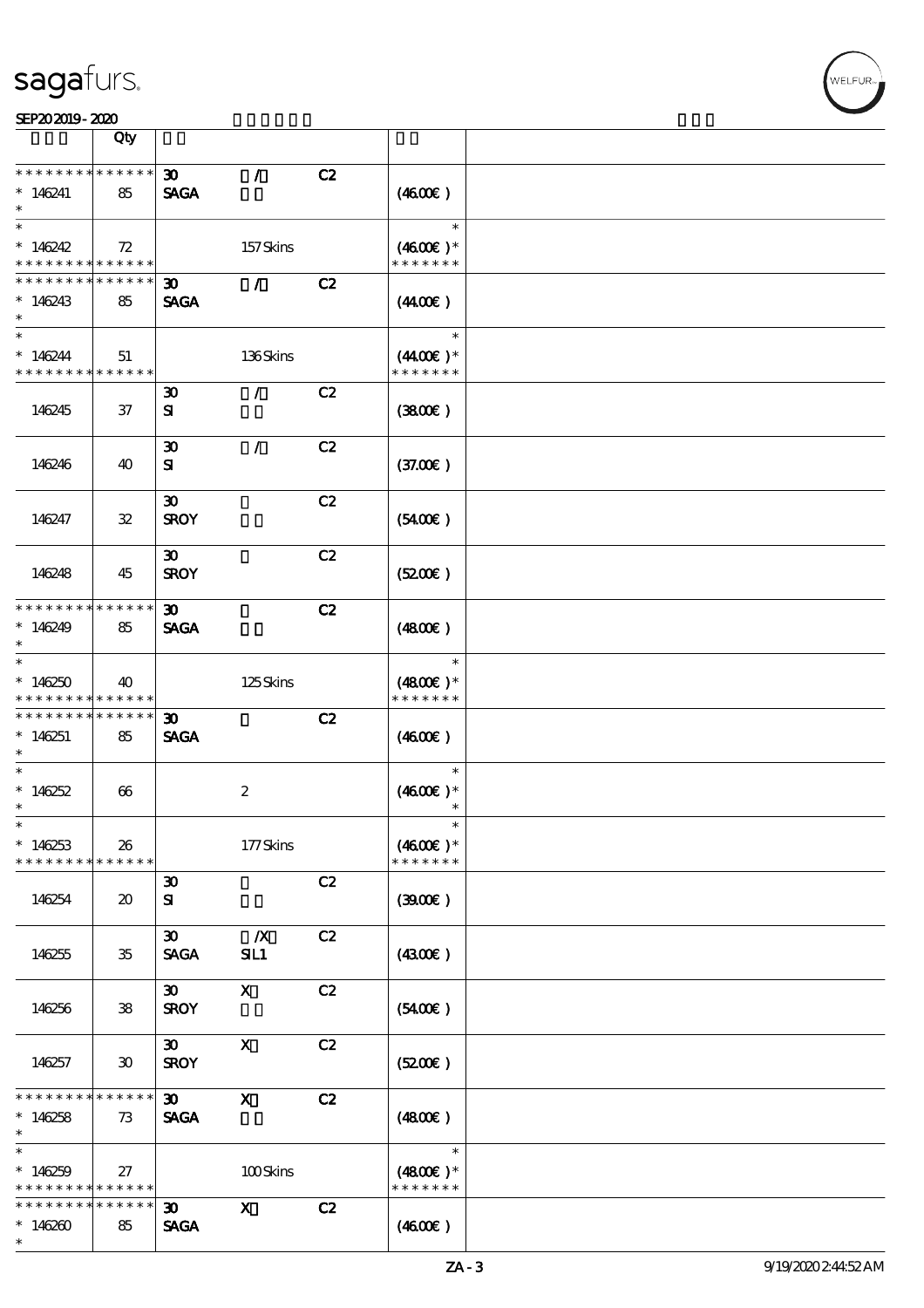#### SEP202019-2020 2000 12:00 12:00 12:00 12:00 12:00 12:00 12:00 12:00 12:00 12:00 12:00 12:00 12:00 12:00 12:00

|                                                     | Qty                 |                                                               |                           |    |                                       |  |
|-----------------------------------------------------|---------------------|---------------------------------------------------------------|---------------------------|----|---------------------------------------|--|
| $\ast$                                              |                     | $\boldsymbol{\mathfrak{D}}$                                   | $\mathbf x$               | C2 | $\ast$                                |  |
| $*146261$                                           | 78                  | <b>SAGA</b>                                                   |                           |    | $(4600E)*$<br>$\ast$                  |  |
| $\ast$<br>$*146262$                                 | 29                  |                                                               | 192Skins                  |    | $\ast$<br>$(4600)$ *                  |  |
| * * * * * * * *                                     | $* * * * * * *$     |                                                               |                           |    | * * * * * * *                         |  |
| 146263                                              | 61                  | $\boldsymbol{\mathfrak{D}}$<br>${\bf s}$                      | $X$ / $ZX$                | C2 | (380)                                 |  |
| 146264                                              | 42                  | $\boldsymbol{\mathfrak{D}}$<br><b>SROY</b>                    | $\boldsymbol{\mathsf{z}}$ | C2 | (5200)                                |  |
| * * * * * * * *<br>$*146265$<br>$\ast$              | * * * * * *<br>85   | $\boldsymbol{\mathfrak{D}}$<br><b>SAGA</b>                    | $\boldsymbol{\mathsf{X}}$ | C2 | (460E)                                |  |
| $\ast$<br>$*146266$<br>$\ast$                       | 54                  |                                                               | $\boldsymbol{2}$          |    | $\ast$<br>$(4600E)*$<br>$\ast$        |  |
| $\ast$<br>$*146267$<br>* * * * * * * *              | 25<br>******        |                                                               | 164Skins                  |    | $\ast$<br>$(4600)$ *<br>* * * * * * * |  |
| 146268                                              | 28                  | $\boldsymbol{\mathfrak{D}}$<br><b>SROY</b>                    | 2X / 3X                   | C2 | $(5400\varepsilon)$                   |  |
| 146269                                              | 63                  | $\boldsymbol{\mathfrak{D}}$<br><b>SAGA</b>                    | 2X / 3X                   | C2 | (47.00)                               |  |
| 146270                                              | $23\,$              | $\boldsymbol{\mathfrak{D}}$<br><b>SROY</b>                    | $\mathbf{x}$              | C2 | (5200)                                |  |
| * * * * * * * *<br>$*146271$<br>$\ast$              | $***$ * * * *<br>67 | $\boldsymbol{\mathfrak{D}}$<br><b>SAGA</b>                    | $\mathbf{x}$              | C2 | (460)                                 |  |
| $\ast$<br>* $146272$<br>* * * * * * * * * * * * * * | 26                  |                                                               | 93Skins                   |    | $\ast$<br>$(4600E)*$<br>* * * * * * * |  |
| 146273                                              | 48                  | $\boldsymbol{\mathfrak{D}}$<br><b>SAGA</b>                    | $\mathcal{L}$             | C2 | (37.00)                               |  |
| 146274                                              | ${\bf 33}$          | $\boldsymbol{\mathfrak{D}}$<br>${\bf s}$                      | $\mathcal{F}$             | C2 | (31.00)                               |  |
| 146275                                              | $36\,$              | $\boldsymbol{\mathfrak{D}}$<br><b>SROY</b>                    | $\boldsymbol{X}$          | C2 | (4500)                                |  |
| 146276                                              | 51                  | $\boldsymbol{\mathfrak{D}}$<br>$\ensuremath{\mathsf{SAGA}}$   | $\boldsymbol{X}$          | C2 | (300E)                                |  |
| 146277                                              | 84                  | $\boldsymbol{\mathfrak{D}}$<br>$\operatorname{\mathsf{SAGA}}$ | $\boldsymbol{X}$          | C2 | (3800)                                |  |
| 146278                                              | ${\bf 38}$          | $\boldsymbol{\mathfrak{D}}$<br>${\bf s}$                      | X / ZX                    | C2 | (3200)                                |  |
| 146279                                              | ${\bf 28}$          | $\boldsymbol{\mathfrak{D}}$<br><b>SROY</b>                    | $X \, X$                  | C2 | $(4500\varepsilon)$                   |  |
| 146280                                              | $52\,$              | $\boldsymbol{\mathfrak{D}}$<br><b>SAGA</b>                    | $X \, X$                  | C2 | (3800)                                |  |

т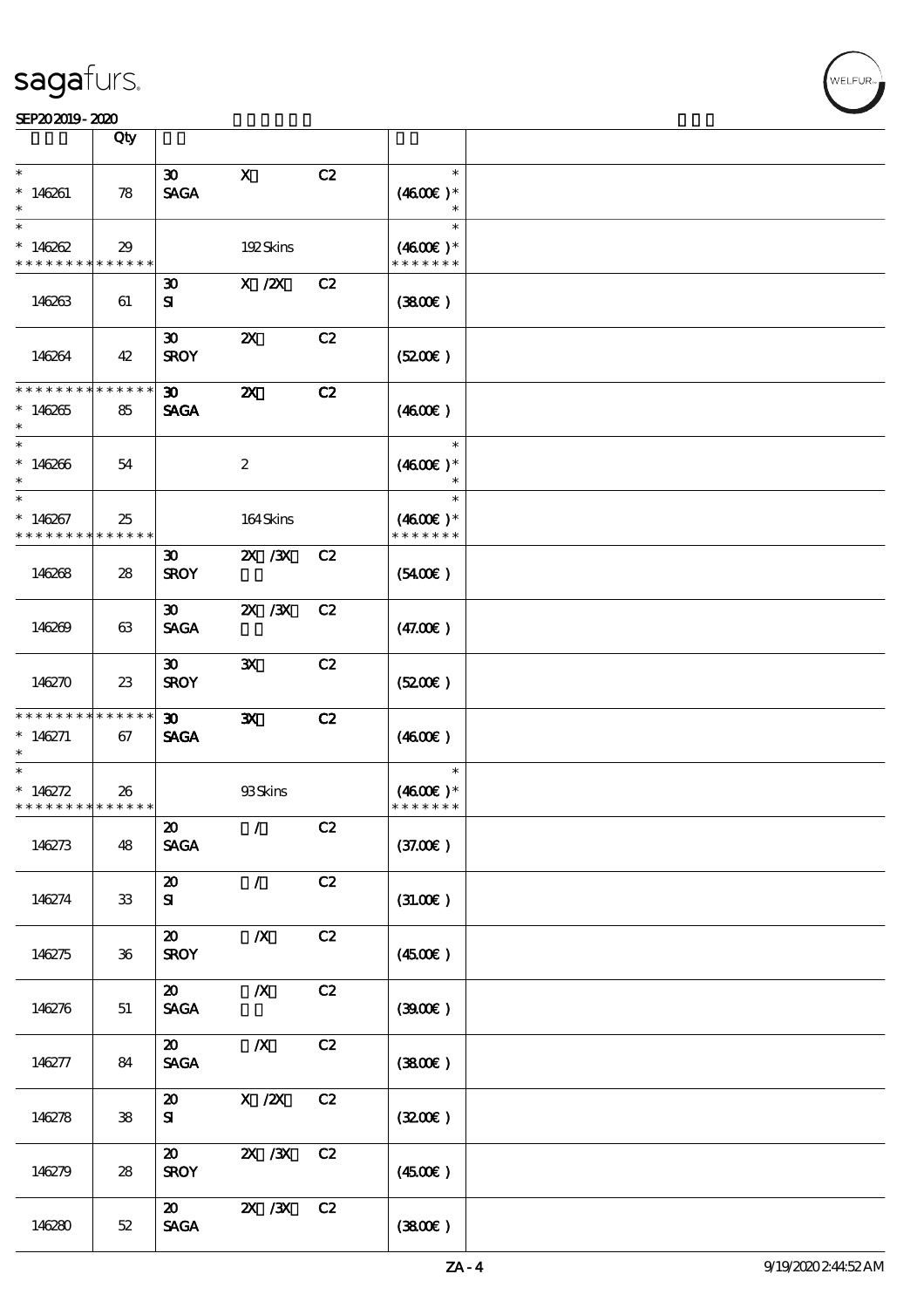



|        | Qty    |                  |    |       |  |
|--------|--------|------------------|----|-------|--|
| 146281 | $55\,$ | 200<br>${\bf s}$ | C2 | (290) |  |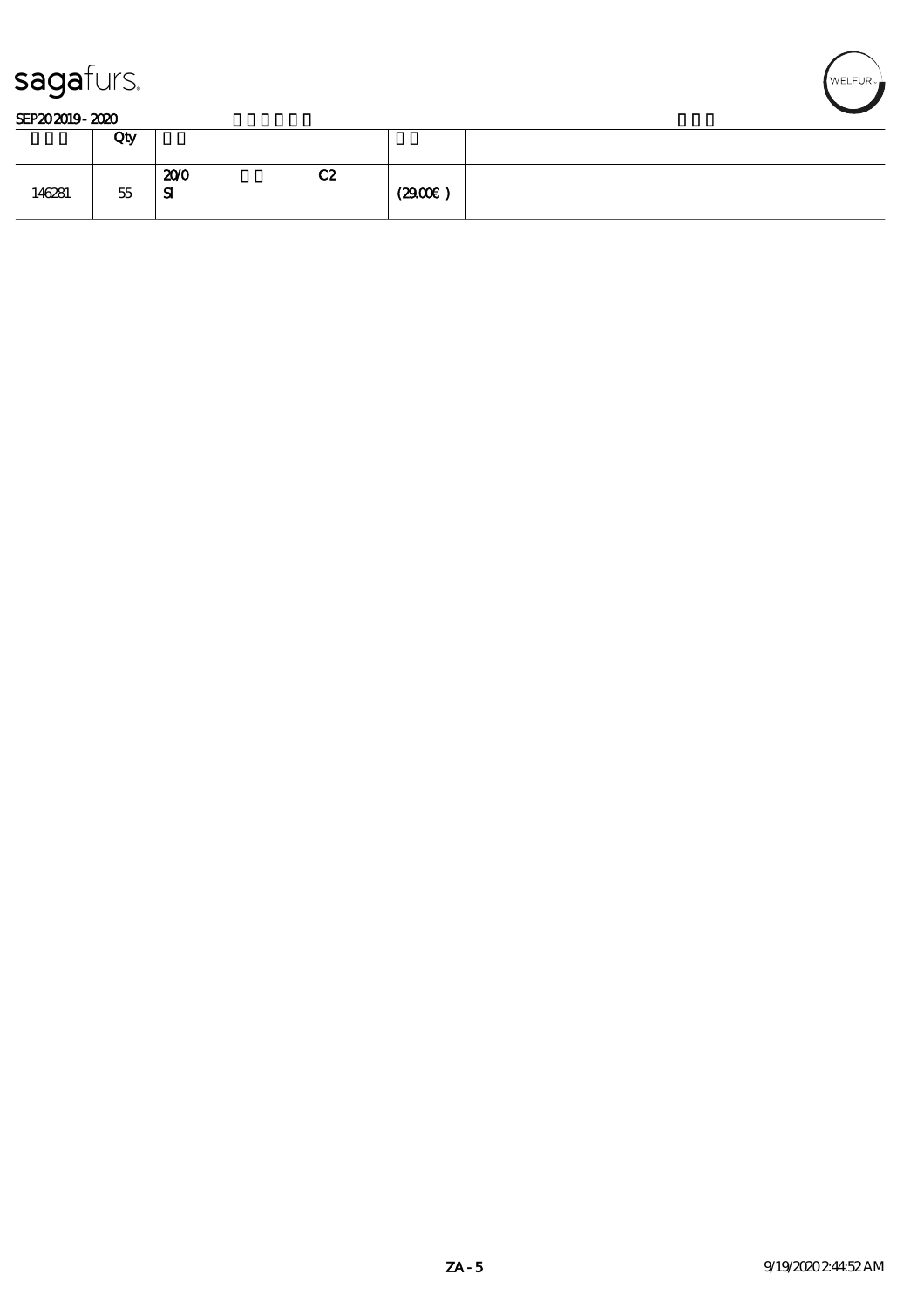### SEP202019-2020 2020 KEP202019-2020 KEP202019-2020 KEP202019-2020 KEP20

|        | Qty                         |                                             |                           |      |                     |  |
|--------|-----------------------------|---------------------------------------------|---------------------------|------|---------------------|--|
| 146301 | 41                          | 40'30<br>$\boldsymbol{\mathrm{(S)}}$        | $\mathcal{L}$<br>CHIP2    | C2   | (300)               |  |
| 146302 | $53\,$                      | 40'30<br>(S)                                | $\boldsymbol{X}$<br>CHIP2 | C2   | (300)               |  |
| 146303 | 43                          | 40'30<br>(SI)                               | CHIP2                     | C2   | $(2500\varepsilon)$ |  |
| 146304 | 26                          | 40'30<br>(SI)                               | CHIP4                     | C2   | $(1000\varepsilon)$ |  |
| 146305 | 14                          | $\boldsymbol{\mathfrak{D}}$<br>$\mathbf{I}$ | CHIP2                     | C2   | (60E)               |  |
| 146306 | 44                          | 200<br>(S)                                  | CHIP2                     | C2   | $(1000\varepsilon)$ |  |
| 146307 | $\boldsymbol{\omega}$       | 200<br>(S)                                  | CHIP2                     | C2   | (800)               |  |
| 146308 | $62\,$                      | 200<br>(SI)                                 | CHIP4                     | C2   | (600)               |  |
|        |                             |                                             |                           |      |                     |  |
| 146310 | 16                          | 40'30<br>$\boldsymbol{\mathrm{(S)}}$        |                           | C2   | 2500E               |  |
| 146311 | 13                          | 200<br>(SI)                                 |                           | C2   | 1000E               |  |
|        |                             |                                             |                           |      |                     |  |
| 146313 | $\boldsymbol{\mathfrak{D}}$ | 30/20<br>$\mathbf{I}$                       | CHIP5                     | C2   | (60E)               |  |
| 146314 | $\bf 8$                     | $O$ <sup><math>1</math></sup><br>(SI)       | CHIP4                     | C2   | (60E)               |  |
| 146315 | ${\bf 39}$                  | O(1)<br>(SI)                                | SHE3                      | C2   | (60E)               |  |
| 146316 | $9^{\circ}$                 | O(1)<br>$\mathbf{I}$                        | CHIP5                     | C2C3 | (600)               |  |

T